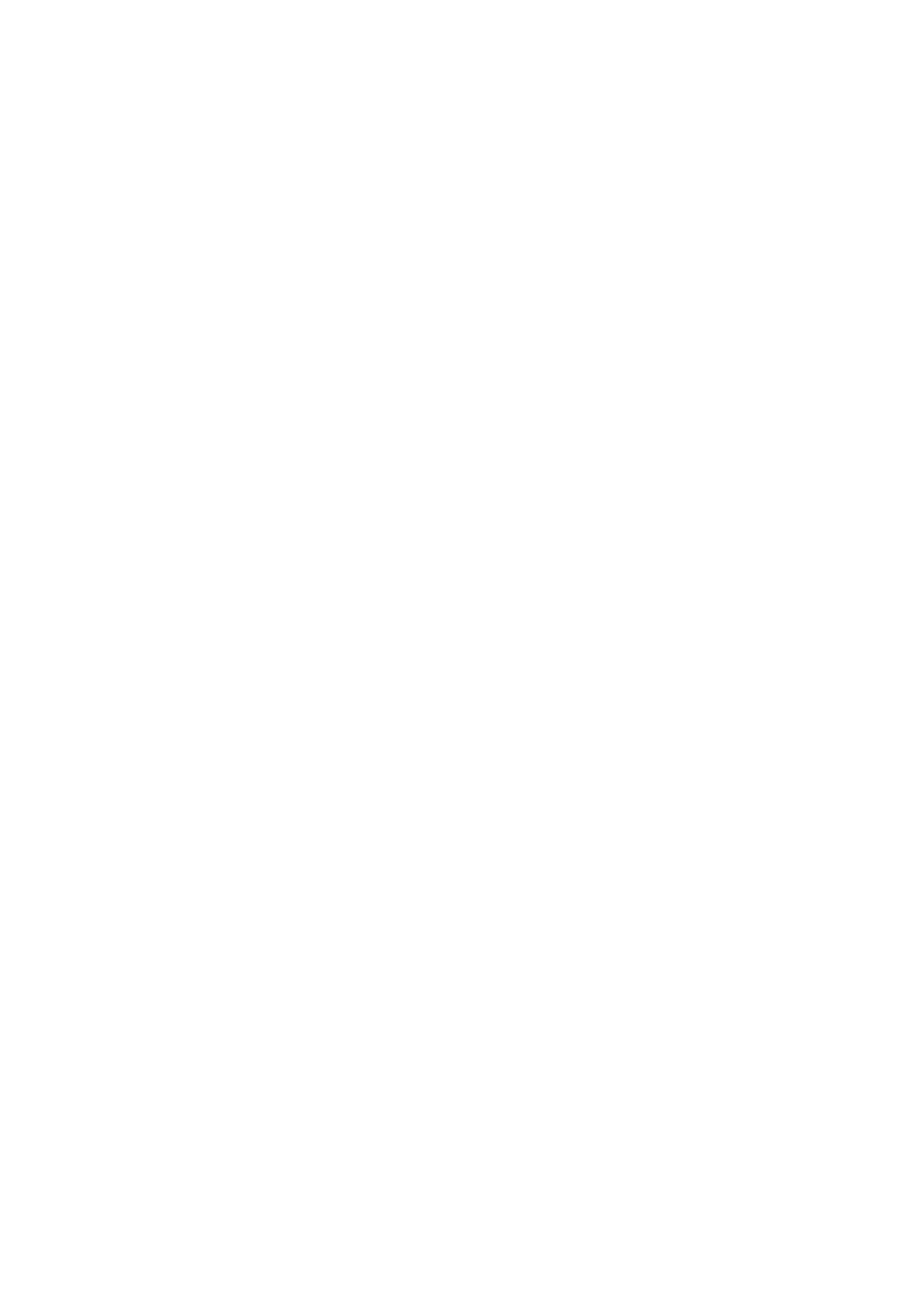# **Table of Contents**

| $\mathbf{I}$ . | INTRODUCING THE EDGE EMERGING ECONOMIES CONSTRUCTION DATASET 4                       |  |
|----------------|--------------------------------------------------------------------------------------|--|
| <b>B.</b>      |                                                                                      |  |
| $\Pi$ .        | CONSTRUCTION MATERIALS TO BE INCLUDED IN THE EDGE DATASET 4                          |  |
| III.           |                                                                                      |  |
| Α.             |                                                                                      |  |
| <b>B.</b>      |                                                                                      |  |
| C.             |                                                                                      |  |
| D.             |                                                                                      |  |
| IV.            |                                                                                      |  |
| Α.             |                                                                                      |  |
| <b>B.</b>      |                                                                                      |  |
| $V_{\cdot}$    |                                                                                      |  |
| Α.             |                                                                                      |  |
| <b>B.</b>      |                                                                                      |  |
| C.             |                                                                                      |  |
| D.             |                                                                                      |  |
| VI.            |                                                                                      |  |
| Α.             |                                                                                      |  |
| <b>B.</b>      |                                                                                      |  |
| C.             |                                                                                      |  |
| VII.           |                                                                                      |  |
| Α.             |                                                                                      |  |
| <b>B.</b>      |                                                                                      |  |
| VIII.          |                                                                                      |  |
| А.             |                                                                                      |  |
| <b>B.</b>      |                                                                                      |  |
| C.             | Wood products (laminated wooden flooring, plywood sheathing, timber window frames)28 |  |
| IX.            |                                                                                      |  |
| А.             |                                                                                      |  |
| В.             |                                                                                      |  |
| Х.             |                                                                                      |  |
| XI.            |                                                                                      |  |
| XII.           |                                                                                      |  |
| XIII.          |                                                                                      |  |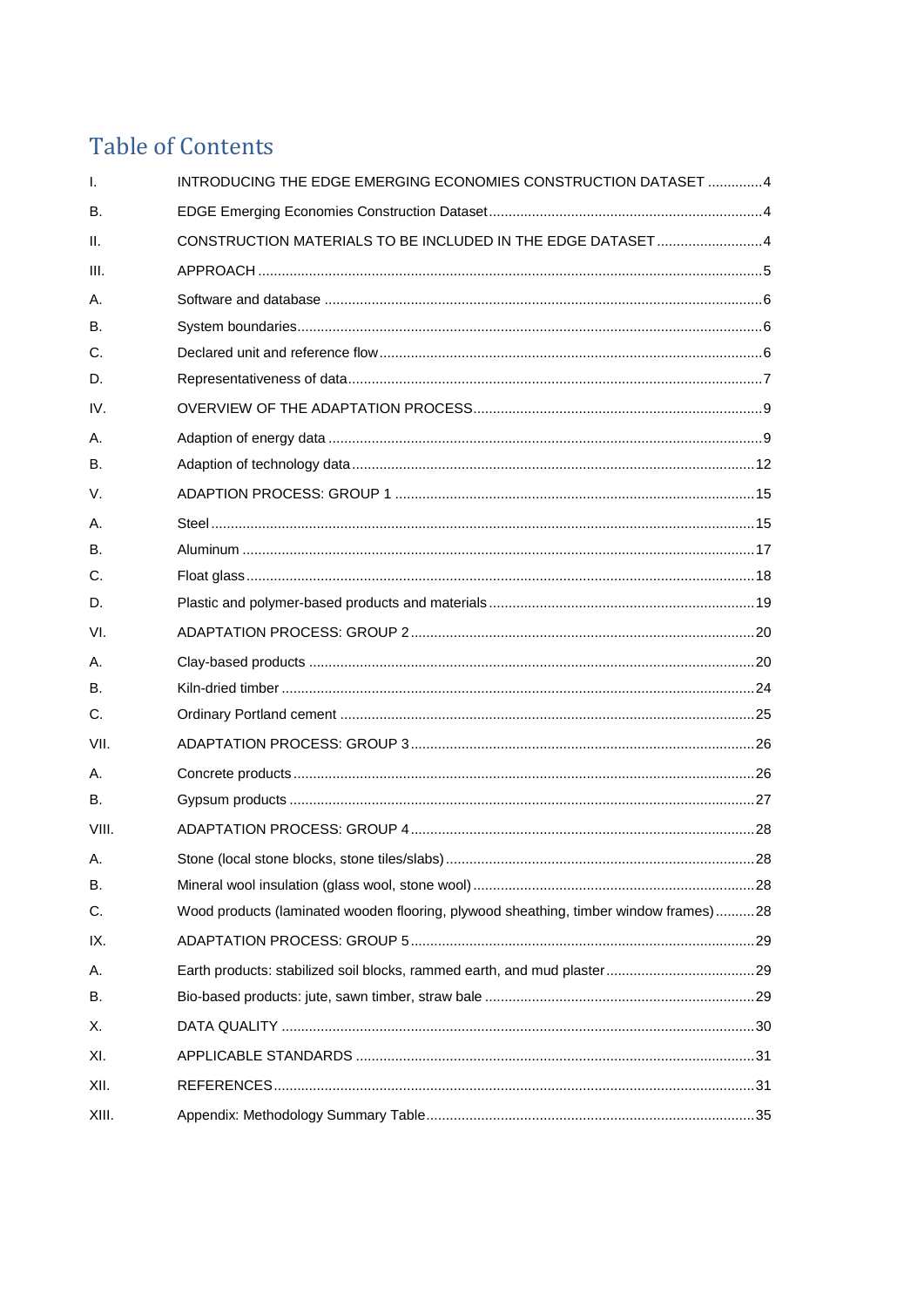# **EDGE EMERGING ECONOMIES CONSTRUCTION DATASET METHODOLOGY REPORT**

# <span id="page-3-0"></span>**I. INTRODUCING THE EDGE EMERGING ECONOMIES CONSTRUCTION DATASET**

#### **A. About EDGE ("Excellence in Design for Greater Efficiencies")**

EDGE is a building design tool, a certification system, and a global green standard available more than 150 countries. The platform is intended for anyone interested in the design of green buildings, whether architect, engineer, developer, or building owner.

EDGE empowers the discovery of technical solutions at the early design stage to reduce operational expenses and environmental impact. Based on the user's information inputs and selection of green measures, EDGE reveals projected operational savings and reduced carbon emissions. This overall picture of performance helps to articulate a compelling business case for building green.

The suite of EDGE tools includes homes, hospitals, offices, hotels, and retail supported by building-specific user guides.

EDGE is an innovation of IFC, a member of the World Bank Group.

#### <span id="page-3-1"></span>**B. EDGE Emerging Economies Construction Dataset**

Embodied impacts are those impacts associated with construction products, for example due to their extraction, refining, processing, transportation, and fabrication. In determining the embodied environmental impacts of a given building, the EDGE software uses data on the embodied impact of construction materials from those specific economies.

This report describes the approach used to generate this embodied energy dataset, explaining the methodology, sources of data, and assumptions used.

The environmental impacts of materials vary according to where and how they are manufactured and used. Due to the global scope of EDGE, incorporating accurate impact data for materials in all locations is not yet possible. Instead, a targeted and phased approach is adopted that initially provides a single global Emerging Economies Construction Dataset (the "EDGE Dataset") for embodied energy of construction materials based on a life cycle assessment (LCA) model. Future phases will provide datasets for specific countries for use in national implementations of EDGE, which may consider other impact categories such as climate change.

# <span id="page-3-2"></span>**II. CONSTRUCTION MATERIALS TO BE INCLUDED IN THE EDGE DATASET**

The construction materials included within the EDGE Dataset are listed in [Table 1.](#page-4-1)

To provide data for products such as ready-mix concrete and stabilized earth blocks, datasets have also been produced for intermediate products with high impacts, such as Ordinary Portland Cement, which are not used directly in a building but are incorporated within products. This methodology describes how the datasets for both intermediate and "final use" products are modeled.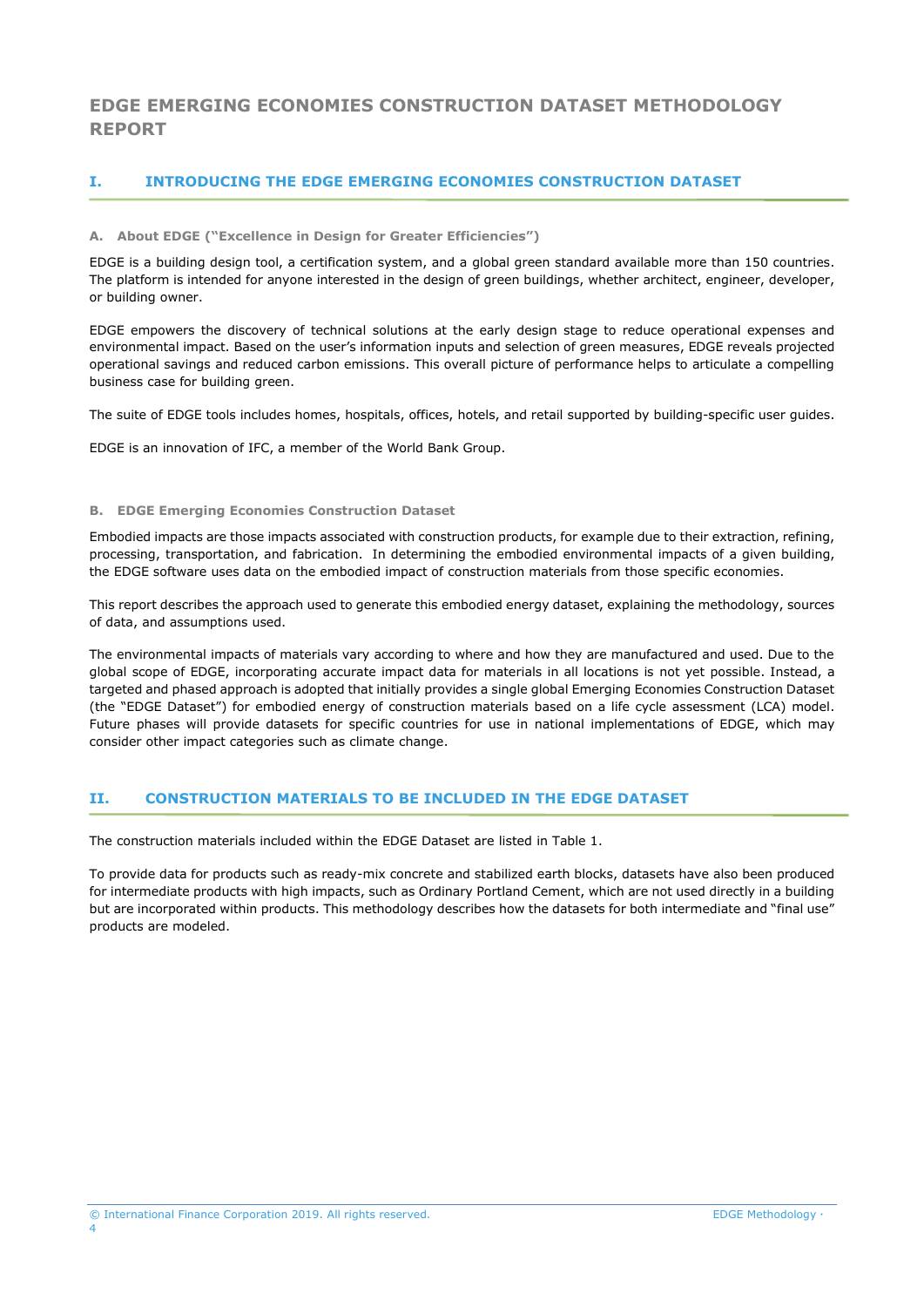# <span id="page-4-1"></span>**Table 1: List of materials within the EDGE Dataset**

| <b>Material type</b>      | <b>Materials or products included</b>                                                                                   |                                                                                           |  |  |  |  |
|---------------------------|-------------------------------------------------------------------------------------------------------------------------|-------------------------------------------------------------------------------------------|--|--|--|--|
| Ceramic masonry           | Facing brick and common brick                                                                                           | Honeycomb clay block                                                                      |  |  |  |  |
| Ready mix concrete, etc.  | Cement screed<br>OPC concrete<br>PFA concrete                                                                           | <b>GGBS</b> concrete<br>Cement-based plaster                                              |  |  |  |  |
| Precast concrete elements | "Ferrocement" wall panel                                                                                                | Precast concrete panels/flooring                                                          |  |  |  |  |
| Masonry blocks            | Autoclaved aerated concrete block<br>(aircrete)<br>Lightweight concrete block<br>Medium weight hollow concrete<br>block | Dense concrete block<br>FaLG (fly ash/lime/gypsum) block<br>Local limestone block         |  |  |  |  |
| Roofing tiles             | Clay roofing tile                                                                                                       | Microconcrete roof tile                                                                   |  |  |  |  |
| Earth-based products      | Cement stabilized earth block<br>Fly ash stabilized soil block<br>GGBS stabilized soil block                            | Rammed earth blocks/walls<br>Mud plaster                                                  |  |  |  |  |
| Flooring                  | Linoleum sheet<br>Carpet<br>Terrazzo tiles<br>Vinyl flooring                                                            | Stone tiles/slabs<br>Ceramic tile<br>Terracotta tile<br>Laminated wooden flooring         |  |  |  |  |
| Gypsum products           | Plasterboard<br>Gypsum panel                                                                                            | Phosphogypsum panel<br>Gypsum plaster                                                     |  |  |  |  |
| Insulation                | Mineral wool<br>Expanded polystyrene<br>Straw bale                                                                      | Jute<br>Rigid polyurethane foam                                                           |  |  |  |  |
| Metal products            | Reinforcing steel<br>Structural steel section<br>Aluminum profiled cladding                                             | Corrugated galvanized steel<br>(corrugated zinc)<br>Coated steel profiled cladding        |  |  |  |  |
| Timber products           | Plywood sheathing                                                                                                       | Structural timber                                                                         |  |  |  |  |
| Glass and windows         | Float glass<br>PVC-u window frames<br>Steel window frames                                                               | Aluminum window frames<br>Timber window frames<br>Wood/plastic composite window<br>frames |  |  |  |  |

# <span id="page-4-0"></span>**III. APPROACH**

The approach for developing a dataset for emerging economies involved adapting existing European LCA models, covering a range of technologies, to reflect the differences in the EDGE economies, including:

- the range of technologies available in emerging economies,
- the influence of regulation on environmental measures,
- the amount of imports to and from developed economies,
- the grid mix including use of mobile generators, and
- the variety of energy sources used for heat.

For the global dataset for emerging economies, EDGE only reports on the embodied energy indicator as this varies less between different countries than embodied carbon, which is strongly influenced by differences in national energy mixes. Embodied energy therefore provides a more representative indicator across emerging economies globally.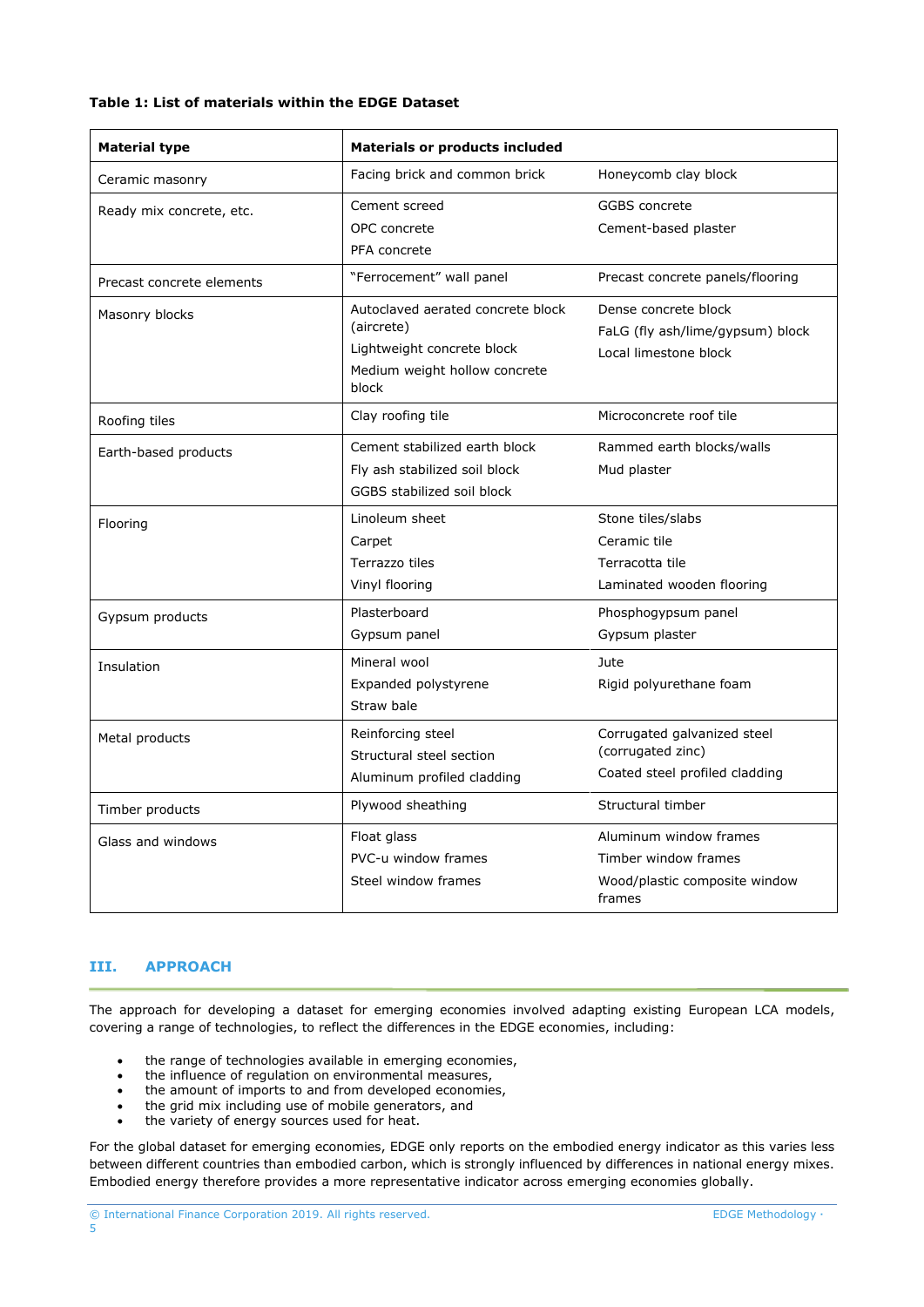Resources with energy content can be used as an energy source (fuel energy) or as a feedstock or material input. Feedstock energy is defined by ISO 14040:2006 as "heat of combustion of a raw material input that is not used as an energy source to a product system". The EDGE Emerging Economies embodied energy indicator includes the feedstock energy of fossil fuels in its primary energy calculations but does not include feedstock energy of renewable resources which are not intended to be used as an energy source, for example the timber in wooden products

The quantity of fuel energy directly used in the process gives the "delivered energy". However, all delivered energy requires indirect energy consumption and losses in the extraction, refining, supply and transmission of the energy to the customer. This total energy used is known as the "primary energy".

The EDGE Embodied Energy Indicator is based on primary energy, measured using the net calorific value (lower heating value), which is determined by subtracting the heat of vaporization of the water vapor from the gross calorific value (higher heating value) of the fuel. It is provided in MJ/kg.

For processes that generate co-products, impacts associated with fuel energy have been allocated as described in EN 15804. Feedstock energy is a physical property of co-products and cannot be allocated.

#### <span id="page-5-0"></span>**A. Software and database**

The LCA models for the EDGE emerging economies are created within the GaBi 6 Software and Databases. The GaBi databases are chosen as GaBi is the only life cycle inventory (LCI) database to have been independently audited to follow consistent modeling guidelines and is also the only database that is updated annually, which simplifies the process of accounting for changes in grid mixes and other changes in production of upstream energy and materials.

All of the models produced for EDGE, as well as the underlying data in GaBi, have been produced in accordance with ISO 14040 and ISO 14044 as well as the International Reference Life Cycle Data (ILCD) guidance. The ISO 14040 and 14044 standards define the basic framework of the LCA process and provide measures of quality control and transparency in conducting and reporting LCA. The ILCD system was developed by the European Commission to provide more precise guidance for LCI dataset development, beyond the ISO standards, to allow LCI datasets to be more comparable. LCI datasets that follow ILCD are composed using consistent rules for the boundaries of processes as well as the types and definitions of material and energy flows composing the inventory. These rules allow users to generate results that are meaningful, consistent, and more comparable across databases, studies, and practitioners.

In conducting an LCA, wherever possible, it is best to use representative data rather than proxy data. The breadth of materials available in an LCI database is therefore also a key metric. The GaBi databases represent the largest internally consistent collection of life cycle inventory data with over 7,200 profiles, allowing more representative data to be used specific to modeling the EDGE materials.

The use of GaBi data, as well as conformance to ISO 14040/44 and ILCD, provide assurance of the quality and comparability of the EDGE models, so that future versions of the EDGE software can be maintained and updated with suitably representative data.

#### <span id="page-5-1"></span>**B. System boundaries**

The system boundary for the datasets is based on EN 15804:2012 covering Modules A1 to A3, cradle to gate. This includes:

- the extraction and processing of raw materials,
- the use of energy in transport and manufacturing, and
- any processing of secondary material and energy used once the secondary material has been recovered from waste.

#### <span id="page-5-2"></span>**C. Declared unit and reference flow**

The declared units used for the datasets relate to the product at the factory gate in an emerging economy, including manufacturing and transport in the supply chain. Installation material and off-cuts from the installation stage are excluded. All data are provided for a declared unit of one kilogram of product. In all instances, the declared unit can be related back to a volume unit using conversion information such as density.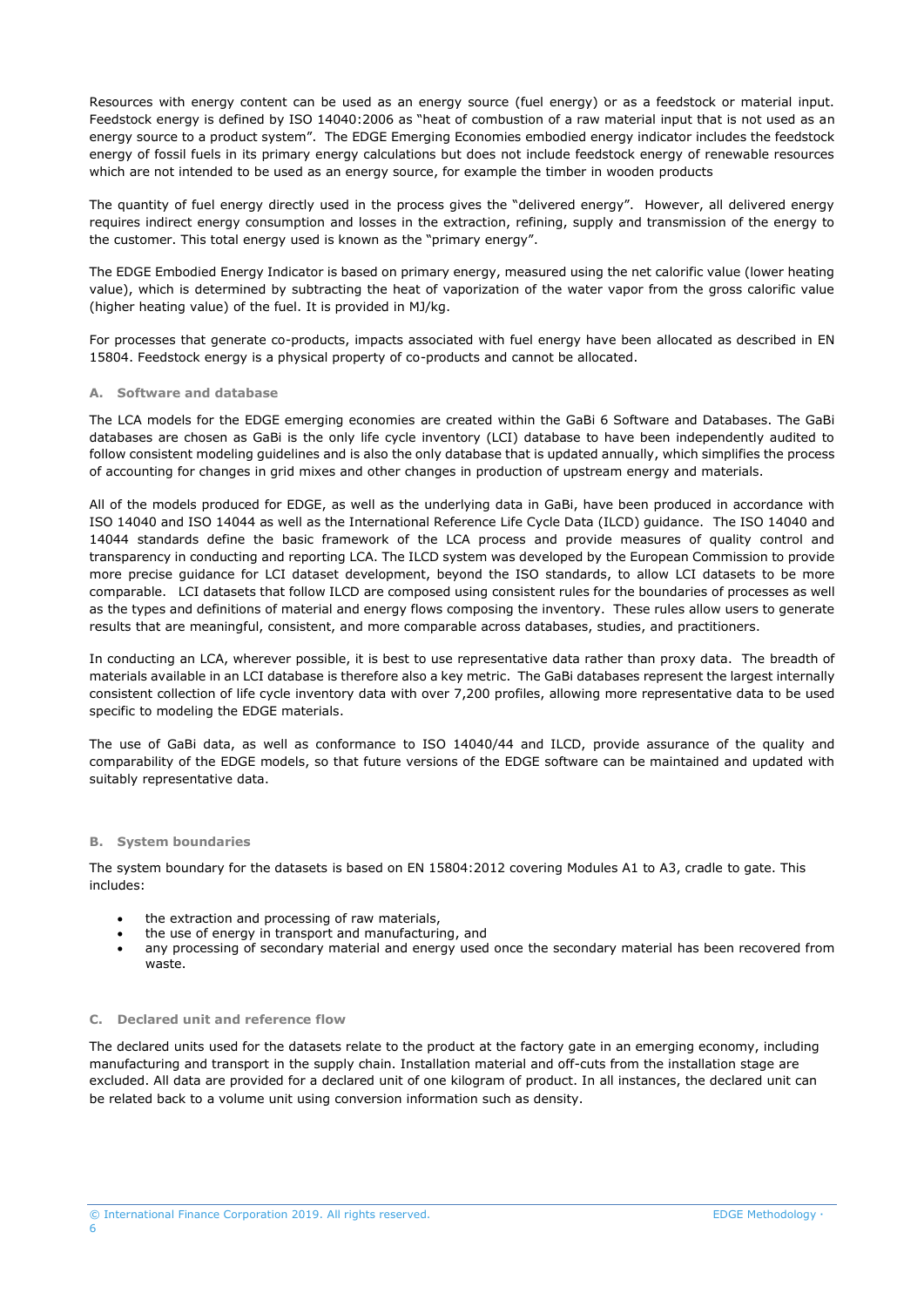#### <span id="page-6-0"></span>**D. Representativeness of data**

#### **Time reference**

The LCA models used are adapted using the most recent, robust data available for emerging economies (based on information from 2014 where possible). The embodied energy dataset for emerging economies will be updated based on more recent data via the annual update of the underlying GaBi models.

#### **Technology reference**

Wherever possible, the approach represents the mix of technologies relevant to emerging economies. This is particularly relevant for some materials, such as bricks, where the type of technology used has a significant influence on the impact of the product.

#### **Geographical reference**

The countries considered within the EDGE Dataset are shown in [Figure 1](#page-6-1) and [Table 2](#page-7-0) and relate to IFC's program activity. The list aligns somewhat with the set of non-OECD countries although it excludes most wealthy or relatively wealthy non-OECD countries (e.g., Iran, Saudi Arabia, Luxembourg, Venezuela), and includes three countries that are members of the OECD (Mexico, Chile, Turkey).

The development of representative LCA models represented a particular challenge due to the diverse and numerous countries addressed by the EDGE software.



<span id="page-6-1"></span>**Figure 1: Map of countries included in the EDGE Dataset geographic boundaries**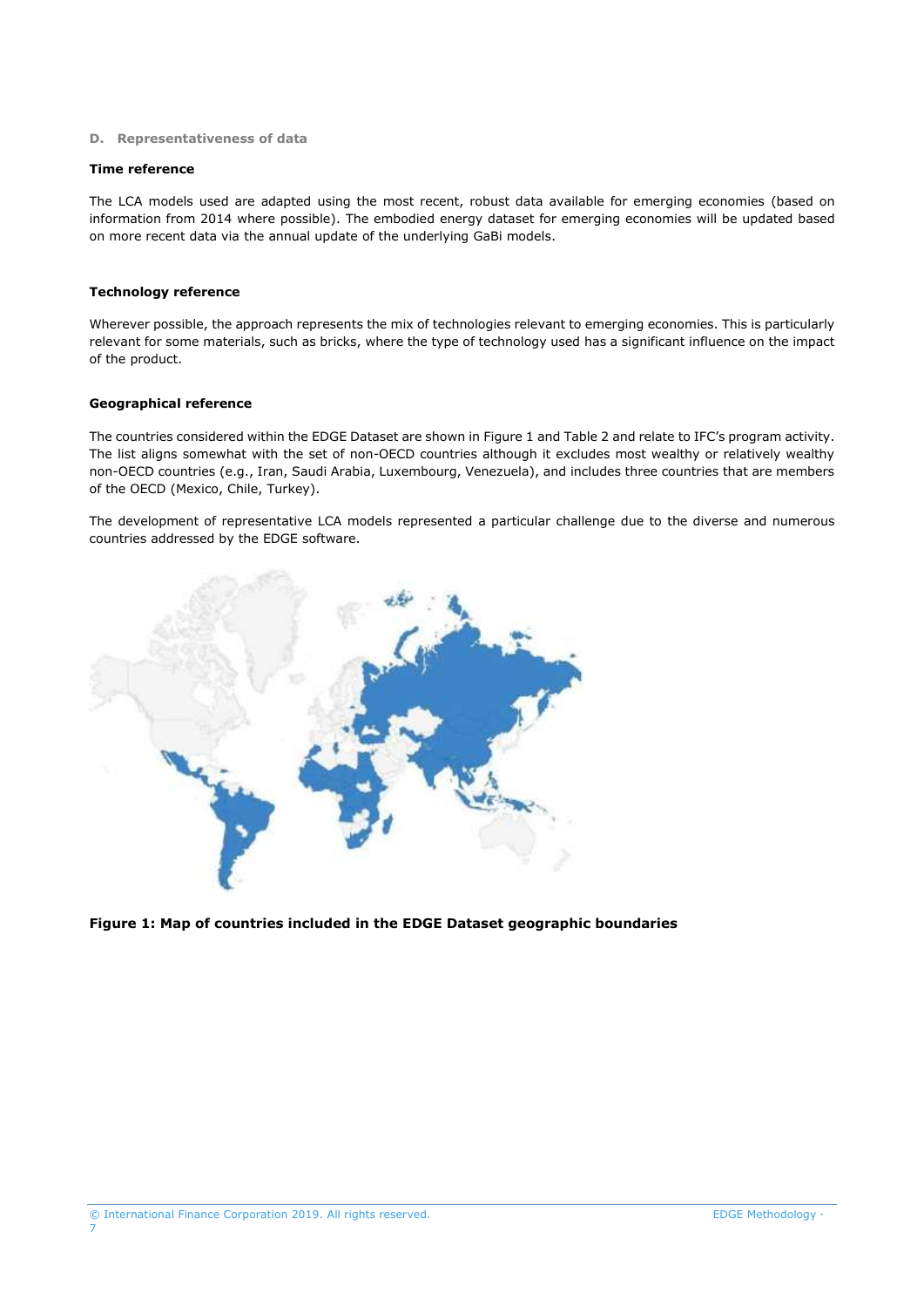# <span id="page-7-0"></span>**Table 2: Countries to be considered within the EDGE Dataset project**

| Angola                       | Georgia       | Panama                |
|------------------------------|---------------|-----------------------|
| Argentina                    | Ghana         | Papua New Guinea      |
| Armenia                      | Guatemala     | Peru                  |
| Bangladesh                   | Guinea        | Philippines           |
| Benin                        | Guinea Bissau | Republic of Congo     |
| Bhutan                       | Guyana        | Romania               |
| <b>Bolivia</b>               | Haiti         | Russia                |
| Bosnia Herzegovina           | Honduras      | Rwanda                |
| <b>Brazil</b>                | India         | Saint Lucia           |
| Bulgaria                     | Indonesia     | Samoa                 |
| <b>Burkina Faso</b>          | Jordan        | Sao Tome and Principe |
| Burundi                      | Kenya         | Senegal               |
| Cambodia                     | Kyrgyzstan    | Sierra Leone          |
| Cameroon                     | Laos          | Solomon Islands       |
| Cape Verde                   | Lebanon       | South Africa          |
| Central African Republic     | Lesotho       | Sri Lanka             |
| Chad                         | Madagascar    | Sudan                 |
| Chile                        | Malawi        | Tajikistan            |
| China                        | Maldives      | Tanzania              |
| Colombia                     | Mali          | Thailand              |
| Comoros                      | Mauritania    | Togo                  |
| Costa Rica                   | Mexico        | Tonga                 |
| Côte d'Ivoire                | Moldova       | Tunisia               |
| Croatia                      | Mongolia      | Turkey                |
| Democratic Republic of Congo | Morocco       | Uganda                |
| Djibouti                     | Mozambique    | Ukraine               |
| Dominica                     | Myanmar       | Uruguay               |
| Dominican Republic           | Nepal         | Uzbekistan            |
| Egypt                        | Nicaragua     | Vanuatu               |
| Eritrea                      | Niger         | Vietnam               |
| Ethiopia                     | Nigeria       | Yemen                 |
| Gambia                       | Pakistan      | Zimbabwe              |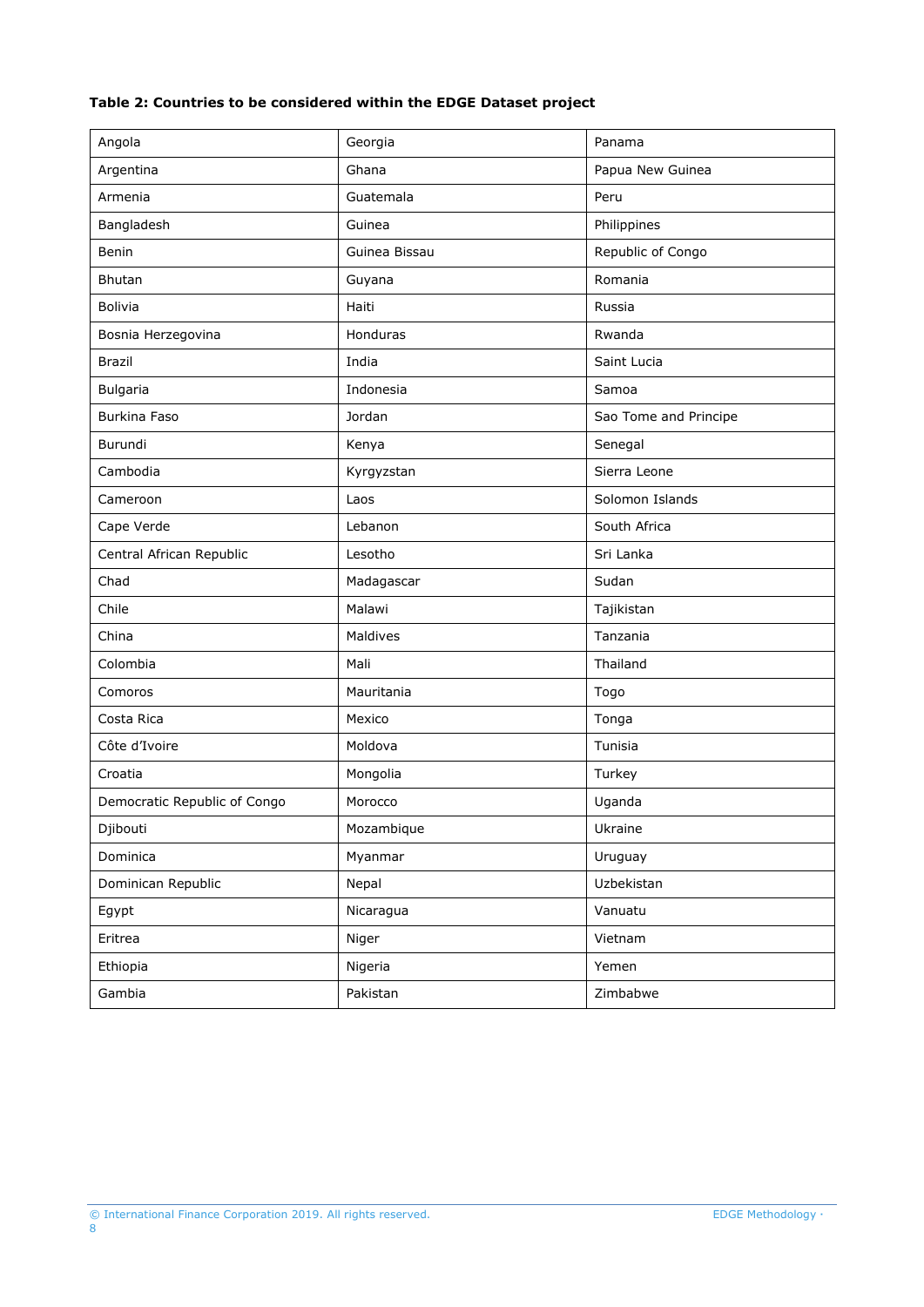# <span id="page-8-0"></span>**IV. OVERVIEW OF THE ADAPTATION PROCESS**

Data for the EDGE Dataset is based on European or other regional sources that has been adapted to represent the EDGE group of emerging economies. The types of adaptation used have provided data relevant for construction products across all emerging economies as listed in [Table 2.](#page-7-0) The data is as representative as possible given the scope of the project and available information.

The data has been adapted to be more representative of the EDGE economies through review and changes to:

- energy consumed in production (energy consumption, electricity grid, fuel mix, etc.),
- production routes and technologies for each material (e.g., continuous vs. batch kilning of brick, blast furnace, and basic oxygen furnace vs. electric arc furnace in the production of steel), and
- input materials used (e.g., recycled content, use of by-products, etc.)

In developing the approach to adapt European and other regional data to the EDGE economies, the construction materials are ranked according to their expected relative environmental influence within construction projects in order to consider how detailed the adaptation needed to be in each case. In the context of a building, it is considered that:

- Bulky, high-volume materials (such as concrete) will contribute more to impacts than materials used in smaller amounts.
- High impact materials, such as aluminum cladding, which do not comprise a large proportion of the mass of the building may also contribute significant impacts.

For example, brick has a much lower embodied energy per unit mass than steel. However in the context of the EDGE Dataset where brick is very widely used in construction, it has a similar influence on the building impact and is therefore considered a high priority material.

The highest priority materials are steel, cement, brick, and aluminum. These four materials are given the greatest focus and most detail in adaptation due to their high influence on construction impacts.

The following sections provide a detailed description of the approach taken to adapting energy and technology data for all the materials used in the EDGE Dataset.

#### <span id="page-8-1"></span>**A. Adaption of energy data**

A two-step approach is adopted for modeling electricity and fuel:

- First, the mix of energy sources is assessed. For example, to determine the proportion of electricity sourced from coal, oil, hydro, etc.
- Second, for each fuel source specified in this mix, the impact of production by different emerging economies is considered. For example, the efficiency of electricity production from coal will vary from country to country depending upon the efficiency of the power stations and the technology used.

These steps are described in more detail in the following sections.

#### **Energy sources**

The mix of energy sources for electricity and fuels are modeled based on energy statistics for the non-OECD countries, as provided by IEA (IEA, 2015) (IEA, 2012) and the resulting data used in the models are shown in [Table 3](#page-9-0) (EDGE Electricity) and [Table 4](#page-9-1) (EDGE Fuels).

As discussed earlier, the list of EDGE emerging economies aligns well with the set of non-OECD countries although it excludes some wealthy or relatively wealthy non-OECD countries and includes three members of the OECD.

The influence of the inclusion of Mexico and Turkey and the exclusion of Middle Eastern countries is found to be very small (the proportion of electricity sourced from different fuels does not change by more than 2%). Hence the energy sources for electricity and heat for non-OECD countries are considered to be representative of the energy mix used in the EDGE emerging economies. The resulting models for EDGE electricity (Table 3) and EDGE fuels [\(Table 4\)](#page-9-1) reflect the mix of non-OECD energy sources used in electricity and industrial fuel consumption.

© International Finance Corporation 2019. All rights reserved. EDGE Methodology 9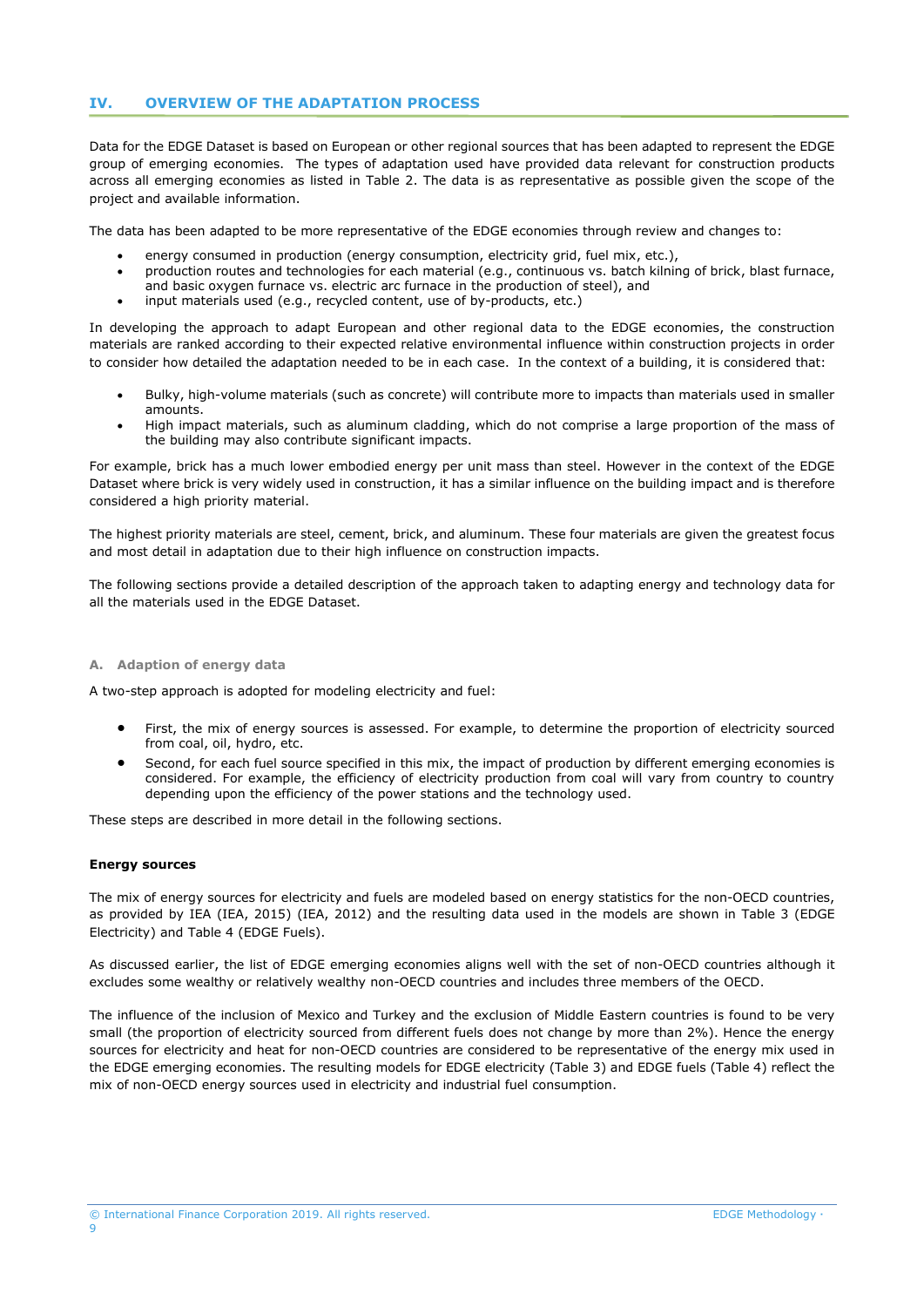| <b>Generation source</b> | % Electricity |
|--------------------------|---------------|
| Hard coal                | 46.8%         |
| Natural gas              | 21.0%         |
| Hydro                    | 20.7%         |
| Heavy fuel oil           | 6.4%          |
| Nuclear                  | 4.4%          |
| Solid biomass            | 0.5%          |
| Geothermal               | $0.2\%$       |

# <span id="page-9-0"></span>**Table 3: EDGE electricity grid mix, from IEA statistics for non-OECD countries in 2011 (IEA, 2012)**

# <span id="page-9-1"></span>**Table 4: EDGE fuel heat mix, from IEA statistics for non-OECD countries in 2012 (IEA, 2015)**

| Fuel                 | % Energy value |
|----------------------|----------------|
| Coal                 | 52.2%          |
| Natural gas          | 20.5%          |
| Oil and oil products | 17.4%          |
| Biofuels and waste   | 9.9%           |

The IEA "biofuels and waste" category represents a mix of energy sources which, on a global basis, is dominantly composed of traditional biomass (wood, charcoal, agricultural residues, and animal dung), but also includes liquid biofuels (such as bioethanol) and smaller contributions from methane from anaerobic digestion and landfill gas (IEA, 2012). As traditional biomass is identified as the dominant fuel, this category is modeled based on wood and wood waste as fuel.

The EDGE fuel heat mix is suitable for processes where many different fuels are used across the EDGE economies and is used for many lower priority materials. However, in some cases a specific fuel type will be known to be predominantly used for a given manufacturing process. For example, coal (in the form of coke) is used as the main fuel source in blast furnace steel production because it is the only suitable major fuel for blast furnaces in terms of carbon content and energy density. Other fuels are not used in this process in any quantity. For many higher priority materials, rather than applying the EDGE fuel heat mix, a specific fuel mix for the particular fuel types is used.

# **Individual fuel models**

For each of the energy sources specified in Table 3 an[d Table 4,](#page-9-1) an LCA model reflecting the extraction, processing, and combustion of the fuel is developed, and this model reflects a mix of geographies. For example, generation of electricity from hard coal is modeled to reflect a mix of several life cycle models of hard coal power plants (including all of the upstream extraction and processing of fuels), each reflecting the conditions of a given country.

When developing the EDGE fuel heat mix, the EDGE electricity mix and EDGE specific fuels it is impractical to develop LCA models for fuel combustion in every individual emerging economy; overall energy consumption in the EDGE emerging economies is dominated by relatively few large countries. As such, the sourcing, extraction, processing, and combustion of individual fuels are based only on those countries that, combined, account for at least 80% of the total industrial energy used within the EDGE emerging economies. [Figure 2](#page-10-0) gives the contribution to the total non-OECD industrial energy for the EDGE economies for each country. This shows how the 80% threshold requirement is met by modeling fuel production and use from just 10 countries: China, Russia, India, Brazil, Indonesia, Thailand, Mexico, South Africa, Ukraine, and Turkey, as shown in [Table](#page-10-1) 5.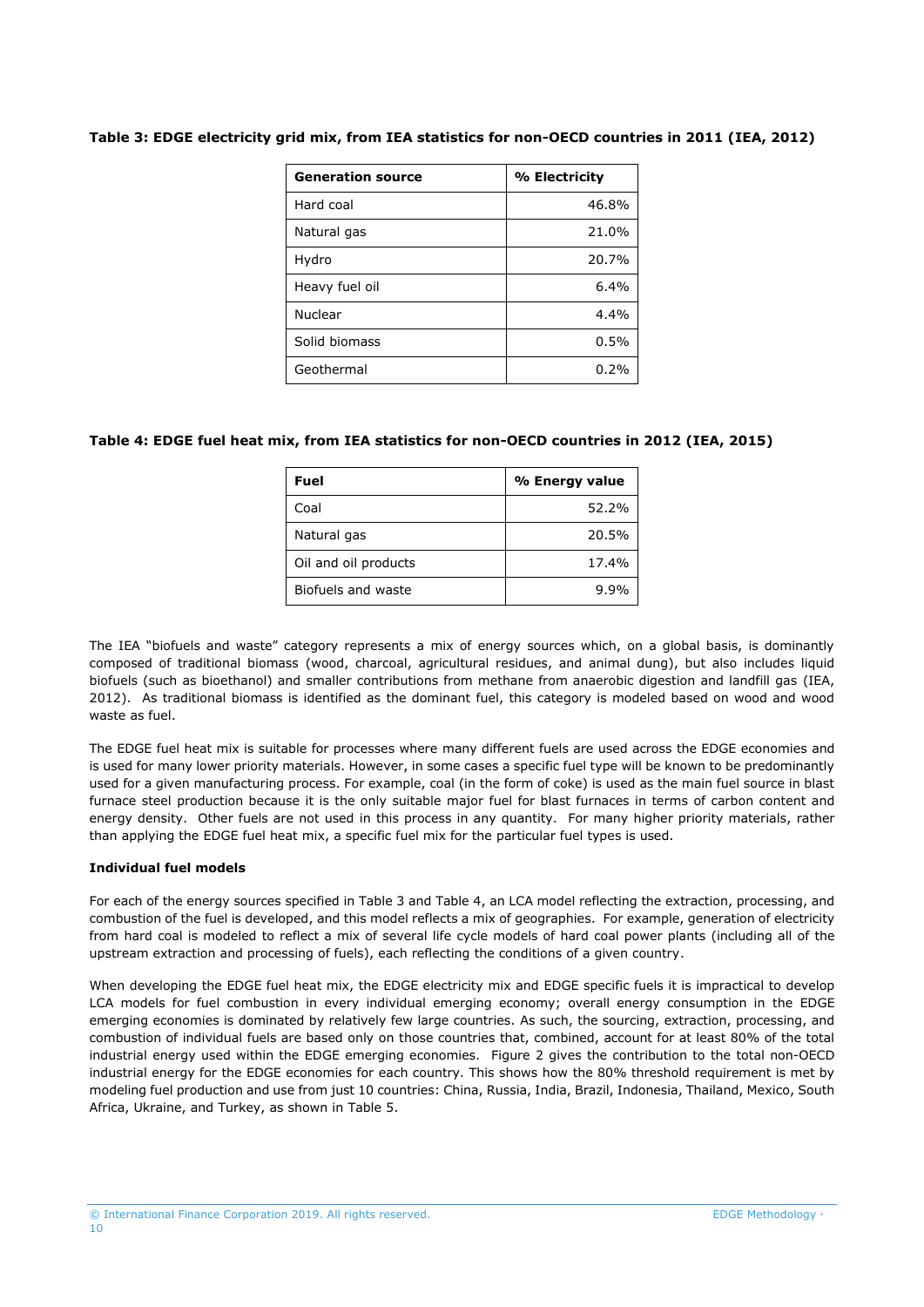

# <span id="page-10-0"></span>**Figure 2: Contribution by country to industrial energy use in emerging economies (IEA, 2015)**

| Country       | Contribution to energy mix in EDGE heat and<br>electricity models |
|---------------|-------------------------------------------------------------------|
| China         | 54.4%                                                             |
| Russia        | 12.6%                                                             |
| India         | 12.5%                                                             |
| <b>Brazil</b> | 6.3%                                                              |
| Indonesia     | 3.6%                                                              |
| Thailand      | 2.9%                                                              |
| Mexico        | 2.4%                                                              |
| Ukraine       | 2.1%                                                              |
| South Africa  | 1.7%                                                              |
| Turkey        | 1.5%                                                              |

<span id="page-10-1"></span>**Table 5: Geographical mix used in EDGE heat and electricity models** 

The resulting fuel-specific datasets are considered to be robust as the impacts of extracting, processing, and generating heat from these fuels does not vary significantly by location. For example, the energy released from the combustion of coal is broadly similar wherever it is sourced from, and this impact is much greater than the impacts of extraction and processing. Furthermore, extraction impacts will, in many cases, also be similar regardless of location (e.g. a coal mine in China would be expected to have similar impacts to a coal mine in Brazil since the technological processes for extracting is the same in both places).

# **Energy recovered from waste**

Where process waste and scrap arise in the EDGE construction material production models, the type of waste treatment is not adapted, however, any energy generated during waste treatment is credited using the mix of energy and fuels representative of the EDGE emerging economies. As an example, if the regional conditions of a European cement process includes landfilling where landfill gas is recovered, the appropriate primary energy value for this recovered landfill gas is determined based on the EDGE fuel mix.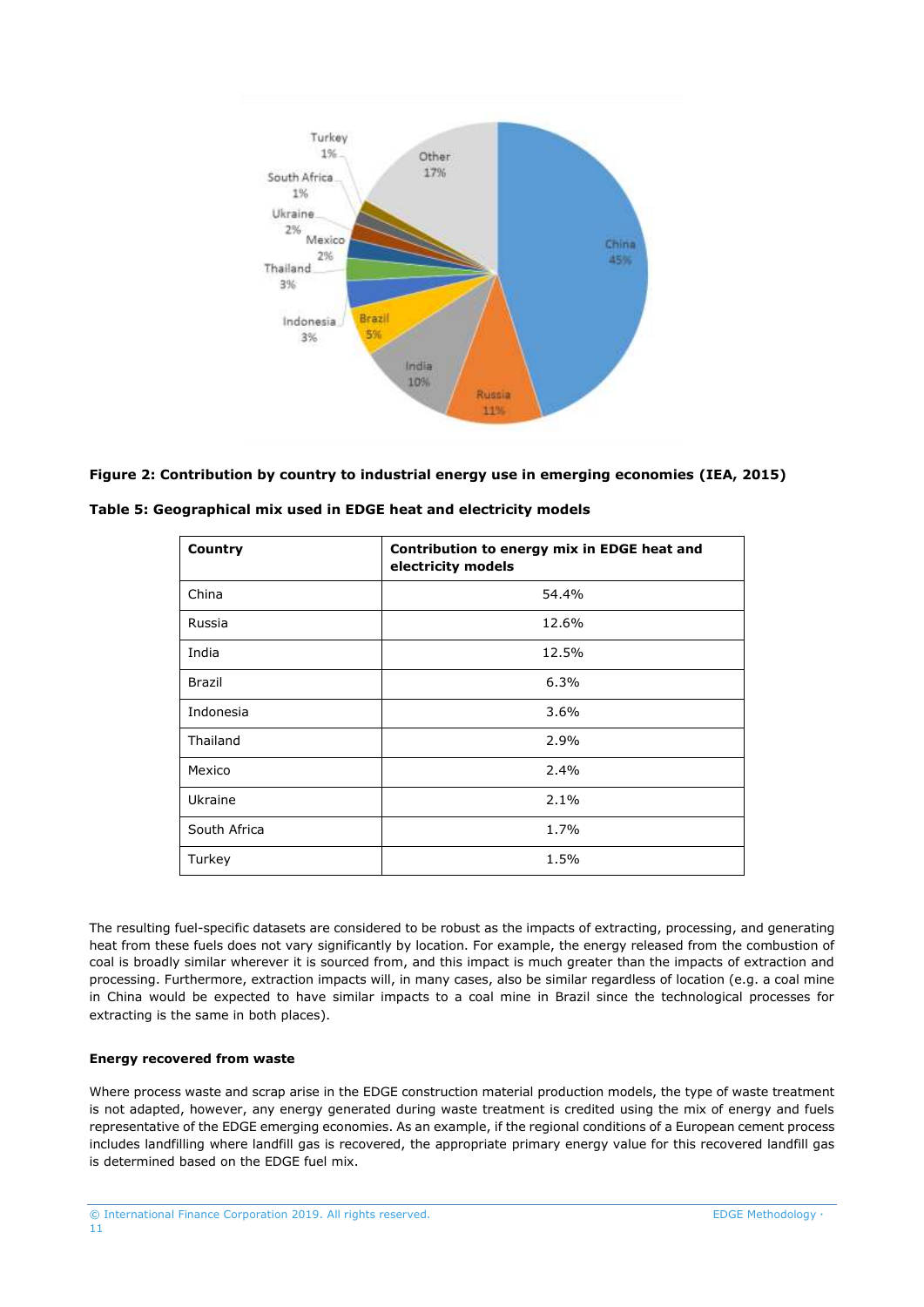#### <span id="page-11-0"></span>**B. Adaption of technology data**

The countries considered in the EDGE Dataset are highly diverse in their geography and in their levels of development, both across and within their economies. For example, some steel production in China is state of the art and on par with global best practice energy efficiency, while other steel producers in the same country rank among the lowest in energy efficiency globally. Given the diversity across the EDGE emerging economies, it is important to note that the average values are not likely to be fully representative of any individual country or producer.

Broadly speaking, the construction materials to be included in the EDGE Dataset fall into five main groups which are defined by those aspects of the global supply of materials that affect environmental impacts. These are described in Table 6. These groups are used to classify construction products according to their importance and so inform the approach taken for adapting the data in each case.

[Table 7](#page-13-0) shows the adaption group allocated to the different materials considered in the EDGE Dataset. The following sections of this report explain in detail what adaptions are made for each material type. The appendix provides links to online documentation for the aggregated datasets that are used or adapted to model the core production processes for these materials.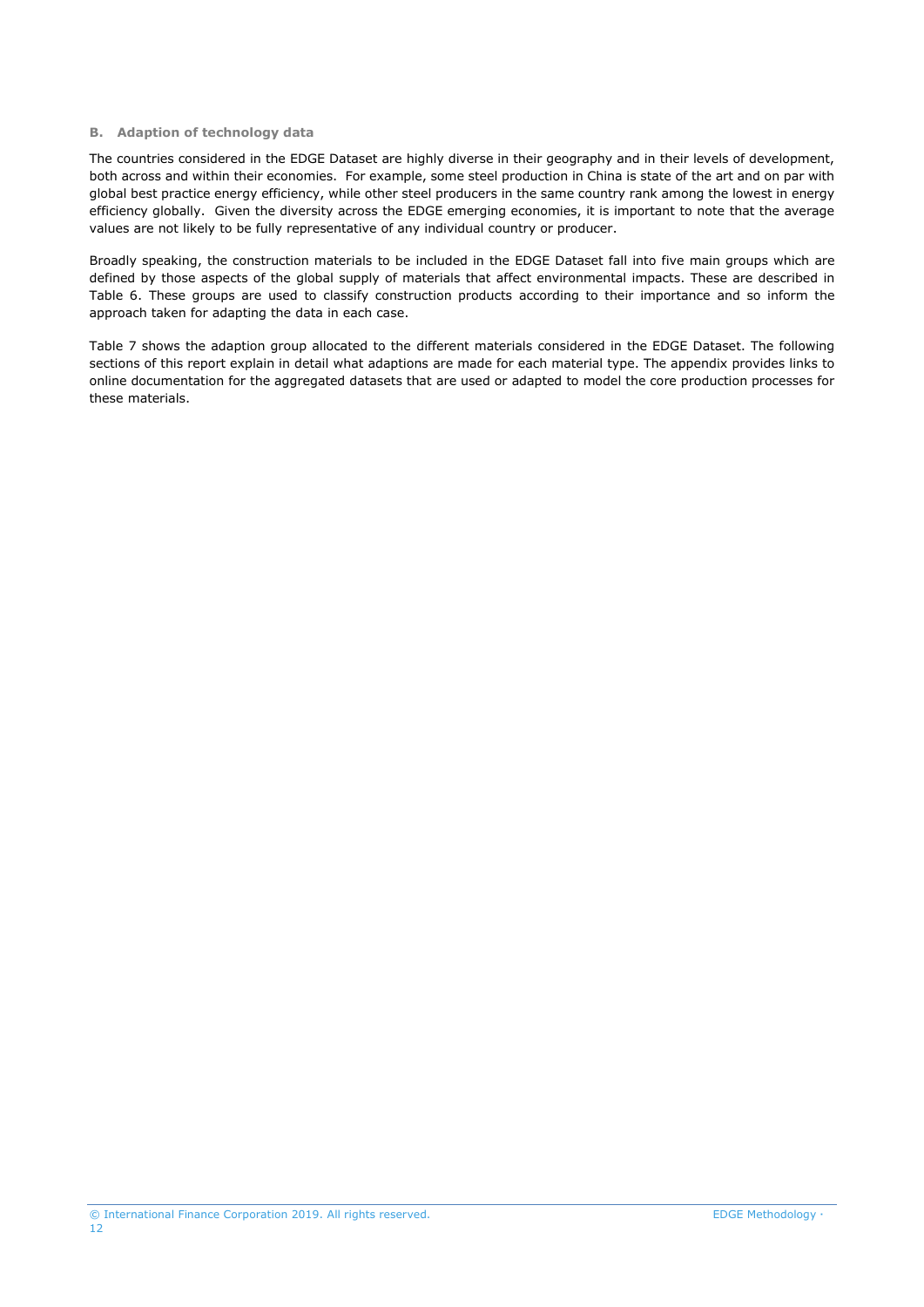# **Table 6: Adaptation groups used for classification of construction products**

| Group 1 | Energy-intensive, high-cost materials, such as aluminum, steel, and glass. Both electricity and fuel<br>sources used have a significant influence on the impact, as do the efficiency of the process and the<br>use of recycled content.                                                                                                                                 |
|---------|--------------------------------------------------------------------------------------------------------------------------------------------------------------------------------------------------------------------------------------------------------------------------------------------------------------------------------------------------------------------------|
| Group 2 | Fuel-intensive, lower-cost materials, such as cement <sup>1</sup> , bricks, and kiln-dried timber. Fuel source and<br>technology significantly affect the impacts.                                                                                                                                                                                                       |
| Group 3 | Input-related products such as concrete blocks and gypsum-based products, where the input<br>materials such as cement and gypsum have the greatest effect on impacts. Use of alternative raw<br>materials such as ground granulated ballast furnace slag (GGBS), pulverized fuel ash (PFA) or flue<br>gas desulfurized (FGD) gypsum has a strong influence over impacts. |
| Group 4 | Electricity-intensive, high-cost goods such as flooring and board products. Electricity source and<br>recycled content have the most influence on impacts.                                                                                                                                                                                                               |
| Group 5 | Low-cost, less-processed products such as aggregates, straw, etc. These materials are generally<br>produced locally, with predictable production processes and lower impacts.                                                                                                                                                                                            |

 $\overline{a}$ 

 $1$  Cement and gypsum anhydrite are intermediate products not listed directly within the EDGE Dataset, but cement has a major impact on concrete products, and gypsum anhydrite has a major impact on plaster and gypsum-based products, both of which fall into Group 3.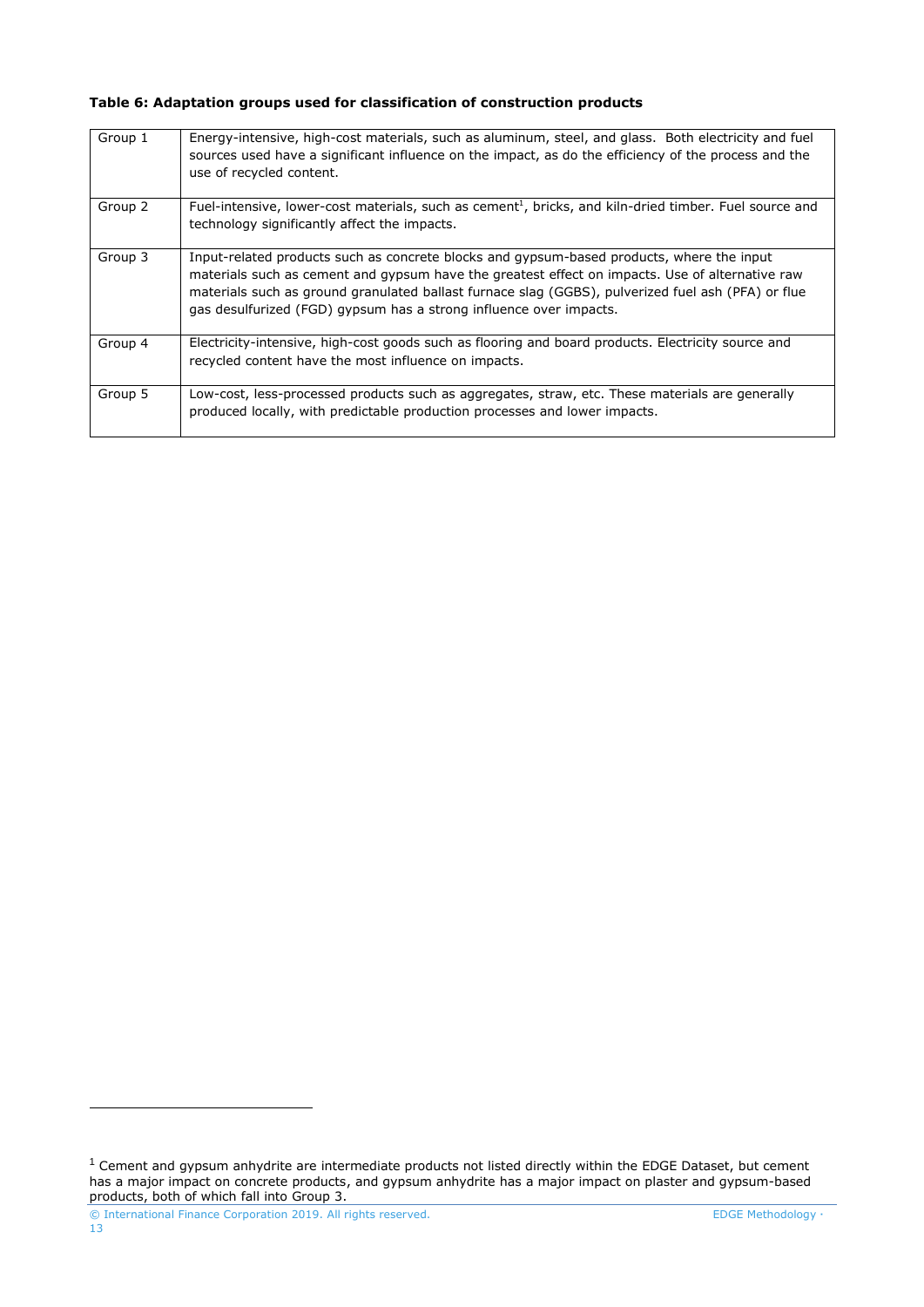# **Table 7: EDGE construction materials classified by adaptation group**

<span id="page-13-0"></span>

| <b>Material</b>       | Group 1                                                                                                                                             | Group 2                                      | Group 3                                                                                                                                                                                                               | Group 4                                            | Group 5                                                                                    |
|-----------------------|-----------------------------------------------------------------------------------------------------------------------------------------------------|----------------------------------------------|-----------------------------------------------------------------------------------------------------------------------------------------------------------------------------------------------------------------------|----------------------------------------------------|--------------------------------------------------------------------------------------------|
| Masonry               |                                                                                                                                                     | Brick, common brick,<br>honeycomb clay block | Autoclaved aerated concrete block<br>(aircrete), lightweight concrete<br>block, medium weight concrete<br>block (hollow), dense concrete<br>block, FaLG (fly ash/lime/gypsum)<br>block, cement stabilized earth block | Local stone block                                  | Fly ash stabilized soil block,<br>GGBS stabilized soil block,<br>rammed earth blocks/walls |
| Flooring              | Linoleum sheet, carpet,<br>vinyl flooring                                                                                                           | Ceramic tiles,<br>terracotta tile            | Terrazzo tiles                                                                                                                                                                                                        | Stone tiles/slabs,<br>laminated wooden<br>flooring |                                                                                            |
| Glass and<br>windows  | Float glass, steel window<br>frames, aluminum window<br>frames, PVC-u window<br>frames, wood/plastic<br>composite window frames.                    |                                              |                                                                                                                                                                                                                       | Timber window frames                               |                                                                                            |
| Insulation            | Expanded polystyrene,<br>polyurethane                                                                                                               |                                              |                                                                                                                                                                                                                       | Mineral wool insulation                            | Straw bale, jute                                                                           |
| Metal products        | Reinforcing steel, structural<br>steel section, aluminum<br>profiled cladding,<br>corrugated galvanized<br>steel, coated steel profiled<br>cladding |                                              |                                                                                                                                                                                                                       |                                                    |                                                                                            |
| Plaster products      |                                                                                                                                                     |                                              | Gypsum plaster, gypsum panel,<br>plasterboard, phosphogypsum<br>panel, cement based plaster                                                                                                                           |                                                    | Mud plaster                                                                                |
| Precast concrete      |                                                                                                                                                     |                                              | "Ferrocement" wall panel, precast<br>reinforced concrete panels/flooring                                                                                                                                              |                                                    |                                                                                            |
| Ready mix<br>concrete |                                                                                                                                                     |                                              | Cement screed, OPC concrete, PFA<br>concrete, GGBS concrete                                                                                                                                                           |                                                    |                                                                                            |
| Roofing tiles         |                                                                                                                                                     | Clay roofing tile                            | Microconcrete roof tile                                                                                                                                                                                               |                                                    |                                                                                            |
| Timber products       |                                                                                                                                                     | Kiln-dried timber                            |                                                                                                                                                                                                                       | Plywood sheathing                                  | Sawn timber                                                                                |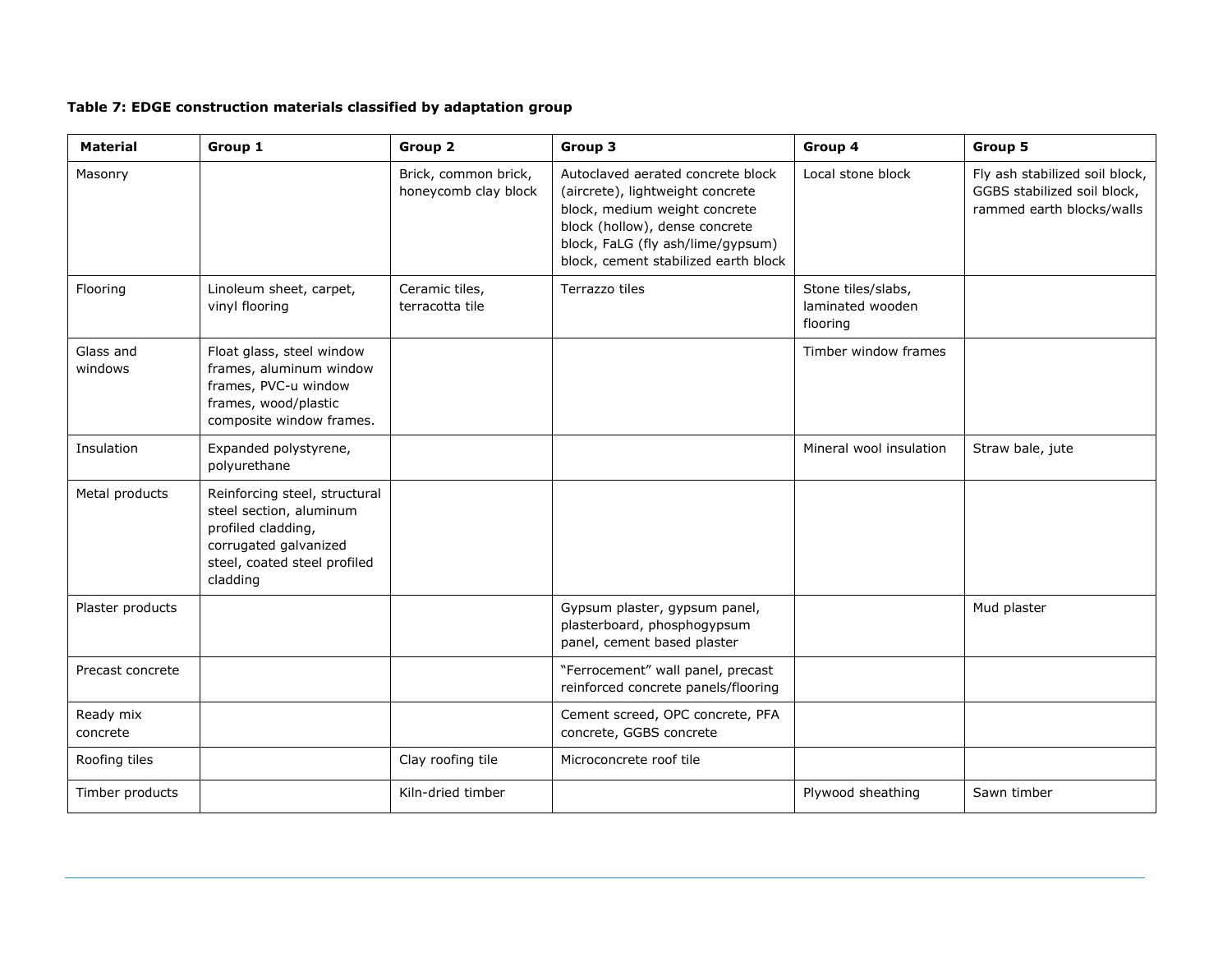#### <span id="page-14-3"></span>**V. ADAPTION PROCESS: GROUP 1**

<span id="page-14-0"></span>Group 1: Energy-intensive, high value-to-weight ratio materials, such as aluminum, steel, glass, and polymers. These materials are not produced widely across all EDGE emerging economies, but tend to be imported from a narrower group of economies. Both electricity and fuel sources have significant effects on the material's impact, as do the efficiency of the production processes and in some cases the use of recycled content.

For these materials, data on the main producing countries and exports are used to provide specific information on the sources of the products used in the EDGE emerging economies. Due to the dominance of China as both a producer and consumer of aluminum and steel, a particular focus is placed on China in modeling these materials.

#### **A. Steel**

<span id="page-14-1"></span>The major factors influencing the impact of steel products are:

- the production route;
- recycled content, and
- route-specific energy factors: the electricity mix used in electric arc furnace (EAF) production, efficiency in blast furnace and basic oxygen furnace (BF/BOF) production, or energy used for direct reduced iron (DRI) production routes.

Three production routes are widely used in steel making: (1) blast furnace and basic oxygen furnace (BF/BOF), used for primary steel production, (2) electric arc furnace (EAF), used in the production of steel from scrap, and (3) production of primary steel from direct reduced iron via the electric arc furnace (DRI/EAF). An additional route, the open hearth furnace, is much less common. Values reported in an OECD meeting on the 2012 fractional world production via each route (Laplace Conseil, 2013) are confirmed by combining reported 2012 production values from the World Steel Association industry group (World Steel Association, 2013) and comparing them with a 2012 DRI industry report (Midrex, 2014). The fractions of 2012 steel production via the four production routes, BF/BOF, scrap EAF, open hearth, and DRI/EAF, are presented in

[Figure](#page-14-2) 3 (Laplace Conseil, 2013). Where there is knowledge of the typical split of steel production routes used for particular products the global average is used. This is discussed in more detail in the product descriptions below.



#### <span id="page-14-2"></span>**Figure 3: Steel production by production route**

The embodied energy of steel produced via BF/BOF is highly variable globally. While equipment and process optimization improved substantially over the late  $20<sup>th</sup>$  century, not all installed capacity reflects the latest and most efficient production technology. In particular, efficiency of the total installed capacity in China is reported to be lower than the global average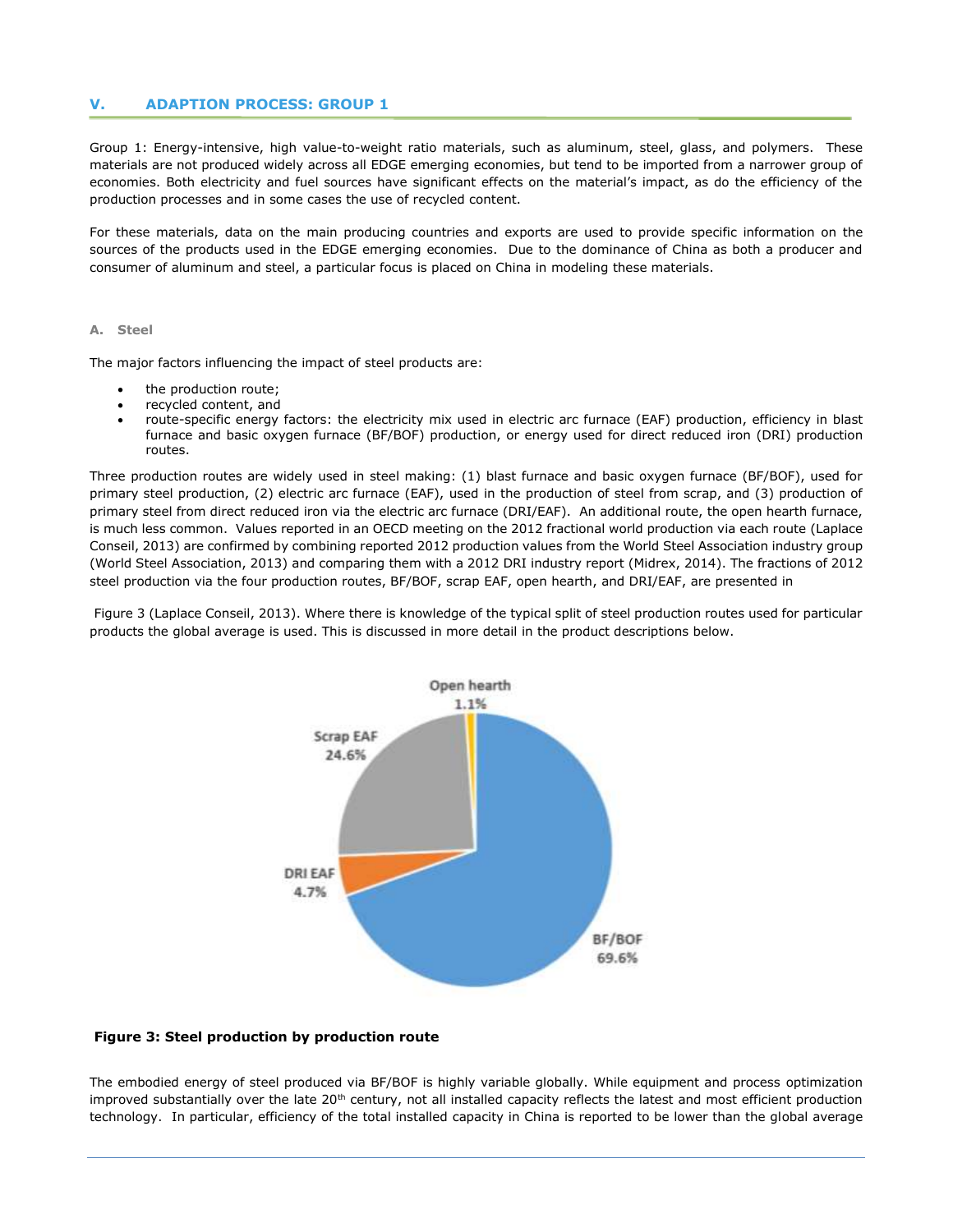(Oda, et al., 2012) (Guo & Fu, 2010). Global production of crude steel is presented by country in [Figure 4](#page-15-0) and shows that China is the largest steel producer worldwide, by a considerable margin.



#### <span id="page-15-0"></span>**Figure 4: Worldwide steel production**

The model in GaBi for blast furnace and basic oxygen furnace (BF/BOF) production represents a modern, highly efficient production process, with energy consumption representative of relatively high performance among the known range of efficiencies (Bettinger, 2012). When considering the range of plant efficiencies globally or across all EDGE steel producers, it can be seen that the model is not representative of average performance. Based on market analysis of steel production globally, roughly two thirds of 2009 steel production falls into lower efficiency performance groups (Bettinger, 2012). As steel production capacity has been continuously upgraded, notably at a fast pace in China (Oda, et al., 2012) (Guo & Fu, 2010), roughly half of BF/BOF production within the EDGE countries currently uses processes which are relatively inefficient. To account for this, the GaBi model is adjusted as described below.

BF/BOF steel is modeled based on a mix of production routes representing: 50% high efficiency BF/BOF, 50% low efficiency BF/BOF. For high efficiency BF/BOF, a model for a modern, high-efficiency integrated steel plant is used, while for the lower efficiency BF/BOF production, the individual process steps are adapted to reflect an efficiency reduction as outlined in the following table. The EDGE energy mixes for electricity and for each fuel used in production are applied.

| <b>BF/BOF process step</b> | <b>Energy consumption relative to</b><br>higher efficiency group |
|----------------------------|------------------------------------------------------------------|
| Coking                     | 170%                                                             |
| Sintering                  | 170%                                                             |
| BF iron making             | 130%                                                             |
| BOF steel making           | 250%                                                             |

| Table 8: Efficiency reduction factors for lower efficiency BF/BOF steel |  |  |  |  |  |  |  |  |  |
|-------------------------------------------------------------------------|--|--|--|--|--|--|--|--|--|
|-------------------------------------------------------------------------|--|--|--|--|--|--|--|--|--|

Steel production from the electric arc furnace (EAF) route is modeled based on European technology but adjusted to use the EDGE electricity mix. There is less variability in EAF production and the main difference in performance is due to the electricity mix used.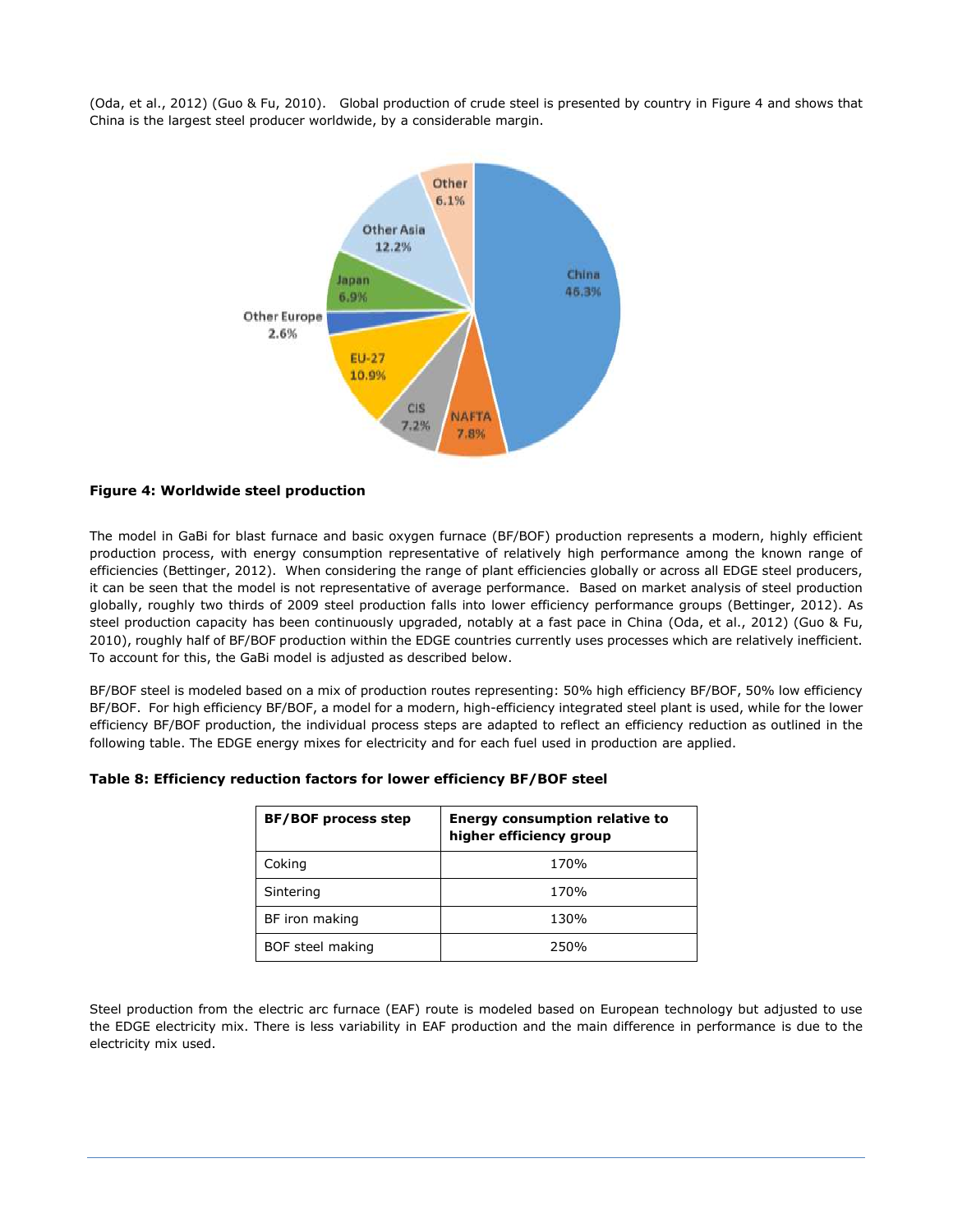#### **Galvanized steel sheet ("corrugated zinc")**

The production of galvanized sheet is dominated by use of BF/BOF steel, though EAF and DRI steels can be used.

To model galvanized steel sheet, a mix of 95% BF/BOF steel and 5% EAF steel is processed through an integrated mill hot rolling process with electrogalvanizing. The EDGE energy mixes for electricity and for each fuel used in production are applied.

#### **Profiled steel cladding and steel window frame**

These products are typically organic coated galvanized steel using predominantly BF/BOF steel. To model coated steel sheet, a mix of 95% BF/BOF steel and 5% EAF steel is processed through an integrated mill hot rolling process with electrogalvanizing and organic coating. The EDGE energy mixes for electricity and for each fuel used in production are applied.

#### **Structural steel section**

Structural steel cross-sections are typically formed using hot rolling from a mix of BF/BOF, EAF, and DRI steels.

To model steel sections, the global average mix of 70% BF/BOF steel, 25% EAF steel, and 5% DRI steel is processed through an integrated mill hot rolling process. The EDGE energy mixes for electricity and for each fuel used in production are applied.

#### **Steel reinforcement (rebar)**

Steel reinforcement is predominantly produced using a hot rolling process from the EAF process. To model steel reinforcement a mix of 10% BF/BOF steel and 90% EAF steel is processed to produce rebar. The EDGE energy mixes for electricity and for each fuel used in production are applied.

#### **B. Aluminum**

Two factors have a large influence over the embodied energy of aluminum:

- The fraction of recycled aluminum in ingot production mix; and
- The electricity grid mix used in production of the ingot.

<span id="page-16-0"></span>The average global fraction of recycled aluminum within finished products is 16% (IAI, 2014) (USGS, 2010). Data from World Aluminum (World Aluminum Association, 2014) shows that less than 25% of global production comes from countries outside of the EDGE emerging economies group (Australia, Canada, US, and Western Europe). Among the EDGE countries, China is the largest producer of aluminum. Secondary aluminum production in China during 2011 was 5.2 million metric tons (compared to 20.3 million metric tons primary production), representing a production mix of 20% secondary within China. Given the large representation of EDGE countries in global aluminum production, and the relative similarity of the global value to the EDGE countries' largest producer, the global fraction of secondary content is applied when modeling aluminum production. The EDGE aluminum ingot therefore represents a mix of 16% secondary ingot and 84% primary ingot.

Demand for aluminum ingot within the EDGE countries is largely met by production within the EDGE group. The EDGE emerging economies together represent over 75% of aluminum production (World Aluminum Association, 2014), and, in considering the largest EDGE economy, the IAI states that China's primary aluminum demand is balanced by domestic production (World Aluminum, 2014). Because consumption of aluminum ingot is largely met by production of ingot within the EDGE countries, EDGE primary and secondary aluminum ingot production is modeled using the EDGE fuel and electricity mixes.

#### **Aluminum construction products**

Modeling of aluminum for use in the EDGE construction products (cladding and window framing) is based on European Aluminium Association (EAA) unit processes with the EDGE ingot production process. The EDGE energy mixes for electricity and for each fuel used in the product fabrication process are applied.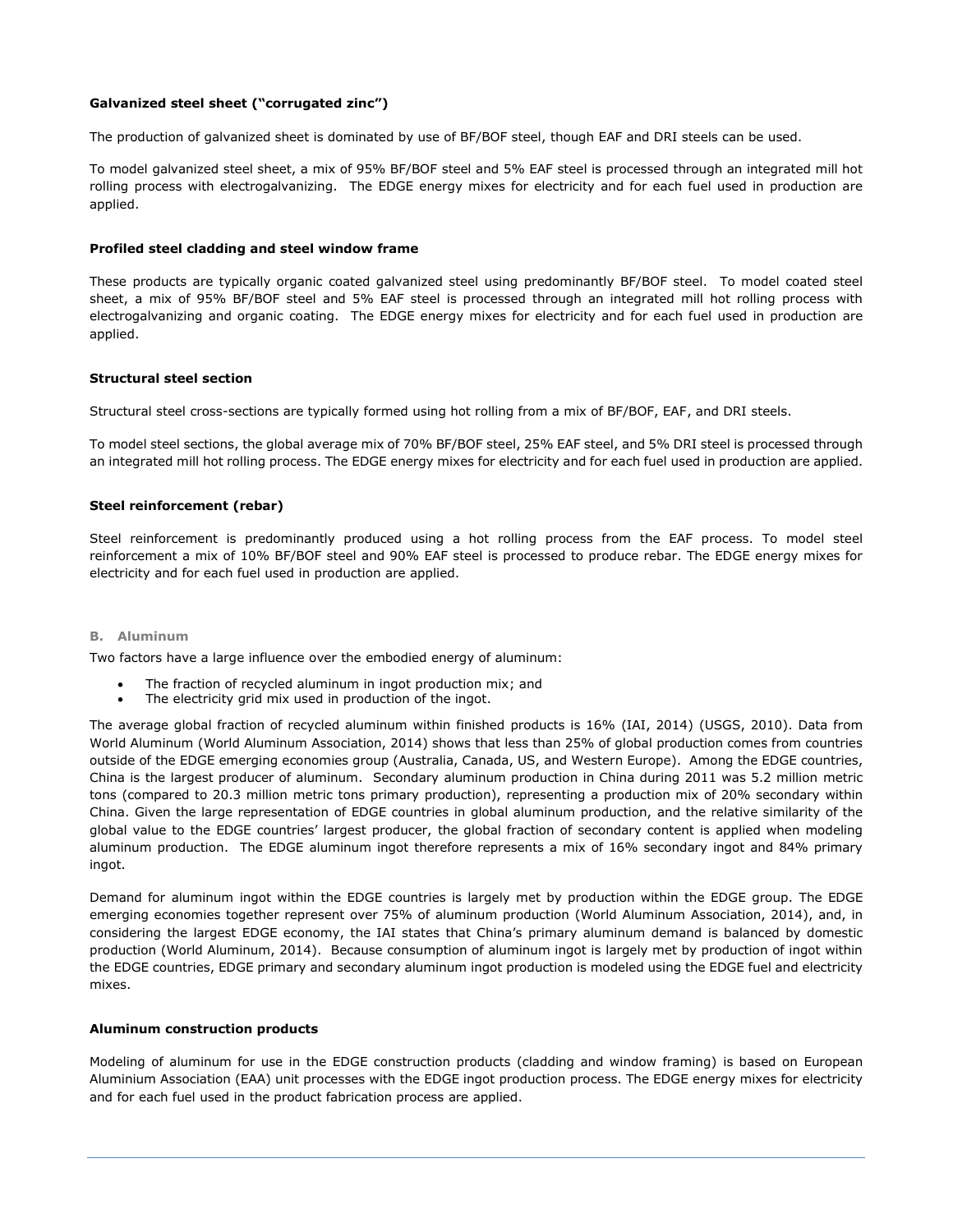#### **Aluminum sheet**

Aluminum rolling is an energy-intensive process, for example Europe's production requires nearly 2000 MJ natural gas and over 500 kWh electricity per metric ton of sheet (EAA, 2013). Aluminum sheet is modeled based on the EDGE aluminum ingot and the EAA unit process for sheet rolling. The EDGE energy mixes for electricity and for each fuel used in production are applied.

#### **Aluminum extrusion**

Aluminum extrusions are modeled using the EAA unit process for extrusion using the EDGE aluminum ingot. The EDGE energy mixes for electricity and for each fuel used in production are applied.

#### **C. Float glass**

Energy consumption and associated environmental impacts in glass production are most strongly influenced by production efficiency and recycled content.

<span id="page-17-0"></span>Glass Alliance Europe states that European glass production currently uses around 8 GJ primary energy per metric ton and that energy intensity per metric ton of glass has been reduced by  $77%$  (and  $CO<sub>2</sub>$  emissions reduced by 50%) since the 1960s (Glass Alliance Europe, 2014). However, European glass production is highly regulated in comparison to overseas production. A report from Lawrence Berkeley Laboratory states that the primary energy consumption per ton of flat glass for China in 2010 was 0.335 ton coal equivalent, or 9.82 GJ/ton (Berkeley National Laboratory, 2012), which is about 22% higher than that of European glass.

Several energy carriers are used in the glass production process: electricity, natural gas, and fuel oil. Natural gas and fuel oil are used for heating the furnace and are interchangeable for this purpose. However, according to the industry, using natural gas instead of fuel oil requires approximately 8% more energy (Centre for European Policy Studies, 2014). Electricity accounts for about 25% of the primary energy used in production, with heat from natural gas or fuel oil representing most of the rest (EIA, 2014) (CEPS 2014).



# <span id="page-17-1"></span>**Figure 5: Countries exporting and importing glass (redrawn) (Savaete, The world flat glass industry, Focus on history and economy, 2014)**

[Figure 5](#page-17-1) shows that China is a major exporter and India a major importer of flat glass. Only approximately 1.5% of Chinese float glass demand was imported during 2008, consisting primarily of specialized products that are not yet produced in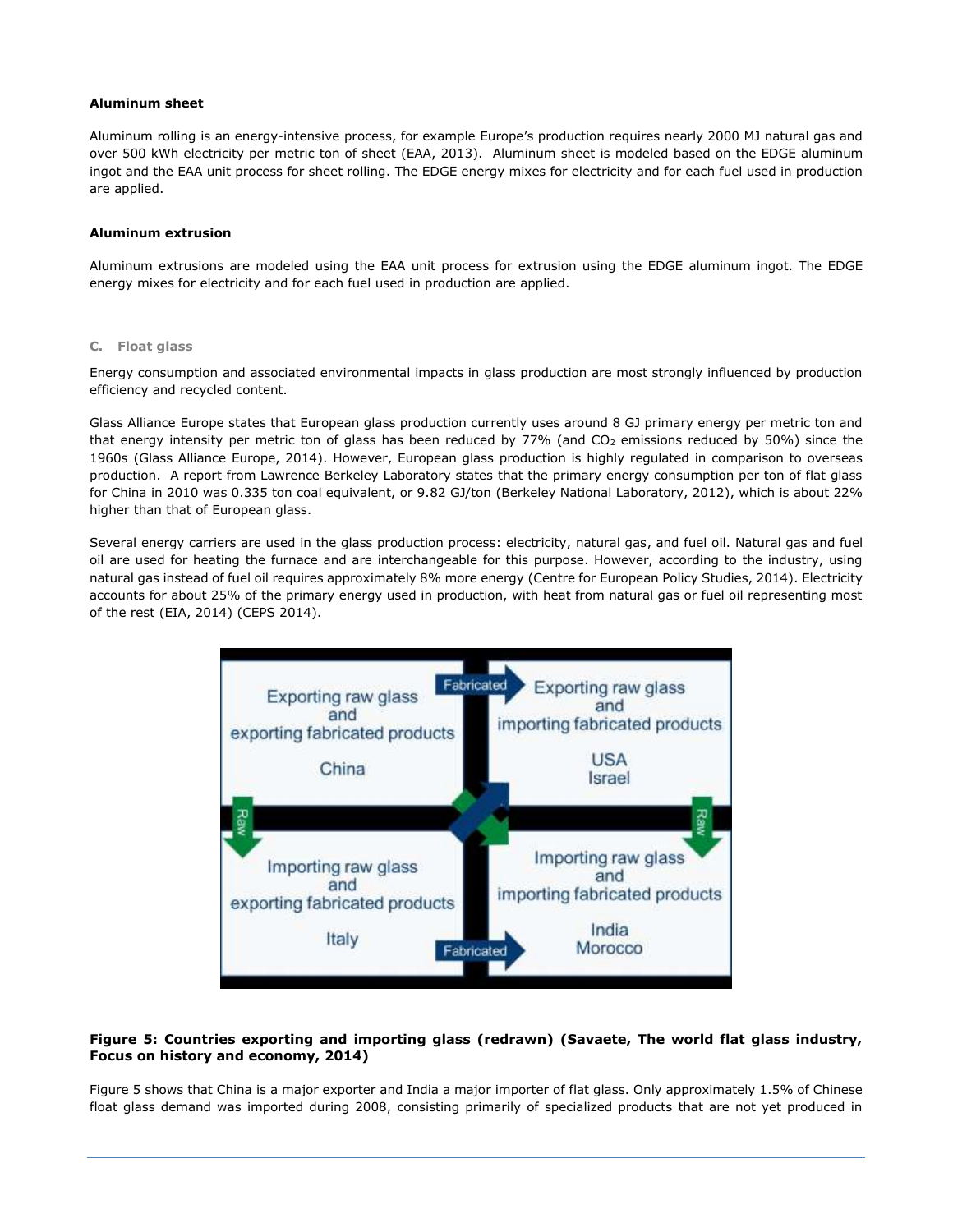China, while 11% of the domestic float glass output, consisting primarily of standard glazing products, was exported (Pilkington NSG).

The dataset for float glass is based on a European float glass process that is adapted to take account of increased energy consumption. A 15% increase in electricity and fuel is applied, based on two thirds of glass being produced at Chinese efficiencies (having 22% higher energy use) and the remainder at European efficiencies. Energy inputs are modeled using the EDGE grid mix while for fuels the EDGE fuel mix for natural gas and fuel oil are modeled. Other fuels are not used for glass production. No post-consumer recycling input is assumed.

#### **D. Plastic and polymer-based products and materials**

This group includes nylon carpet, vinyl flooring, PVC-u window frames, expanded polystyrene, and polyurethane foam, as well as wood/plastic composite window frames and linoleum sheet.

<span id="page-18-0"></span>Although polymer-based products differ from steel and aluminum in their lower relative contribution to overall building impacts, plastic construction materials are similar to metal and glass in that raw materials (polymers) are commodities sourced from a global supply chain. They are also similar in that their cradle-to-gate impacts are dominated by raw material processing rather than product fabrication and assembly. Among the polymers used in this group of products (polystyrene and polyurethane foams, PVC, nylon, and composites) none is widely recycled back to a virgin equivalent after use in the construction sector, nor typically expected to contain post-consumer recycled content. Therefore, recycled content does not have a significant influence on impacts for products in this category, in contrast to the other product types in Group 1.

The most influential factors determining the impacts of this set of products are the energy mix, refinery production efficiency, and the hydrocarbon source used in polymer production.



#### **Figure 6: Plastics-intensity weighted industrial production (WRAP, 2014)**

With the exception of linoleum and the wood content of composite products (such as window frames), plastic construction products are manufactured from petroleum and natural gas processed at refineries. The EDGE production route for plastic granulate is based on a refinery model and subsequent processing models that use petroleum as the starting feedstock. Subsequent fabrication steps are modeled using European unit processes powered by EDGE electricity and fuels.

A recent report on plastics production worldwide shows considerable growth in production capacity in the combined group of Brazil, Russia, India, and China (WRAP, 2014). Although the WRAP report covers a wide variety of polymers, the reported data includes the specific polymers relevant to the EDGE construction products. The report provides a strong indication that many of these raw materials are imported from major producers within the EDGE emerging economies group and that plastic production is best represented with an emerging economies mix than the global average mix for these plastics. Plastic production is therefore modeled using the EDGE emerging economies energy mixes in European production processes. For each final construction product (window frames, expanded polystyrene, polyurethane foam, etc.), the fabrication steps are also modeled using a European production technology with the EDGE emerging economies energy mixes for electricity and fuels.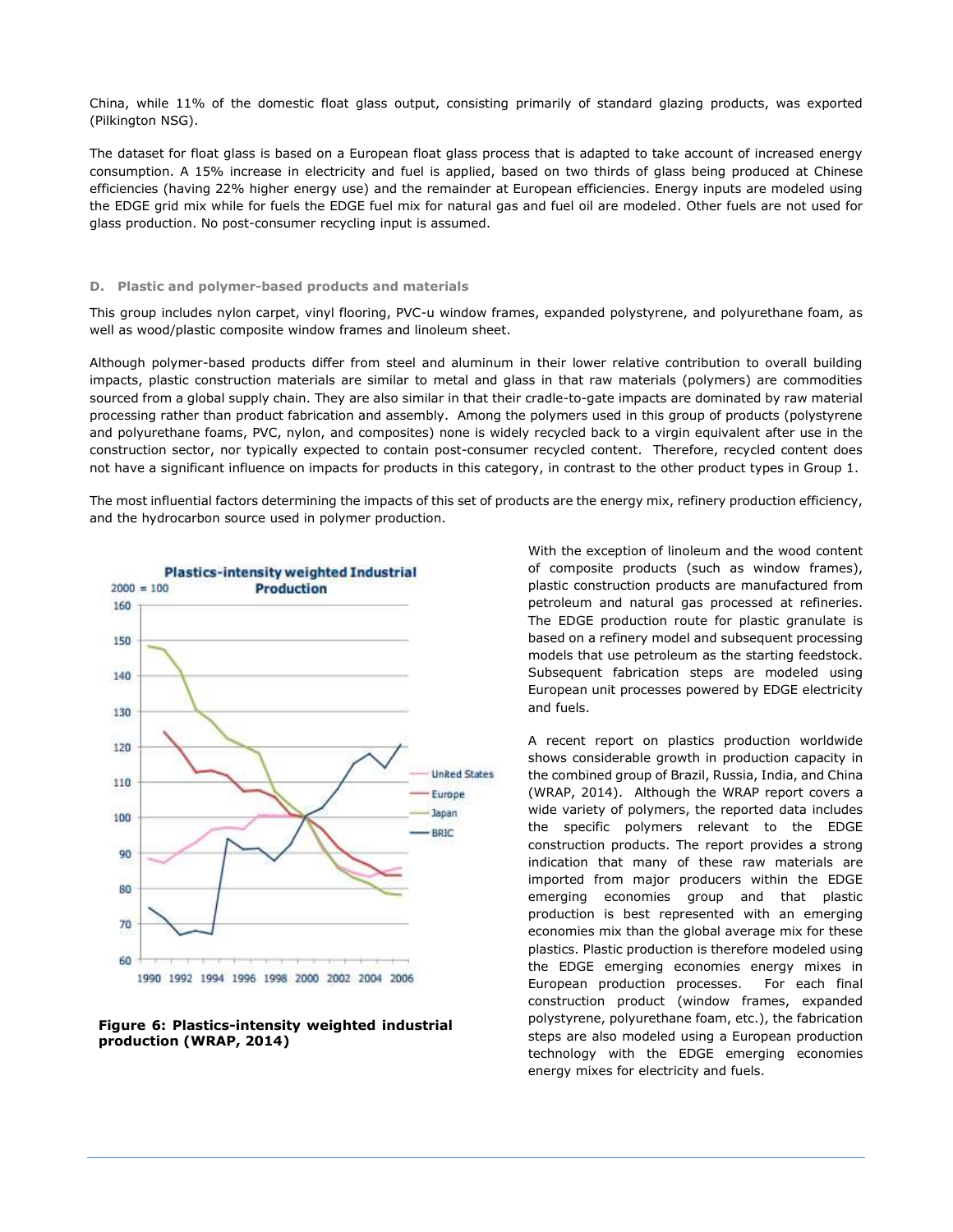For vinyl flooring and carpet, detailed process data which would allow remodeling using the EDGE energy models are not available at the time of writing this report. As such, embodied energy values for these resilient flooring and carpet materials are based on EPD which report European averages. The energy value for vinyl flooring represents homogenous PVC tiles.

Where necessary for determining the weight or thickness of flooring materials (e.g., carpet) the Floor Covering Standard Symbols (FCSS) class 32 and luxury class 2, which represent the typical specifications for commercial offices, are used.

# <span id="page-19-2"></span>**VI. ADAPTATION PROCESS: GROUP 2**

<span id="page-19-0"></span>Group 2: Fuel-intensive, lower-cost materials, such as bricks, ceramic tiles, cement<sup>2</sup>, and kiln-dried timber. These materials tend to be produced where resources such as limestone, clay, or timber are available. Their lower cost means that they are not likely to be transported long distances by road but may be imported by sea – this is particularly true for timber. Fuel source and technology have significant effects on their impacts.

#### **A. Clay-based products**

 $\overline{a}$ 

Clay-based products in the EDGE Dataset include several types of brick and tile. Production of bricks in emerging economies, notably in the largest brick producers, India and China, show a particularly wide variation in manufacturing energy demand.

#### <span id="page-19-1"></span>**Bricks (facing brick, common brick, honeycomb clay block)**

Brick is an important material within the EDGE Dataset due to its widespread production and use in EDGE economies, as well as its large mass contribution as a bulk structural material. While brick does not have high specific embodied energy when compared with other construction materials such as metals, as a structural material it represents a large proportion of construction mass where it is used. Considering the high priority of brick among the construction materials in the EDGE Dataset a detailed modeling approach is required with regard to kilning technologies.

Kilning has the greatest influence over impacts in the brick cradle-to-gate life cycle, which includes clay extraction and processing, brick forming, drying, and firing. Energy consumption in brick firing is highly variable within the emerging economies due to the variety of kilns and fuel types used, and there are also variations from country to country, as shown in [Table 9.](#page-20-0) In modeling brick production, a mix of kilning technologies is used covering both modern tunnel kilning and lower technology kilns, based on production in the top five producing countries as detailed in the following section. The energy used in firing is modeled based on the EDGE grid mix and EDGE fuel heat mix datasets.

Brick is widely employed in EDGE economies for construction and brick production accounts for considerable portions of industrial energy consumption, with notable examples of high energy use by the sector in India and China. The total energy consumption of the brick-making industry in China is estimated at 119 million tons of coal equivalent (tce), which is about 30% of the energy used in the entire informal/artisanal manufacturing sector (formally the "Town and Village Enterprise" industrial sector). In India, the conventional practice of firing clay bricks in rural country clamps and Bull's Trench kilns consumes enormous quantities of fuel in the form of coal as well as firewood and other biomass fuels. It is estimated that the Indian brick industry consumes more than 24 million tons of coal annually in addition to several million tons of biomass fuels (TERI, 2001) (Asian Institute of Technology, 2003).

Clamping, the most ancient method of brick firing, involves stacking green bricks over a fuel pile which is then ignited and manually managed. Scotch kilns and intermediate clamp kilns are variations on the clamp kiln where more permanent structures are built around the pile. Among all nations, India continues to maintain the largest capacity of brick production via clamp kilning. The Bull's Trench and Hoffman kiln (also known as an annular kiln) types are both continuous firing kiln structures and are the most widely used globally, with the Bull's Trench dominant in India and Hoffman most popular in China. Vertical shaft kilns, developed in the 1950s, are more efficient but represent less than 1% of global production (Swiss Agency for Development and Cooperation, 2014), finding most use in Vietnam. Tunnel kilning is a continuous, automated

 $2$  Cement is not a product used directly within the EDGE Dataset but has a major impact on concrete products, which are covered separately in Group 3.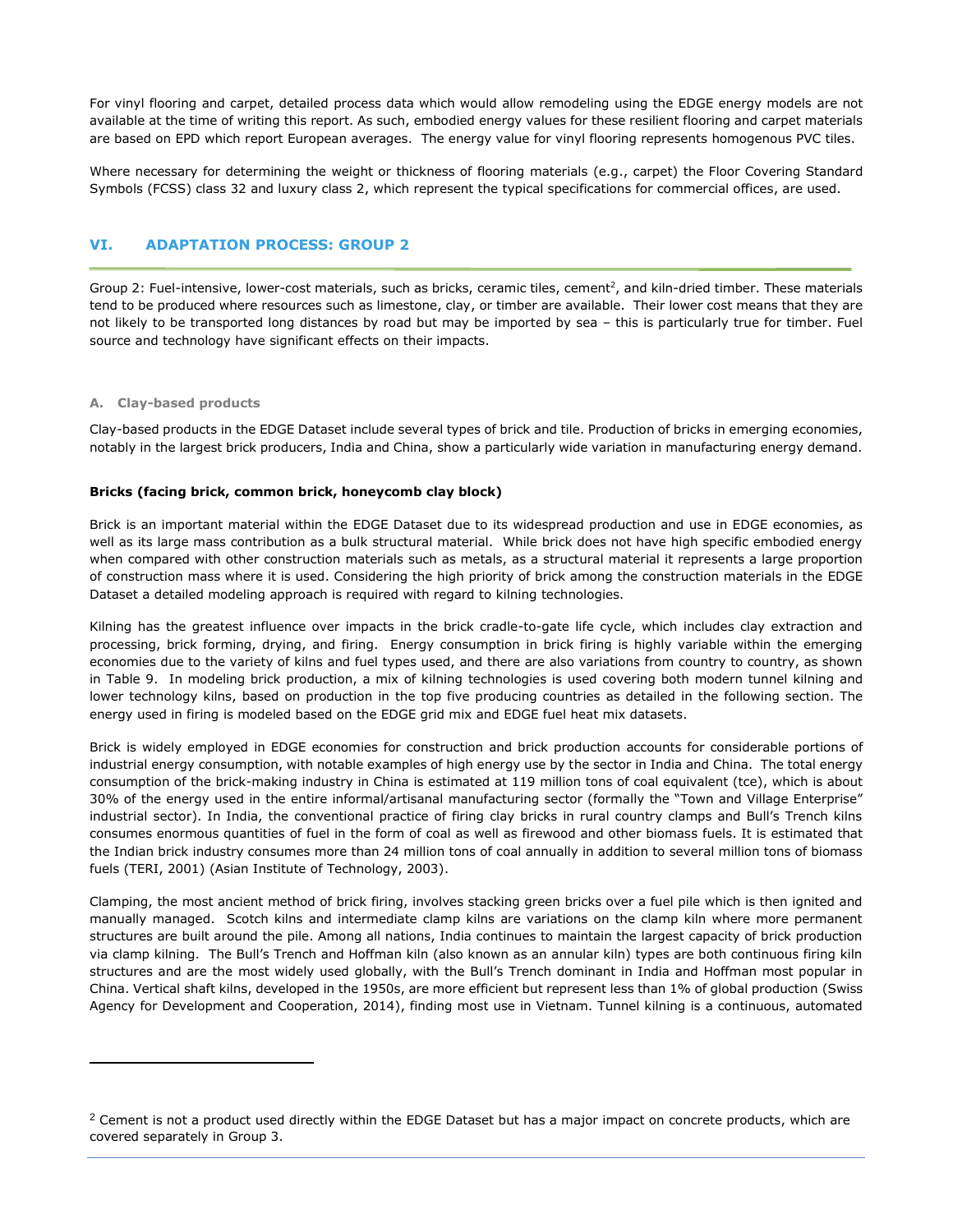process and is the most modern production approach. Modern tunnel kilning is present in many EDGE emerging economy countries and is the kilning technology used most widely in developed economies.

| Country   | <b>Technology</b>                 | MJ/kg product |
|-----------|-----------------------------------|---------------|
| China     | Intermittent kiln                 | 2.47          |
|           | Natural drying & Hoffmann kiln    | $1.16 - 1.46$ |
|           | Artificial drying & Hoffmann kiln | $1.39 - 1.56$ |
|           | Tunnel kiln                       | $1.29 - 1.52$ |
| India     | Intermediate clamp kiln           | $3 - 11$      |
|           | Scotch kiln                       | $1.5 - 7$     |
|           | <b>Bull's Trench kiln</b>         | $1.8 - 4.2$   |
|           | Hoffmann kiln                     | $1.5 - 4.3$   |
|           | Tunnel kiln                       | $1.5 - 2$     |
| Sri Lanka | Down draft batch kiln             | 5.83          |
| Vietnam   | Vertical kiln                     | $6.15 - 9.23$ |
|           | Beastly kiln                      | $4.11 - 6.37$ |
|           | Hoffmann kiln                     | $2.9 - 3.08$  |
|           | Tunnel kiln                       | 2.42          |

<span id="page-20-0"></span>

|  |                   |  |  |  | Table 9: Specific energy consumption of various brick kilning technologies (Asian Institute of |  |  |
|--|-------------------|--|--|--|------------------------------------------------------------------------------------------------|--|--|
|  | Technology, 2003) |  |  |  |                                                                                                |  |  |

Asia is the largest global producer of bricks. Chinese production is estimated at 900 billion bricks/year for 2004, with 90% produced in Hoffman kilns and by open air drying (Baum, Presentation Black Carbon from Brick Kilns, 2010). India is estimated to produce around 260 billion bricks/year with over 70% production from Bull's Trench kilns (UNEP, 2014) (Swiss Agency for Development and Cooperation, 2014). In contrast, the brick-producing EDGE economies in the Americas (Argentina, Bolivia, Brazil, Colombia, Ecuador, Honduras, Mexico, Nicaragua, and Peru) together produce less than 0.1 billion bricks per year (Climate and Clean Air Coalition, 2014), accounting for less than 0.1% of world production.

Global brick production is illustrated in [Figure 7,](#page-21-0) highlighting the five largest brick producers among the EDGE emerging economies: China, India, Pakistan, Vietnam, and Bangladesh.

To model brick making, a mix of modern and traditional kilning technologies is used. Modern kilning is modeled based on a continuous tunnel kilning process using European technology with energy adapted using the EDGE energy mixes.

China, India, Pakistan, Vietnam, and Bangladesh represent over 80% of EDGE emerging economies brick production [\(Figure](#page-21-0)  [7\)](#page-21-0). The kilning types in these countries are used to define the kiln technology mix used to model lower technology brick production. A new unit process is developed with energy consumption based on an average of reported energy consumption per unit mass for this kiln mix.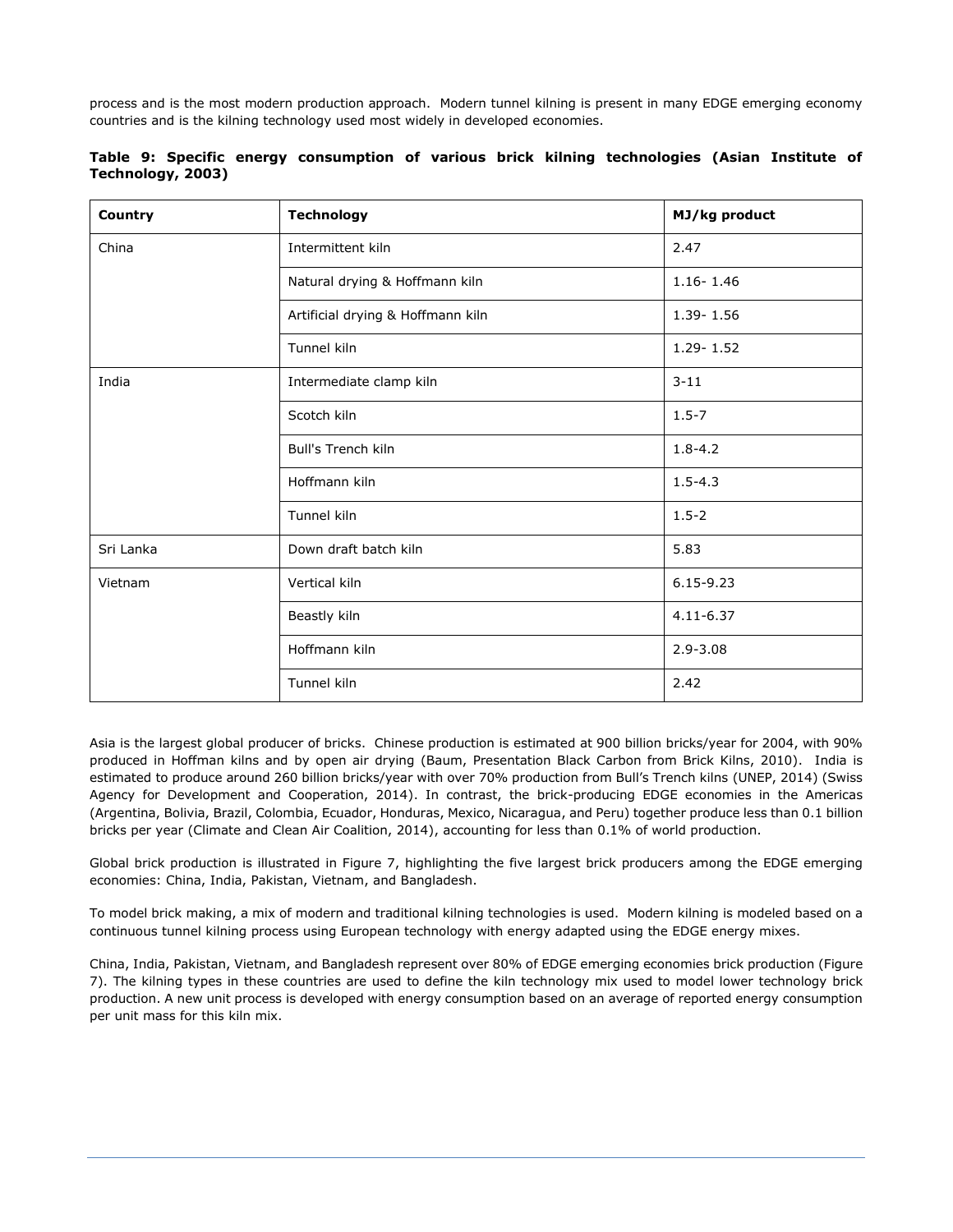

# <span id="page-21-0"></span>**Figure 7: Global brick production by percentage volume (Baum, 2012)**

For each of the five top brick producers among the EDGE emerging economy list (China, India, Pakistan, Bangladesh, and Vietnam) the production capacity by kiln type is reported in [Table 10.](#page-21-1) Brick production capacity in EDGE economies includes large contributions from rural, remote, or small-scale sources which could be under-represented in industry production statistics. Total production capacity for each of the top brick producing nations is based on 2012 annual production values from a research report which captures this small-scale and rural production (Baum, 2012). The mix of kiln technologies for India, Pakistan, Bangladesh, and Vietnam are based on recent UNEP research reports (UNEP, 2014) which detail production capacity for each kiln technology. Kiln technologies for China are based on a reported 90% Hoffman kiln penetration (Baum, 2010), with a split of the remaining capacity among the two most disparate kiln types which are known to be used in China: modern tunnel kilning and clamp kilning.

# <span id="page-21-1"></span>**Table 10: Production capacity by kiln type for top EDGE brick producers (billion bricks per year) (UNEP, 2014) (Baum, 2012)**

| <b>Technology</b>                                          | China | India | Pakistan | Bangladesh | <b>lietnam</b> | capacity<br>Sum |
|------------------------------------------------------------|-------|-------|----------|------------|----------------|-----------------|
| Modern continuous tunnel                                   | 50    | 0.08  |          |            | 10.5           | 60.58           |
| Hoffman, hybrid Hoffman                                    | 900   | 2     |          | 0.12       |                | 902.12          |
| Bull's Trench, Fixed Chimney Bull's Trench Kiln<br>(FCBTK) |       | 185   | 56       | 17.4       |                | 258             |
| Vertical or vertical shaft brick kiln (VSBK)               |       | 0.3   |          |            | 1.8            | 2.1             |
| High-draught zigzag, natural zigzag, down<br>draught kiln  |       | 10.49 |          | 0.75       | 0              | 11.24           |
| Clamp kiln, intermediate clamp kiln, Scotch<br>kiln        | 50    | 50    |          |            |                | 100             |

From this information the percentage capacity of each kilning technology is calculated. The resulting mix is presented in [Table 11.](#page-22-0)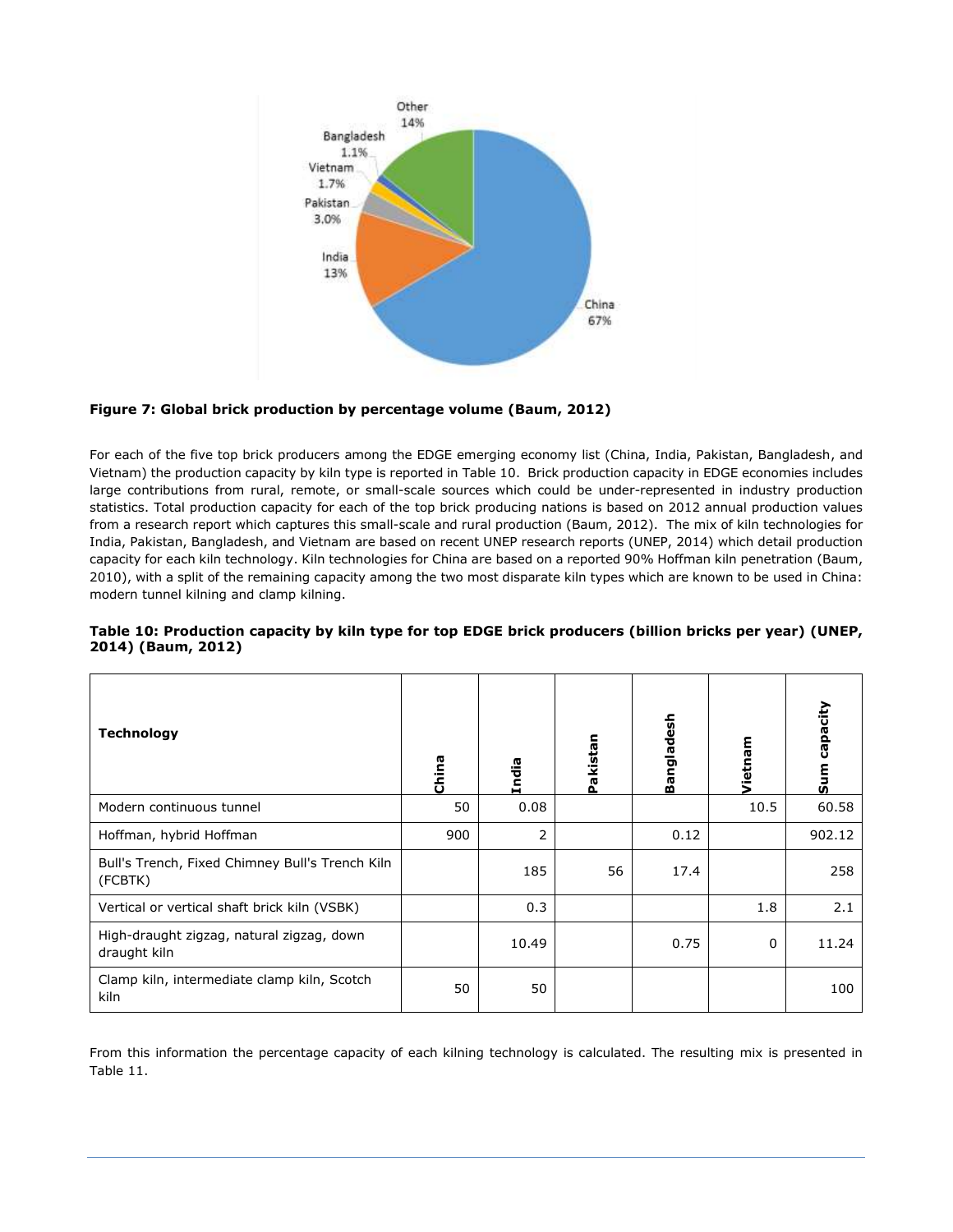# <span id="page-22-0"></span>**Table 11: Kiln technology mix for EDGE emerging countries**

| Kiln type                                               | % total |
|---------------------------------------------------------|---------|
| Hoffman and hybrid Hoffman                              | 67.6%   |
| Modern continuous                                       | 4.5%    |
| Bull's Trench, Fixed Chimney Bulls Trench Kiln (FCBTK)  | 19.4%   |
| Clamp kiln, intermediate clamp kiln, Scotch kiln        | 7.5%    |
| Vertical or vertical shaft brick kiln technology (VSBK) | 0.2%    |
| High-draught zigzag, natural zigzag and down draught    | 0.8%    |

Modeling for the modern tunnel kiln is based on a European process model fueled by the EDGE energy mixes. For all other kiln types, the specific energy consumption for each kiln type is based on reported values (Asian Institute of Technology, 2003). Where multiple regional reported data points are available, the value from the dominant brick producing country is used. For the Hoffman kiln, the dominant Hoffman producer is China; for Bull's Trench, India. For clamp kilns, an average of the intermediate and Scotch kilning values from India is used. The group of remaining kiln types (high-draught zigzag, natural zigzag, and down draught) are represented by the Sri Lankan down draught as there are no reported values for high-draught zigzag or natural zigzag kilning.

The resulting energy consumption per kg brick produced by the mix of the technologies, excluding the modern tunnel kiln, is calculated from the weighted average for each technology as reported in [Table 12.](#page-22-1) Energy inputs to this kilning process technology mix are the EDGE emerging economies fuels mix.

#### <span id="page-22-1"></span>**Table 12: Kilns and associated specific energy consumption values composing the EDGE brick kilning technology mix**

| Kiln type                                               | MJ/kg brick |
|---------------------------------------------------------|-------------|
| Hoffman and hybrid Hoffman                              | 1.3         |
| Bull's Trench, Fixed Chimney Bulls Trench Kiln (FCBTK)  | 3.0         |
| Clamp kiln, intermediate clamp kiln, Scotch kiln        | 5.6         |
| Vertical or vertical shaft brick kiln technology (VSBK) | 7.7         |
| High-draught zigzag, natural zigzag and down draught    | 5.8         |

#### **Ceramic tiles, terracotta tiles, clay roofing tiles**

Energy consumption from the production of ceramic tiles, terracotta tiles, and clay roofing tiles is driven by kiln efficiency and the energy mix used in firing, as in brick production. Energy consumption for clay, ceramic, and terracotta tile production is not reported widely in the literature, though process descriptions indicate that terracotta and ceramic tiles are fired at higher temperatures than clay brick.

The available data for manufacturing non-glazed stoneware tiles and clay roofing tiles, reflecting European technologies, are used in combination with the EDGE energy mixes to represent terracotta floor tile and clay roof tile production for the EDGE Dataset. The European glazed stoneware tile process data is modeled with an additional firing process to represent ceramic floor tiles.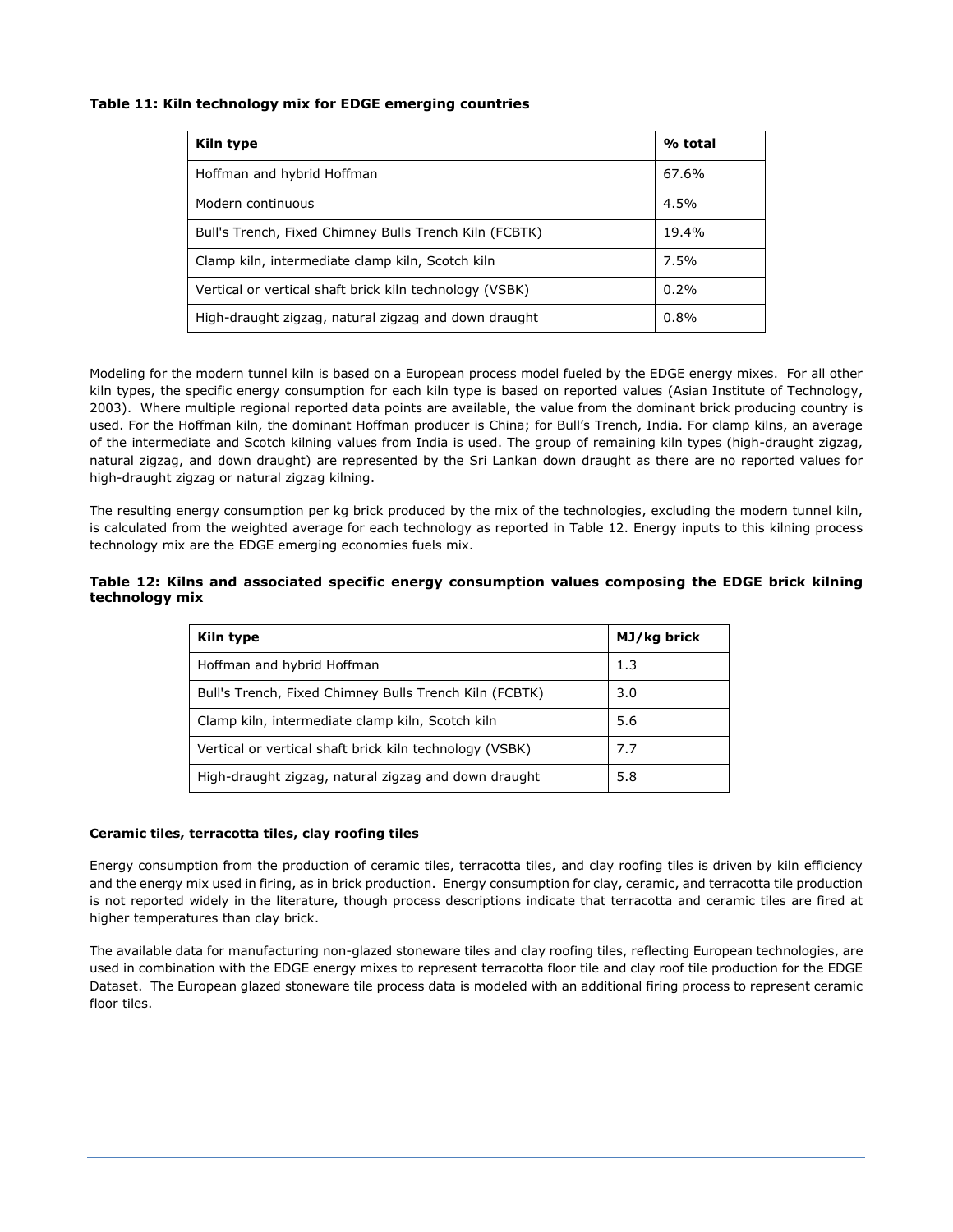#### <span id="page-23-1"></span>**B. Kiln-dried timber**

The factors having the greatest influence over the energy and climate change impacts of kiln-dried construction wood are:

- Energy mix in kiln drying;
- <span id="page-23-0"></span>• Moisture content of green logs (wood before kilning); and
- Density of wood.

Energy-related impacts in the cradle-to-gate production of timber are dominated by kiln drying, while energy used in felling, hauling, and sawing contribute to a much lower extent. Kilning, which involves drying green logs to a moisture content below 19%, is very much dependent on the original moisture content of the green log. The density of the final wood log is an additional factor that affects impacts per unit mass of wood. While other construction materials have a specified or very narrow range of densities, construction timber can meet strength requirements at a relatively wide range of densities. Therefore, the density of the final timber is important in determining the energy-related impacts per unit mass of the product in this category.

China, Brazil, Chile, and Russia are all major producers of sawn timber for construction, together producing 66% of all sawn logs, veneer logs, and sawn wood for construction in the EDGE emerging economies by volume in 2013 (FAO, 2014). Exports from China, Brazil, Chile, and Russia for sawn logs, veneer logs, and sawn wood for construction far outweighed imports in 2013. Based on FAO reported production and trade figures, EDGE emerging economies are not highly dependent on construction timber imports from the largest timber producers among the non-EDGE economies (the US, Canada, Sweden, Germany and Finland) (FAO, 2014). The mix of construction timber consumption among the EDGE economies is thus found to be represented well by the mix of production within the EDGE emerging economies, as expected for a product in Group 2.

To obtain values for average green moisture content and density of timber in the EDGE economies, the literature has been reviewed and best estimates selected to account for the larger fraction of hardwood found in the EDGE economies versus developed countries. While Russia and China are large timber producers and span more temperate regions where there are larger fractions of softwood (coniferous, evergreen) timber, when looking at the global distribution of the EDGE economies, tropical latitudes are disproportionately represented.

The moisture content of green wood varies widely. Climate (tropical, temperate, etc.) provides very little indication of average moisture content of timber as the ranges of moisture content in hardwoods (deciduous) and softwoods (evergreen or coniferous) overlap. Within a given species, moisture content will vary by about 10% based on climate and the time of year at which it is felled. However, given the very large number of timber species produced in the EDGE economies, a truly representative average based on species produced would be limited by lack of detailed production data.

Given the variability in wood moisture content, an average value of 95% (dry basis) for green wood is calculated based on a review of softwood and hardwood literature values, accounting for moisture content differences in heartwood versus sapwood in softwood timber (Shmulsky & Jones, 2011). The density of wood is represented by an average value of 580 kg/m $^3$ .

In the models for timber products it is assumed that timber is kiln dried, with no fraction of air drying. The energy required in kilning is calculated from the wood density and moisture content of the green logs using an existing process model for kilned wood. The fuel mix used in kiln drying is based on the EDGE emerging economies heat fuel mix.

#### **The eco-system value of tropical hardwood**

Brazil is one of the largest construction timber producers and exporters among the EDGE economies. As it is located largely within tropical latitudes it is important to consider the special case of tropical wood as well as the state of logging in Brazil. Tropical hardwood is exceptional in its physical properties, and therefore may have special kilning requirements.

In some cases, it may not be necessary to kiln dry tropical timber for construction purposes. Many tropical species suitable for general construction possess good air drying characteristics, and it is possible to reduce moisture content to below 20% by air drying, even in tropical climates, to render it safe from rot (Falconer, 1971). The main problem with air drying is the space and time consumed. It takes up to four times as long to air dry as it does to kiln dry, and therefore air drying is not necessarily an economic production choice in all cases, even when achievable. However, where air drying is possible it will result in lower environmental impacts than kiln drying.

Trees serve an important ecological role, particularly in old growth or ancient forests. Current on-the-ground research in Brazil by Greenpeace has provided insight into illegal logging and laundering practices to give a more detailed understanding of how illegal logging bypasses regulation and oversight through subterfuge and laundering (Greenpeace, 2014). Due to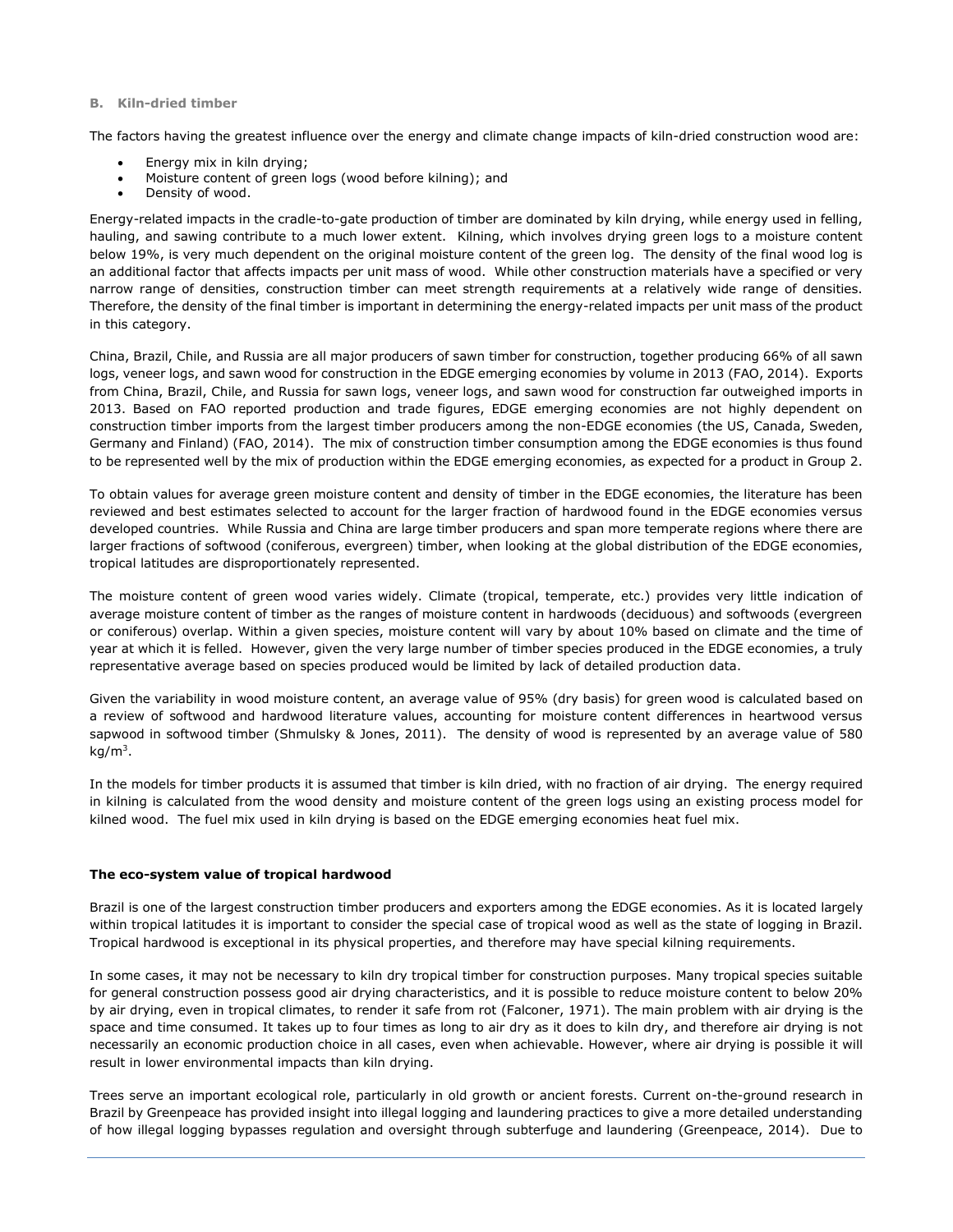the unlawful and undocumented nature of predatory logging, estimates vary for the quantities of timber that are illegally logged in Brazil. While the Forest Trust reports that "*over 95% of sawnwood exports from Brazil are still hardwood, mainly from Amazonia*" (TFT, 2013), the International Tropical Timber Organization found in 2011 that illegal harvesting represented 35–72% of logging in the Brazilian Amazon (ITTO, 2011). Providing a more definitive perspective, the Brazilian space agency (INPE) determines, through satellite mapping, the area of Amazonian forest lost each year. In 2013, the total area of forest lost in Amazonia was 5,891 square kilometers (INPE, 2014). Forest loss at this scale supports estimated figures for volumes of illegal logging which could represent over 75% of Brazilian timber production. By any estimate, logging of virgin forest represents a serious issue for timber products in the EDGE economies, with deforestation in Brazil being a primary example.

The ecosystem value of tropical hardwood species in many countries in South America, Africa and Asia is very high, and tropical regions are composed predominantly of EDGE emerging economy nations. Additionally, due to the potentially lower energy consumption of air dried wood compared to kiln dried wood, there is a danger that decision-making based only on the embodied energy may result in perverse incentives for illegally logged tropical wood. As such, we note that embodied energy alone can provide an incomplete picture of environmental impacts associated with timber.

#### **C. Ordinary Portland cement**

<span id="page-24-0"></span>The principal drivers of impacts in Ordinary Portland Cement production are:

- Efficiency of cement kilning
- Fuel mix used in kilning

Energy consumption data from the World Business Council for Sustainable Development Cement Sustainability Initiative (WBCSD CSI) is used, except in China and the Middle East, where an energy intensity for clinker of 3.94 GJ/ton data (WWF, 2008) is used. The WBCSD CSI reports audited data for the energy, fuel, and alternative cementitious material use of their members globally (WBCSD, 2014), and represents the best available energy consumption data for these producers. China dominates production of clinker, the main ingredient of cement, producing 61% of the clinker produced in the EDGE regions. However, WBCSD members only account for 4% of Chinese cement production so there is insufficient coverage for the WBCSD energy consumption data to be representative for this study. The situation is similar for the Middle East, which produces 9% clinker in the EDGE regions but where WBSCD members only account for 12% coverage. For the other regions WBCSD data are representative for EDGE economies. Information on production, coverage, and energy consumption per ton of clinker for the EDGE regions is provided in [Table 13](#page-24-1) below.

| Country/region                              | <b>Total Production,</b><br>million metric<br>tons | Production, % | <b>WBCSD</b><br>member<br>coverage | <b>Weighted average</b><br>thermal energy<br>consumption, MJ/t |
|---------------------------------------------|----------------------------------------------------|---------------|------------------------------------|----------------------------------------------------------------|
| China                                       | 1.70                                               | 61%           | 4%                                 | Insufficient coverage                                          |
| Asia (excl. China, India, CIS) +<br>Oceania | 340                                                | 12%           | 36%                                | 3320                                                           |
| Middle East                                 | 240                                                | 9%            | 12%                                | Insufficient coverage                                          |
| India                                       | 190                                                | 7%            | 47%                                | 3120                                                           |
| Africa                                      | 120                                                | 4%            | 44%                                | 3700                                                           |
| Brazil                                      | 45                                                 | 2%            | 78%                                | 3610                                                           |
| <b>CIS</b>                                  | 69                                                 | 2%            | 20%                                | 5610                                                           |
| Central America                             | 40                                                 | $1\%$         | 77%                                | 3510                                                           |
| South America ex. Brazil                    | 38                                                 | $1\%$         | 54%                                | 3760                                                           |

#### <span id="page-24-1"></span>**Table 13: Percentage (%) production of clinker and energy used for emerging economy regions**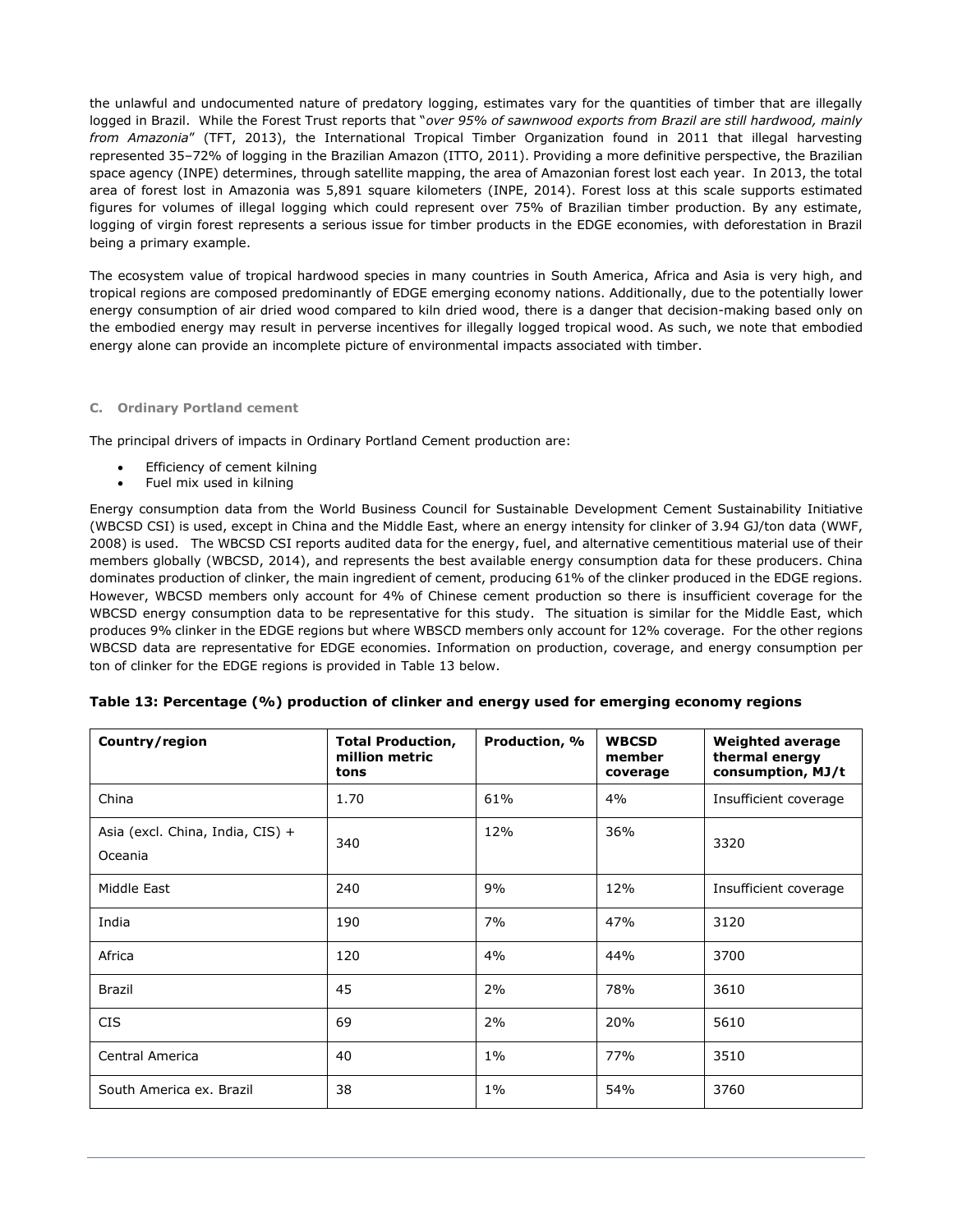In addition to the energy use per metric ton of clinker, WBCSD also provides the fuel mix used for clinker production in each region, as shown in [Table 14](#page-25-2) for the regions with sufficient data coverage. The fuel mix for the relevant WBCSD regions are used to generate the overall cement fuel mix where WBCSD has sufficient coverage. For the remaining regions the emerging economies fuel mix is used.

<span id="page-25-2"></span>

| % fuel use for cement in emerging economy<br>regions with sufficient data coverage (WBCSD) | Africa      | Brazil | America<br>Central | CIS          | India    |
|--------------------------------------------------------------------------------------------|-------------|--------|--------------------|--------------|----------|
| Coal and anthracite and waste coal                                                         | 8.9         | 2.7    | 8.1                | 47.4         | 72.6     |
| Petroleum coke                                                                             | 19          | 96.8   | 88                 | 0.4          | 27.1     |
| Ultra heavy fuel oil                                                                       | 19.1        | 0.3    | 30.7               | $\mathbf{0}$ | $\Omega$ |
| Diesel                                                                                     | 0.4         | 0.3    | 0.2                | 0.3          | 0.1      |
| Natural gas                                                                                | 52.5        |        | 3.1                | 51.8         | 0        |
| Shale                                                                                      | $\mathbf 0$ |        |                    | 0.1          | $\Omega$ |
| Lignite                                                                                    | $\mathbf 0$ |        |                    |              | 0.1      |

The emerging economies Ordinary Portland Cement dataset is based on 95% clinker (modeled as described above) with 5% natural gypsum. Electricity consumption for cement production is modeled using the EDGE electricity mix.

# **VII. ADAPTATION PROCESS: GROUP 3**

<span id="page-25-0"></span>Group 3: Concrete and gypsum products, such as concrete blocks and plasterboard, where the input materials of cement and gypsum have a large effect on impact. Use of alternative raw materials such as ground granulated blast furnace slag (GGBS), pulverized fuel ash (PFA), or flue gas desulfurization (FGD) gypsum also has a large influence on impacts.

#### **A. Concrete products**

 $\overline{a}$ 

<span id="page-25-1"></span>The concrete products provided in the EDGE Dataset are lightweight concrete block, medium weight concrete block (hollow), dense concrete block, autoclaved aerated concrete block (aircrete), FaLG (fly ash/lime/gypsum) block, cement based plaster, "ferrocement" wall panel, precast reinforced concrete panels/flooring, cement screed, Ordinary Portland Cement (OPC) ready-mix concrete, PFA ready-mix concrete, GGBS ready-mix concrete, and micro-concrete roof tiles.

Manufacturing impacts for these concrete products generally account for a very small proportion of cradle-to-gate or lifecycle impacts. Overall impacts are dominated by the production of the "mix" ingredients, particularly the amount of cement and the use of alternative cementitious products such as PFA and GGBS. The impact of the Ordinary Portland Cement is therefore highly influential and the EDGE OPC dataset is used as described in chapter [VI,](#page-19-2) above.

The WWF estimates that the use of cementitious alternatives, such as slag and PFA, already accounts for around 25% of all cement use in China and 30% in Brazil, but suggests that across developing countries in general a much lower figure is

<sup>&</sup>lt;sup>3</sup> Commonwealth of Independent States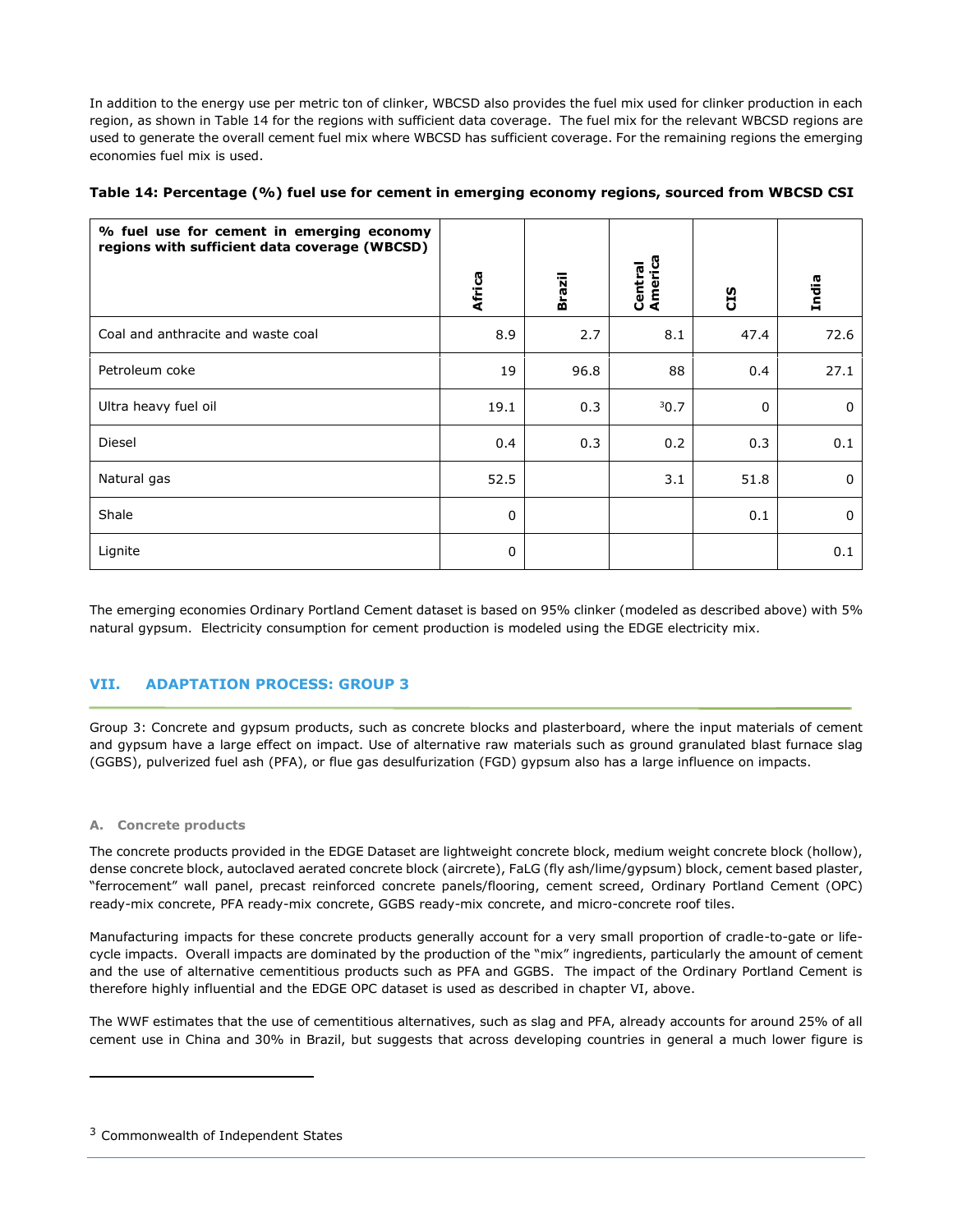currently achieved (WWF, 2008). For ready mix concrete, this variation is considered by providing datasets for three concrete options – one using OPC, one using OPC with 25% GGBS clinker replacement (GGBS ready-mix concrete), and one using OPC with 30% PFA clinker replacement (PFA ready-mix concrete). For the precast and masonry products, a clinker replacement of 5% GGBS and 5% PFA is assumed. For precast concrete, 4.8% steel reinforcement (or 120 kg/m<sup>3</sup>) has been assumed within the modeled product but results for different levels of steel reinforcement content can to be calculated using the EDGE steel reinforcement dataset. Other production data and inputs are based on European production, but with electricity use adapted to represent the grid mix of emerging economies.

For lightweight concrete products a broad range of aggregate sources is available, including pumice, waste aircrete, expanded clay or shale, PFA, furnace bottom ash (FBA), and slags. The choice of aggregate will depend on local availability. Only the expanded clay or shale has significant impacts from the use of thermal energy. Products such as pumice have minimal extraction impacts and the other materials are by-products or wastes with minimal impact. For the EDGE Dataset it is assumed that pumice is the lightweight aggregate used.

FaLG (fly ash/lime/gypsum) block is modeled with a constituent ratio by mass of PFA (23%), lime (18%), gypsum (5%), dust (45%), water (9%), and a density of 1760 kg/m<sup>3</sup>. These products are modeled as hand mixed and molded<sup>4</sup>.

Ferro-cement is modeled with a constituent ratio by mass of sand (23%), OPC (45%), and water (32%) (1:2:1.4) formed into 1m<sup>2</sup> 25mm thick panels with 16m x 3mm reinforcing steel bar and 1m<sup>2</sup> chicken wire<sup>5</sup>. Fabrication is assumed to be hand mixed and molded.

#### **B. Gypsum products**

 $\overline{a}$ 

These products include gypsum plaster, gypsum panels, plasterboard, and phosphogypsum panels.

<span id="page-26-0"></span>The source of gypsum, the calcining of gypsum, and the production process for plasterboard and gypsum panels are the processes that most affect energy consumption and associated environmental impacts for gypsum products.

Gypsum products were traditionally made with natural gypsum, but synthetic gypsum can also be used, such as flue gas desulfurization (FGD) gypsum, titanogypsum, or phosphogypsum. FGD gypsum is a by-product of emissions control technology used to remove SO<sub>2</sub> from combustion gases in coal and oil power stations. Titanogypsum is produced from the treatment of sulfuric acid generated from the production of titanium dioxide. Phosphogypsum is produced when phosphate ores<sup>6</sup> are treated with sulfuric acid to produce phosphates for fertilizer. Synthetic gypsums are low-value by-products from other processes. Allocating impacts between co-products based on economic value means that these products generally have lower environmental impacts than natural gypsum. However calcining of gypsum, which is required whether natural or synthetic gypsum is used, is still significant for gypsum products. Other steps in the production process (predominantly requiring electricity) are responsible for around 50% of the impacts of panel and board products.

Potential world production of synthetic gypsum almost certainly exceeds the current output of natural gypsum, but the amount used commercially is much smaller and synthetic gypsum does not yet appear to be widely used in the emerging economies. The majority of synthetic gypsum production is phosphogypsum (up to 100 million metric tons per year), followed by FGD gypsum (40-50 million metric tons per year), titanogypsum (6-7 million metric tons per year), and other sources (1-3 million metric tons per year) (PR Newswire, 2014). Due to the large amounts of phosphogypsum which could be used, specific phosphogypsum products are modeled using this resource. The increasing use of FGD technology for coalfired power stations should increase the availability of FGD gypsum in China. It is suggested that currently around half of all global installed FGD capacity is in China, and this is expected to double the amount of FGD there by 2020 (McIlvaine Company, 2014). It is estimated that 8.5 million metric tons per year are currently produced in China. As such, the EGDE gypsum dataset is modeled based on a mix of 10% FGD gypsum and 90% natural gypsum.

For plaster, plasterboard and gypsum panel production modeling is based on European datasets with the EDGE emerging economies electricity mix. Compared to cement, less information is available on gypsum calcining globally. As such, the

<sup>&</sup>lt;sup>4</sup> see<http://fal-g.com/aboutus.php> and [http://ijret.org/Volumes/V02/I13/IJRET\\_110213072.pdf](http://ijret.org/Volumes/V02/I13/IJRET_110213072.pdf) <sup>5</sup> <http://www.ruralhousingnetwork.in/technical/ferrocement-wall-panels/Design>

http://www.ruralhousingnetwork.in/technical/ferrocement-wall-panels/Design

 $6$  Where phosphate ores are radioactive, this will result in radioactive phosphogypsum. The IAEA has produced a guide to the safe use of phosphogypsum (IAEA, 2013).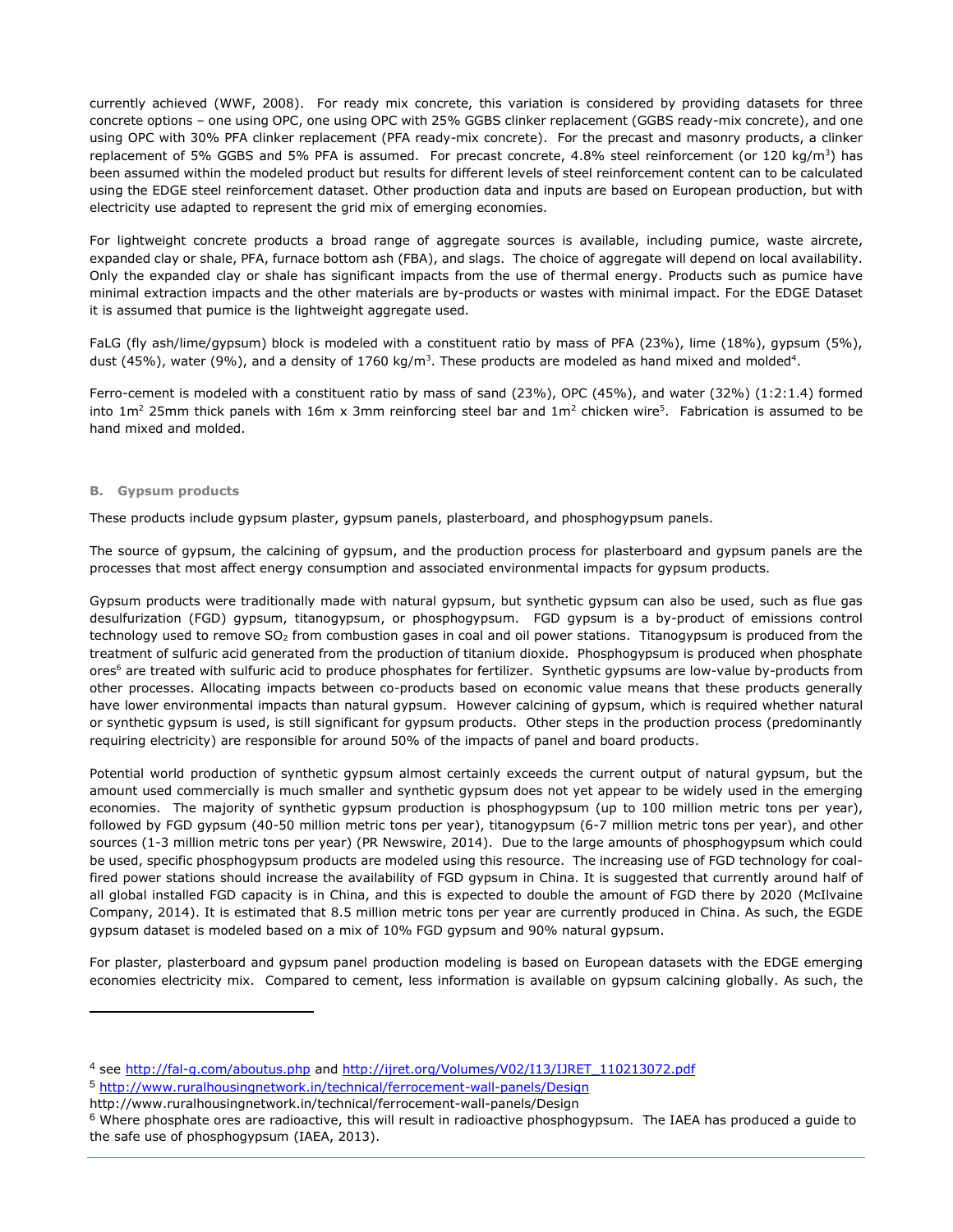energy mix generated for EDGE clinker kilns (see chapter [VI\)](#page-19-2) is used as the basis of the gypsum dataset, as these are both heat-intensive processes and likely to use the same types of fuels, based on economics and availability. As in the approach for glass (see section [V\)](#page-14-3), a 15% increase in energy intensity is modeled to account for lower expected process efficiency in EDGE countries.

# **VIII. ADAPTATION PROCESS: GROUP 4**

<span id="page-27-0"></span>Group 4: electricity-intensive, high-value goods such as stone, insulation, and timber board products. The electricity source and, in some cases, recycled content generally have the greatest influence on the impacts.

#### **A. Stone (local stone blocks, stone tiles/slabs)**

A life cycle assessment for Scottish stone shows that the major impact is due to the use of electricity for stone processing (Historic Scotland). This report also suggests that processing of stone in countries such as India and China would have lower impact as more processes would be undertaken manually. Other factors that influence the impact are:

- <span id="page-27-1"></span>The type of stone (granite being much harder than sandstone for example).
- The size of quarry Spanish stone is expected to have lower impact than Scottish stone due to the economies of scale of the much larger Spanish quarries. This argument applies to quarries in India and China which are also generally much larger than those in the UK.
- The degree of finishing a polished granite slab will inevitably have a higher impact than split block.
- The transport of stone by road unless the product value is high it is assumed that stone will only be used relatively locally (within 200 km).

Stone blocks for construction are produced from quarried rock primarily using electrical cutting processes. Although manual stone cutting also exists, very little information is available on the extent of hand cut stone production so this has not been modeled.

Natural stone block cutting processes are modeled based on European production using the EDGE emerging economies electricity mix.

#### **B. Mineral wool insulation (glass wool, stone wool)**

<span id="page-27-2"></span>The major production impact of mineral wool insulation is due to the energy required to melt and extrude the mineral wools. The replacement of primary input with recycled glass cullet (glass wool) and blast furnace slag (stone wool) has some environmental benefits but is not yet prevalent in emerging economies. A 71:29 ratio of stone wool to glass wool by mass is assumed.

Mineral wool is modeled based on European production processes using the EDGE energy mixes.

#### **C. Wood products (laminated wooden flooring, plywood sheathing, timber window frames)**

<span id="page-27-3"></span>For most timber products, the major impact is the energy required to reduce the moisture content of the timber from the high values found in the forest to the low values (5-15%) required for use in products, as described in section [B.](#page-23-1) Additionally for laminated wooden flooring and plywood a significant amount of electricity is required for processing.

Among the group of EDGE emerging economies, Malaysia, Brazil, and India are all major producers of plywood while China and Brazil are major producers of particleboard (FAO, 2014). As large production sources exist within the emerging economies for wood-based construction products, consumption is not dominated by imports from outside of the EDGE group of countries.

To model processed wood products, the EDGE kiln-dried timber dataset (see section [VI\)](#page-19-2) is further processed in steps for laminated flooring, plywood, and window frame production, based on European or German datasets for these processes. The EDGE grid mix and EDGE fuel heat mix datasets are applied.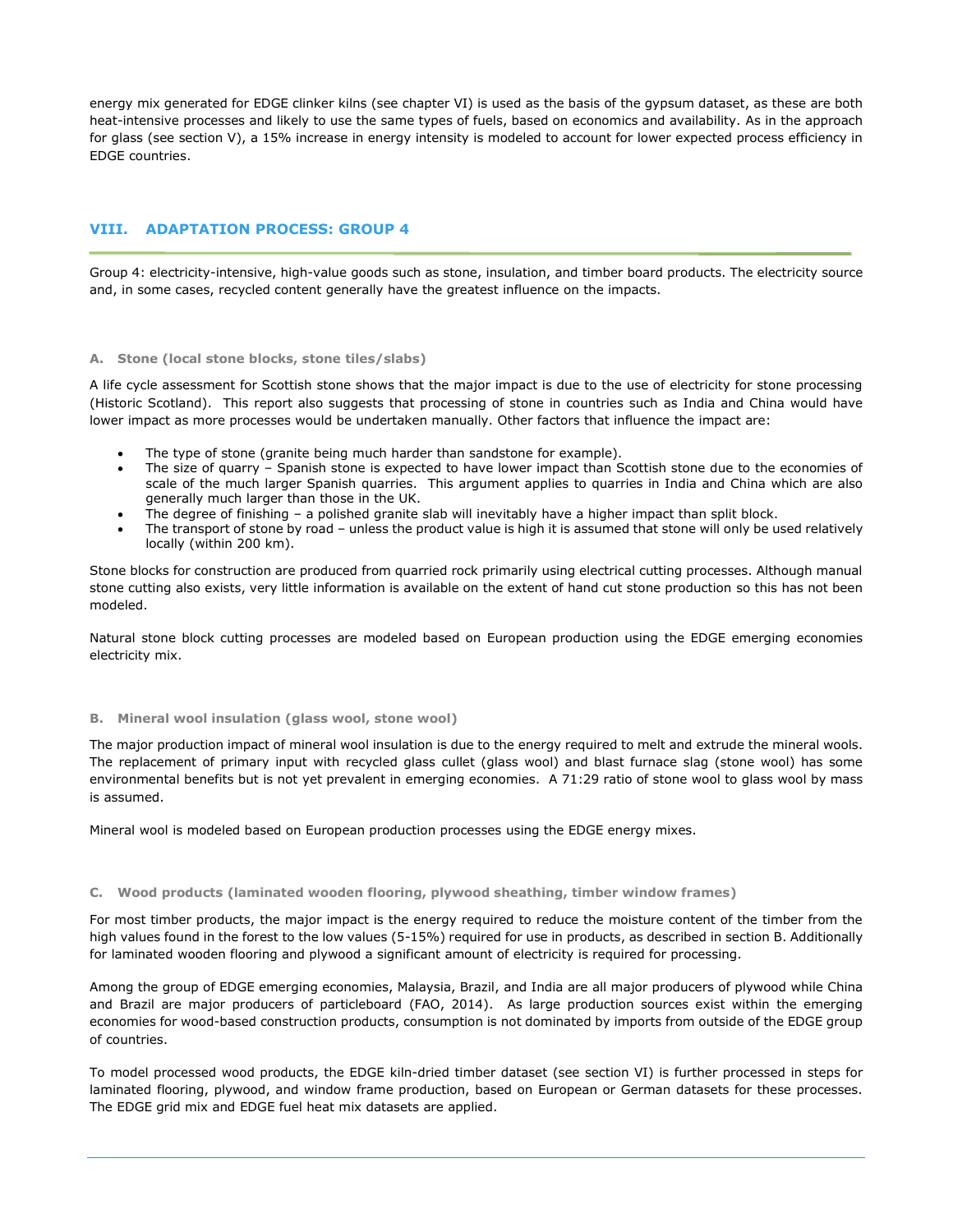# **IX. ADAPTATION PROCESS: GROUP 5**

<span id="page-28-0"></span>Group 5: Natural raw material-based products, such as stabilized soil blocks, rammed earth, straw bale, and jute. These materials are generally produced and used locally, with similar processes and low impact.

#### **A. Earth products: stabilized soil blocks, rammed earth, and mud plaster**

The use of cementitious material to stabilize the soil is the main impact. As for concrete products, the use of alternative cementitious materials such as GGBS or PFA has much lower impacts than Ordinary Portland Cement (OPC) or lime.

<span id="page-28-1"></span>Stabilized soil blocks, rammed earth, and mud plaster all have impacts associated with soil extraction – these are minimal if manual labor is used, but are low even if mechanical extraction is used. As a conservative approach, German data for excavated soil (using a mechanical digger for the earth elements of these products) is used.

For rammed earth, the "ramming" process can be manual or mechanical as modeled, but in either case the impact remains minimal. Three types of stabilized earth blocks are modeled based on the rammed earth dataset with additions of 8% OPC, 8% GGBS, and 10% PFA respectively.

Mud plaster is modeled based on a European clay plaster, with EDGE electricity grid mix and EDGE fuel heat mix datasets applied.

**B. Bio-based products: jute, sawn timber, straw bale**

#### **Jute**

<span id="page-28-2"></span>Jute is a natural fiber grown with minimal use of fertilizers in areas of significant rainfall – predominantly in India and Bangladesh. India is the major user of jute, importing as well as using its own production. Bangladesh is the major exporter, with Brazil and Côte d'Ivoire also being importers. Jute production involves soaking the stems of the jute plant in water and further processing including a drying process to produce fibers.

EDGE data for jute is representative of Indian jute agricultural production and processing.

#### **Air-dried sawn timber**

Air-dried sawn timber (not kiln-dried) requires minimal agricultural and processing impacts. Timber needs to be seasoned for use in a building but air drying takes time and can result in uncontrolled shrinkage. Its use is therefore only likely in areas where kiln drying is not locally available. An existing Brazilian model for kiln-dried teak is adapted for this dataset, removing the modeled kiln drying to represent air drying.

Please also refer to the discussion on air-dried vs. kiln-dried timber reported in section [VI.](#page-19-2)

#### **Straw bale**

Straw bale is a low value by-product of agricultural production of grain crops and has minimal impact, based on the relative economic value of straw to grain. The European wheat straw dataset from GaBi is used to model this dataset.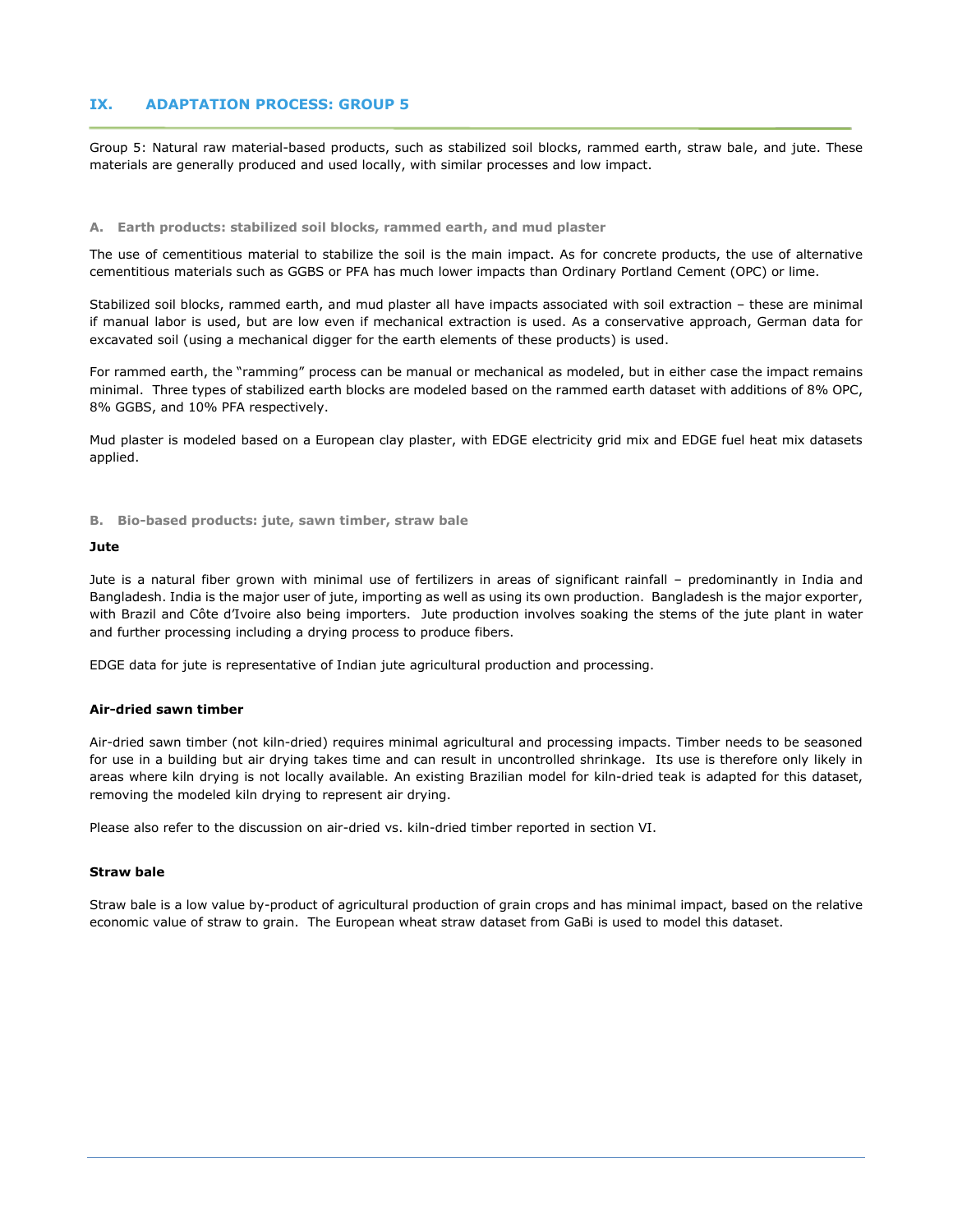# **X. DATA QUALITY**

Software models for the EDGE construction materials are generated using the GaBi software which cover the significant input and output flows of material and energy for each underlying unit process.

<span id="page-29-0"></span>Data quality and uncertainty are mutually dependent. The precision of LCI data depends on measuring tolerance, assumptions, completeness, and comprehensiveness of the considered system and on the representativeness of underlying data.

Uncertainty of +/- 10% is considered to be the best achievable, even if a model is set up with high quality data. For the EDGE Dataset the uncertainty is likely to be higher due to the assumptions that are necessary when adjusting existing models to fit data for the EDGE emerging economies.

The EDGE Dataset is comprised of average values that are not intended to be representative of any individual producer's product nor production within a specific country.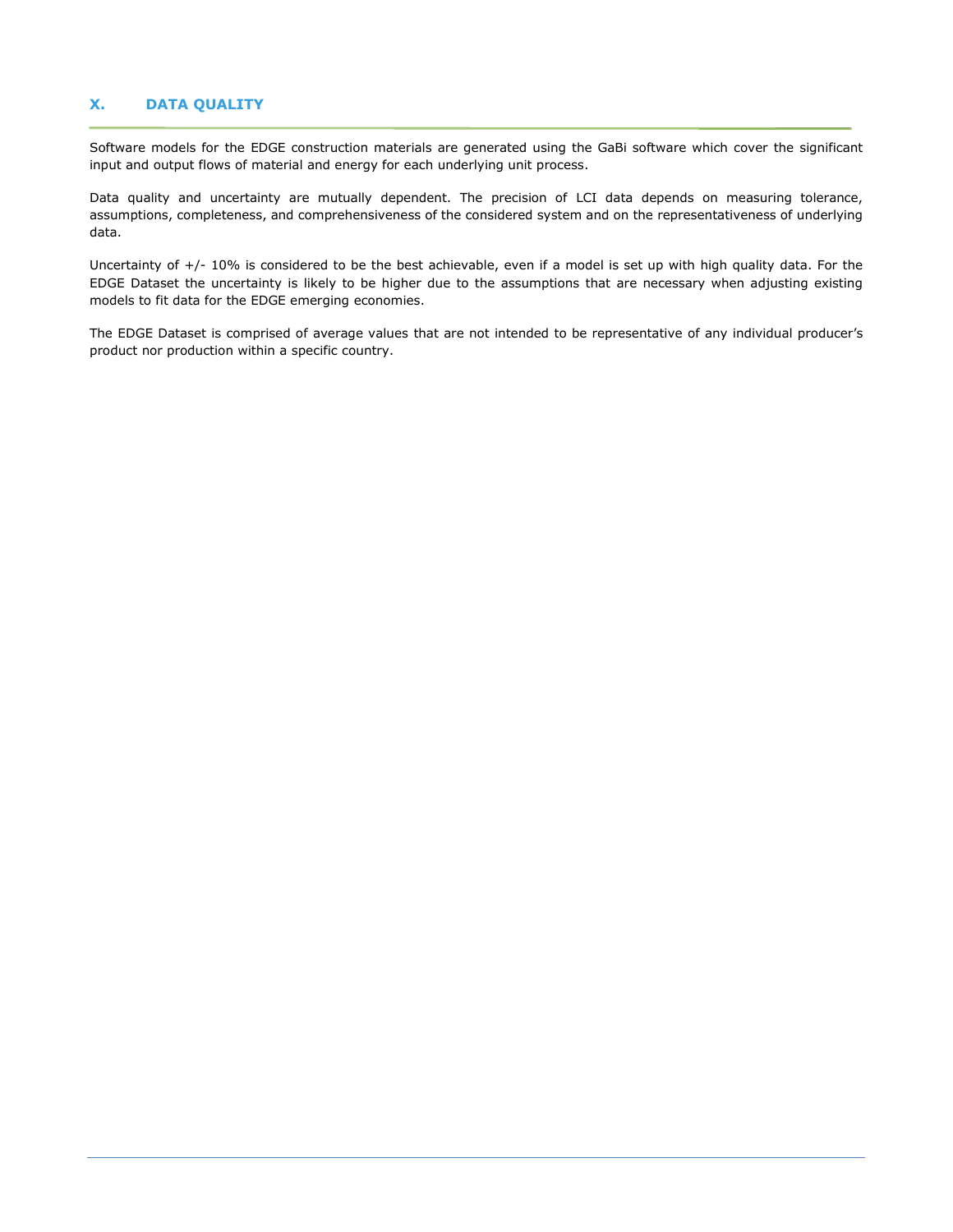#### **XI. APPLICABLE STANDARDS**

<span id="page-30-0"></span>

| <b>CEN/TR 15941</b> | Sustainability of construction works - Environmental product declarations - Methodology for<br>selection and use of generic data; CEN/TR 15941:2010                                                                                                                                                                      |
|---------------------|--------------------------------------------------------------------------------------------------------------------------------------------------------------------------------------------------------------------------------------------------------------------------------------------------------------------------|
| <b>CPR</b>          | Regulation (EU) No 305/2011 of the European parliament and of the council of 9 March 2011<br>laying down harmonized conditions for the marketing of construction products and repealing<br>Council Directive 89/106/EEC                                                                                                  |
| EN 15804            | DIN EN 15804:2012-04: Sustainability of construction works - Environmental Product<br>Declarations - Core rules for the product category of construction products                                                                                                                                                        |
| EN ISO 14025        | EN ISO 14025:2011-10 Environmental labels and declarations - Type III environmental<br>declarations - Principles and procedures                                                                                                                                                                                          |
| EN ISO 14040        | EN ISO 14040:2009-11 Environmental management - Life cycle assessment - Principles and<br>framework                                                                                                                                                                                                                      |
| EN ISO 14044        | EN ISO 14044:2006-10 Environmental management - Life cycle assessment - Requirements<br>and quidelines                                                                                                                                                                                                                   |
| GaBi 6              | GaBi 6.3 dataset documentation for the software-system and databases, LBP, University of<br>Stuttgart and PE INTERNATIONAL AG, Leinfelden-Echterdingen, 2014<br>(http://documentation.gabi-software.com/)                                                                                                                |
| EC JRC-IES 2010     | European Commission Joint Research Centre Institute for Environment and Sustainability:<br>International Reference Life Cycle Data System (ILCD) Handbook - Specific guide for Life Cycle<br>Inventory data sets. First edition March 2010. EUR 24709 EN. Luxembourg. Publications Office<br>of the European Union; 2010 |
| IBU 2013 PART A     | PCR - Part A: Calculation rules for the Life Cycle Assessment and Requirements on the<br>Background Report, Version 1.2, Institut Bauen und Umwelt e.V., www.bau-umwelt.com, 2013                                                                                                                                        |

#### **XII. REFERENCES**

- <span id="page-30-1"></span>Asian Institute of Technology. (2003). *Small and Medium scale Industries in Asia: Energy and Environment: Brick and Ceramic Sectors.* Pathumthani, Thailand: AIT.
- Baum, E. (2007, April 10). Presentation Black Carbon from Brick Kilns. Clean Air Task Force.
- Baum, E. (2010). Presentation Black Carbon from Brick Kilns. World Bank Clean Air Task Force.
- Baum, E. (2012). *Present Status of Brick Production in Asia, INE Proceedings of the Workshop on public policies to mitigate environmental impact of artesanal brick production.* Guanajuato, Mexico: Instituto Nacional de Ecología, available online: http://www.ine.gob.mx/cenicamemorias/1111-taller-ladrilleras-2012-eng.
- Berkeley National Laboratory. (2012). *China Energy and Emissions Paths to 2013, 2nd Edition.* Berkeley National Laboratory.
- Bettinger, D. (2012). *Energy Efficiency in Iron & Steelmaking: Innovative solutions for the Iron & Steel Industry.* unpublished report, Siemens VAI.
- Centre for European Policy Studies. (2014). *FINAL REPORT FOR A STUDY ON COMPOSITION AND DRIVERS OF ENERGY PRICES AND COSTS IN ENERGY INTENSIVE INDUSTRIES: THE CASE OF THE FLAT GLASS INDUSTRY .* Brussels: CEPS.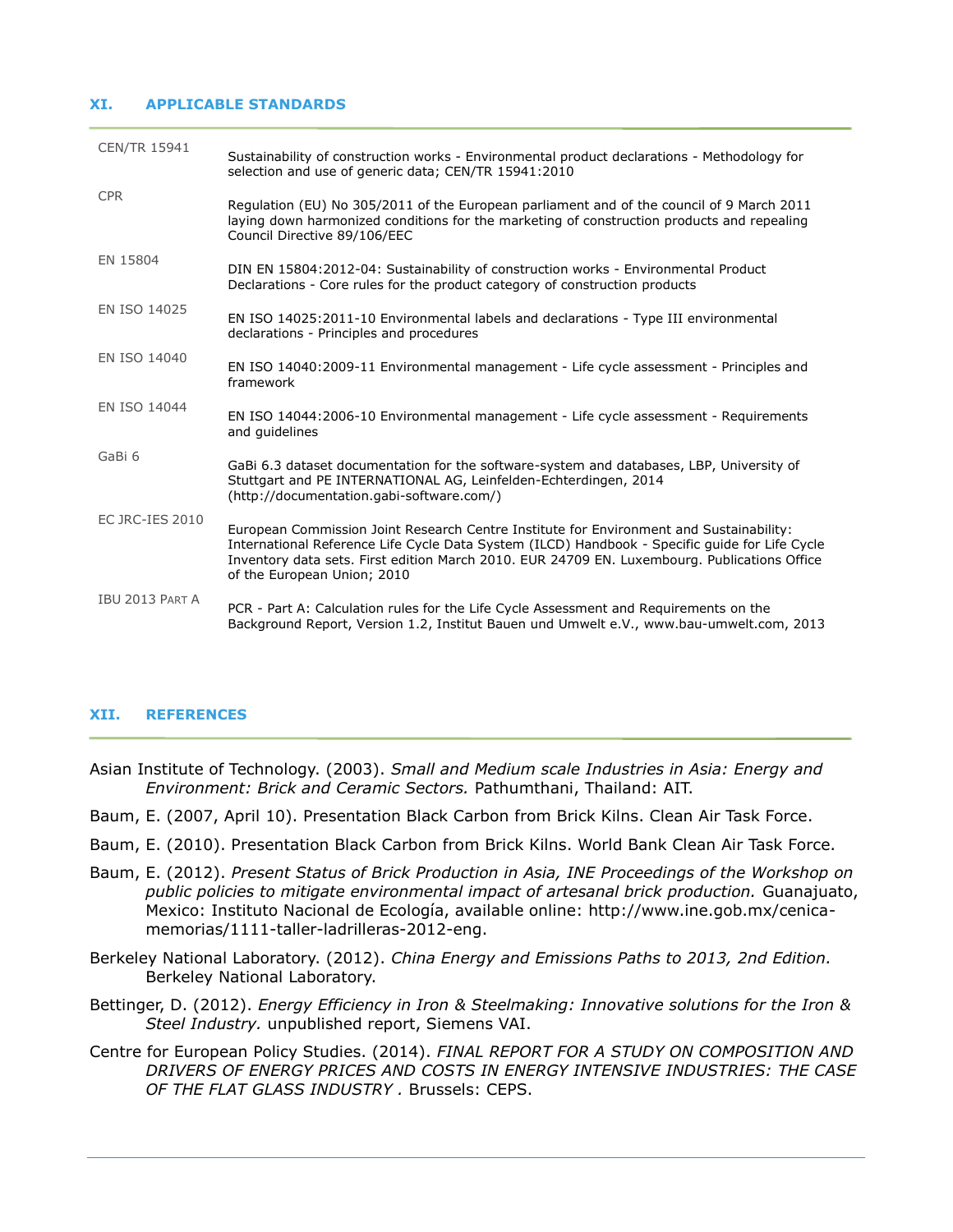- Climate and Clean Air Coalition. (2014). *Mitigating black carbon and other pollutants from brick production.* UNEP, http://www.unep.org/ccac/Portals/50162/docs/ccac/initiatives/bricks/Fact\_Sheet\_05- Bricks\_1.5\_Web.pdf.
- DFID. (2014, 12 3). *Project Record*. Retrieved from Research4Development DfID: http://r4d.dfid.gov.uk/Project/1792/
- EAA. (2013). *Environmental Profile Report for the European Aluminium Industry .* Brussels: EAA.
- EIA. (2014, 12 3). *Glass manufacturing is an energy-intensive industry mainly fueled by natural gas*. Retrieved from EIA: http://www.eia.gov/todayinenergy/detail.cfm?id=12631
- Falconer, J. P. (1971). Design and construction of tropical timber housing. *International Review of Forestry and Forest Products, Vol. 25 - Number 100*.
- FAO. (2014, 12 3). *Forest statistics*. Retrieved from United Nations Food and Agriculture Organisation: http://faostat3.fao.org/download/F/FO/E
- Forestry Commission. (2014, December 1). *International markets in wood products.* Retrieved from Forestry Commission: http://www.forestry.gov.uk/pdf/FCIN060.pdf/\$FILE/FCIN060.pdf
- Glass Alliance Europe. (2014, November 25). *Common challenges.* Retrieved from Glass alliance europe: http://www.glassallianceeurope.eu/en/common-challenges
- Global Witness. (2014). *Part C: China's Timber Trade in a Global Context / 11 The Chinese Timber Trade in Context.* Retrieved from Global Witness: http://www.globalwitness.org/sites/default/files/import/a\_disharmonious\_trade\_pagtes\_97  $\_120.pdf$
- Greenpeace. (2014). *The Amazon's Silent Crisis.* Sao Paulo, Brazil: Greenpeace Brazil, http://www.greenpeace.org/usa/Global/usa/planet3/PDFs/Forests/SilentCrisisTimberRepor t.pdf.
- Guo, Z., & Fu, Z. (2010). Current situation of energy consumption and measures taken for energy saving in the iron and steel industry in China. *Energy and Its Sustainable Development for China, Volume 35, Issue 11*.
- Hammond G (Prof.), J. C. (2011). *Embodied Carbon - the Inventory of Carbon and Energy (ICE).* Bracknell: BSRIA.
- Historic Scotland. (n.d.). *Embodied Carbon in Natural Building Stone in Scotland.*
- Huntsman Corporation. (2011). *Blowing agent options for insulation foam.* Everburg: Huntsman.
- IAEA. (2013). *Radiation Protection and Management of NORM Residues in the Phosphate Industry.* Vienna: International Atomic Energy Agency.
- IAI. (2014). *Global Aluminium Flow Model 2012.* International Aluminium Institute (IAI), Accessed online: http://www.world-aluminium.org/publications/.
- IEA. (2012). *IEA Statistics Electricity Information.* Paris: IEA.
- IEA. (2012). *Technology Roadmap: Bioenergy for Heat and Power.* Paris, France, Available online: http://www.iea.org/topics/renewables/subtopics/bioenergy/: OECD/IEA. Retrieved from http://www.iea.org/topics/renewables/subtopics/bioenergy/
- IEA. (2015, February 04). *IEA Electricity and Heat Statistics.* Retrieved from IEA: http://www.iea.org/stats/prodresult.asp?PRODUCT=Electricity/Heat
- INPE. (2014). *Resultado Final do PRODES 2013.* Instituto Nacional de Pesquisas Espaciais (INPE), http://www.inpe.br/noticias/noticia.php?Cod\_Noticia=3701.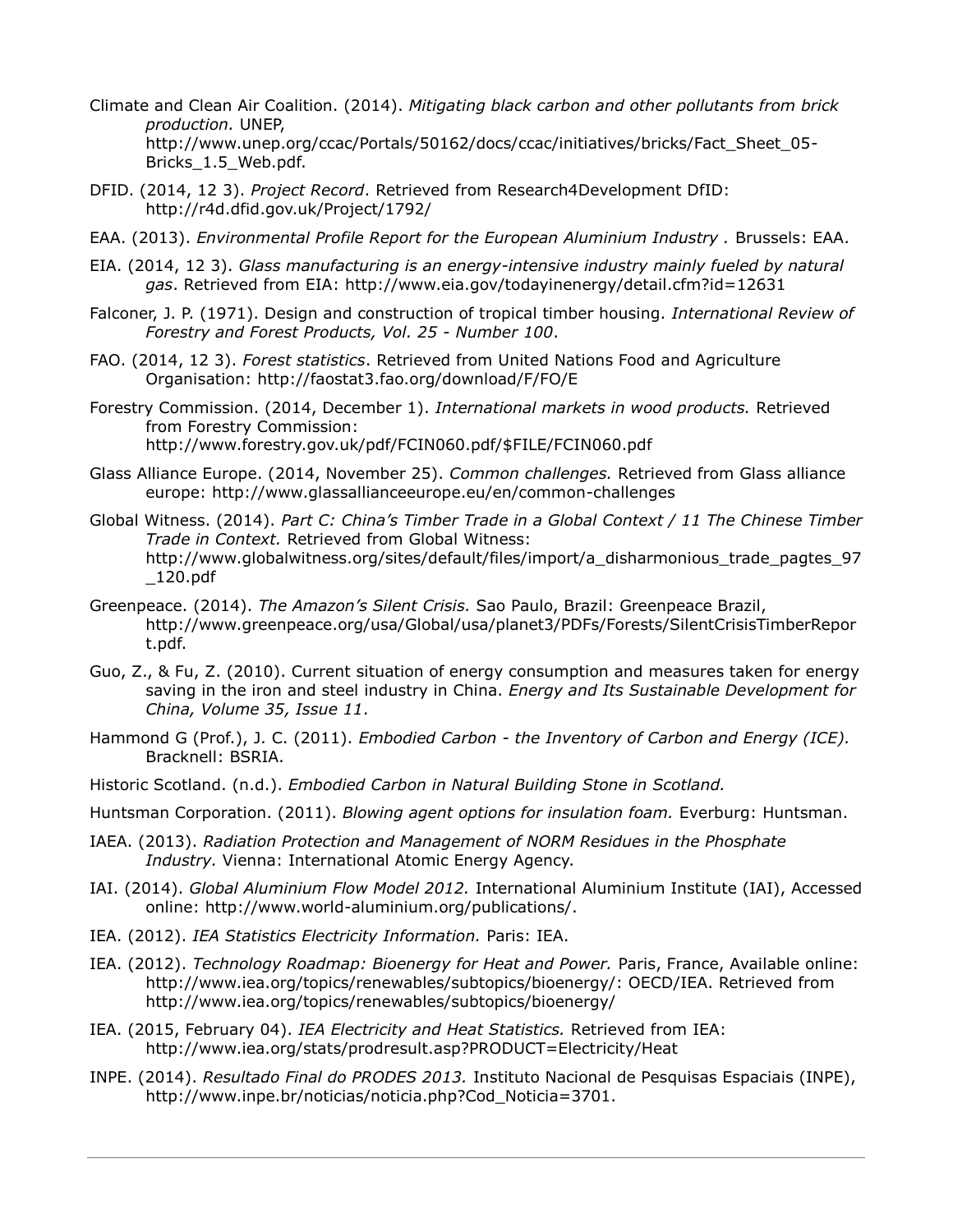- IPCC. (2006). *IPCC Guidelines for National Greenhouse Gas Inventories.* Hayama, Japan: Institute for Global Environmental Strategies (IGES).
- ITTO. (2011). *Status of Tropical Forest Management Brazil.* Yokohama, Japan: International Tropical Timber Organization (ITTO).
- JRC. (2013). *Background analysis of the quality of the energy data to be considered for the European Reference Life Cycle Database (ELCD).* European Commission Joint Research Centre (JRC), online at http://bookshop.europa.eu/en/background-analysis-of-the-qualityof-the-energy-data-to-be-considered-for-the-european-reference-life-cycle-database-elcd- -pbLBNA26431/.
- Laplace Conseil. (2013). Impacts of energy market developments on the steel industry, 74th Session of the OECD Steel Committee, Paris, 1-2 July 2013. OECD.
- Lax, C. (2010). *Life Cycle Assessment of Rammed Earth.* Bath: Bath University.
- Maithel, S. (2014). *Factsheets about brick kilns in South and South-East Asia (Clamps, Down Draught Kiln,Fixed Chimney Bull's Trench, High/Induced Draught Zigzag Firing, Hoffman Kiln, Hybrid Hoffman Kiln, Tunnel Kiln, Vertical Shaft Kiln).* UNEP.
- McIlvaine Company. (2014, december 16). *Chinese to Add 358,000 MW of FGD by 2020.* Retrieved from McIlvaine Company: http://www.mcilvainecompany.com/brochures/Alerts\_for\_Internet/s3%20flue/809%20Chi nese%20to%20Add%20358,000%20MW%20of%20FGD%20by%202020.htm
- Midrex. (2014). *Midrex. 2013 World Direct Reduction Statistics.* Midrex Technologies, http://www.midrex.com/pdfs/MIDREX\_World-DRI-Stats.pdf .
- Oda, J., Akimoto, K., Tomoda, T., Nagashima, M., Wada, K., & Sano, F. (2012). International comparisons of energy efficiency in power, steel, and cement industries. *Energy Policy, Volume 44*.
- *Part C: China's Timber Trade in a Global Context / 11 The Chinese Timber Trade in Context.* (2014, 12 1). Retrieved from Global Witness: http://www.globalwitness.org/sites/default/files/import/a\_disharmonious\_trade\_pagtes\_97 \_120.pdf
- Pilkington NSG. (n.d.). Retrieved from http://www.pilkington.com/resources/pfgi2010.PDF
- PR newswire. (2014, December 16). *Sharp rise in synthetic gypsum consumption.* Retrieved from PR Newswire: http://www.prnewswire.com/news-releases/research-and-markets-sharprise-in-synthetic-gypsum-consumption-54496832.html
- PR Newswire. (2014, December 16). *Sharp rise in synthetic gypsum consumption.* Retrieved from PR Newswire: http://www.prnewswire.com/news-releases/research-and-markets-sharprise-in-synthetic-gypsum-consumption-54496832.html
- Savaëte, B. J. (2014, 12 3). *The world flat glass industry. Focus on history & economy*. Retrieved from Glassonweb: http://www.glassonweb.com/UserFiles/tab10(1).jpg
- Savaëte, B. J. (2014, December 18). *The world flat glass industry. Focus on history & economy.* Retrieved from Glass on Web: http://www.glassonweb.com/articles/article/772/

Shmulsky, R., & Jones, P. D. (2011). *Forest Products and Wood Science.* John Wiley & Sons.

Swiss Agency for Development and Cooperation. (2014). *Vertical Shaft Kiln Technology Factsheet.* UNEP (Available online:

http://www.unep.org/ccac/Portals/50162/docs/ccac/initiatives/bricks/4%20Vertical%20Sh aft%20Brick%20Kiln%20%28VSBK%29.pdf). Retrieved from

http://www.unep.org/ccac/Portals/50162/docs/ccac/initiatives/bricks/4%20Vertical%20Sh aft%20Brick%20Kiln%20%28VSBK%29.pdf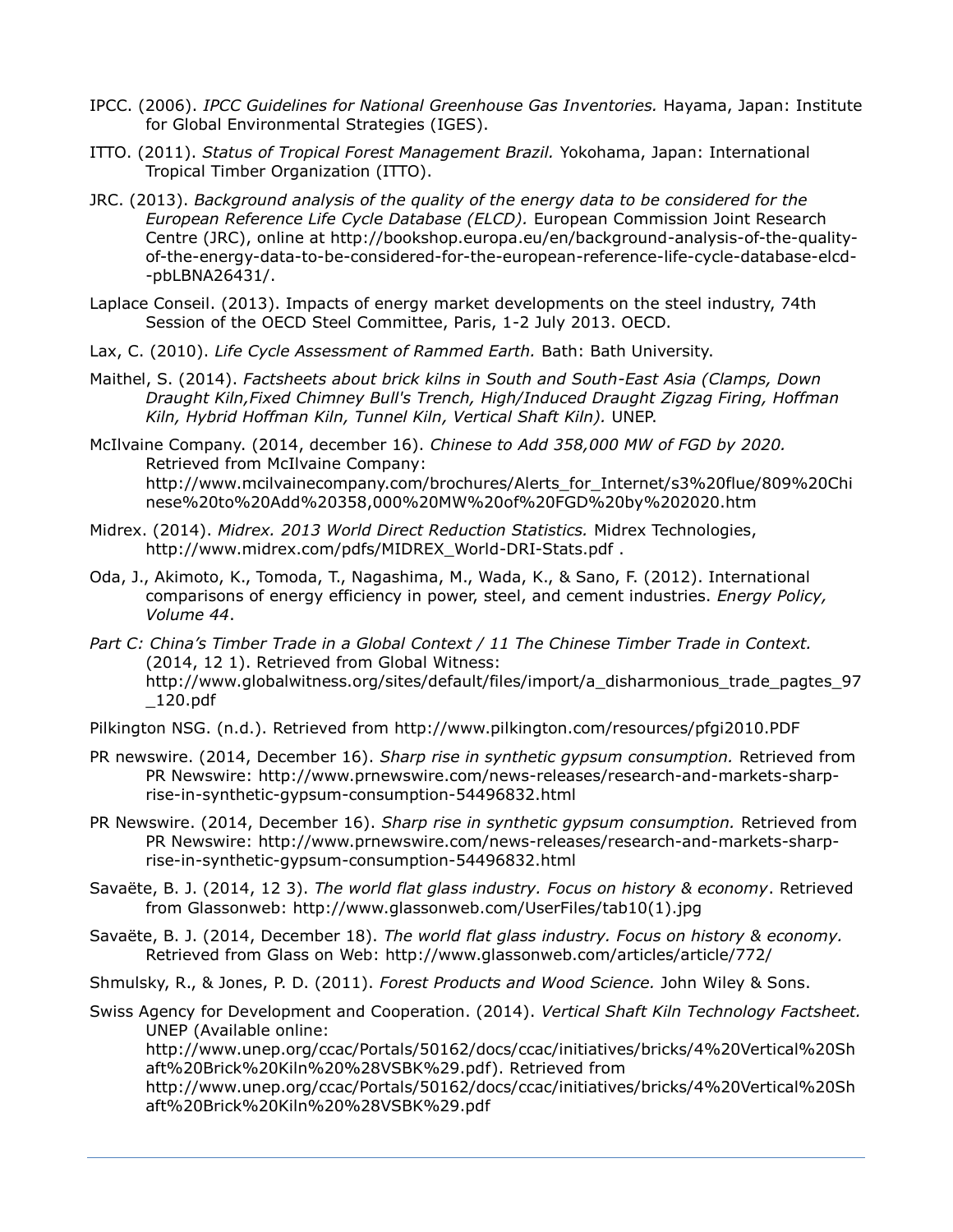- TFT. (2013). *Country Guide to Timber Legality: Brazil.* The Forest Trust (TFT), www.tftforests.org/downloads/get/?d=8017.
- US Geological Survey. (2013). *2011 Minerals Year Book - Gypsum.* USGS.
- USGS. (2010). *The Global Flow of Aluminum From 2006 Through 2025.* Reston: US Geological Survey.
- World Aluminum. (2014). *ENVIRONMENTAL METRICS REPORT.* World Aluminium.
- World Aluminum Association. (2014). *PRIMARY ALUMINIUM PRODUCTION, Date of Issue: 2 Dec 2014.* http://www.world-aluminium.org/statistics/.
- World Steel Association. (2013). *2012 Iron production (Monthly iron production archive).* World Steel Association.
- World Steel Association. (2013). *World Steel in Figures 2013.* World Steel Association, https://www.worldsteel.org.
- WRAP. (2014, 12 1). *The determinants of recovered plastics prices in the UK.* Retrieved from WRAP: http://www.wrap.org.uk/sites/files/wrap/The%20determinants%20of%20recovered%20pl astics%20prices%20-%20Final.pdf
- WWF. (2008). *A blueprint for a climate friendly cement industry.* Nuremberg: WWF.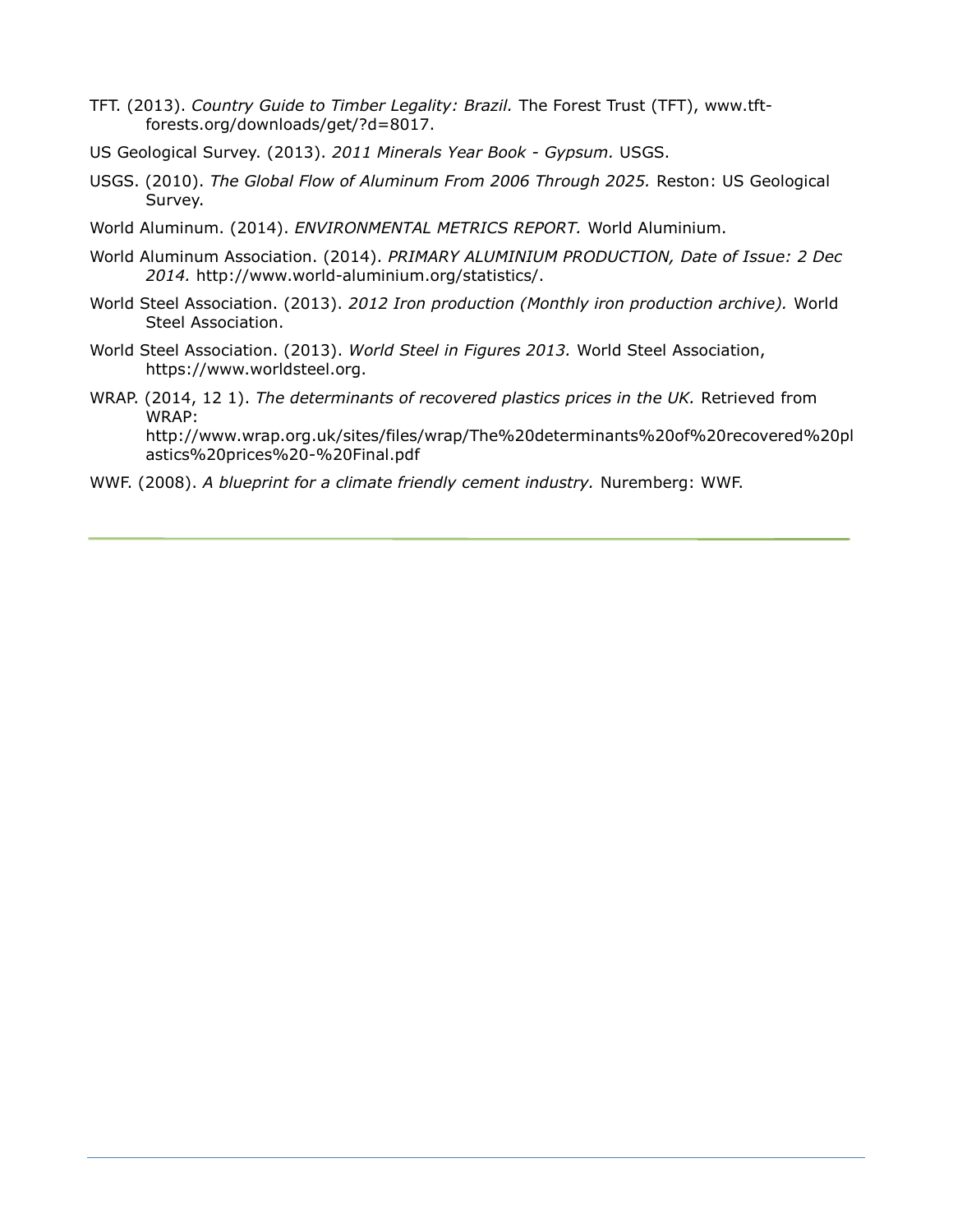# **XIII. Appendix: Methodology Summary Table**

<span id="page-34-0"></span>The following table summarizes the modeling approach and the GaBi datasets that are used to generate datasets for the EDGE construction materials database. The underlying models for these datasets are sourced from the GaBi Master Database. In some cases, unit processes for a single process step are used directly, while in other cases the system model is adapted to use an energy source or mix as appropriate to achieve the highest level of representativeness possible within the project scope. In a few instances, an original GaBi dataset or literature source is used directly to represent the EDGE product, as in the cases of carpet, straw and jute.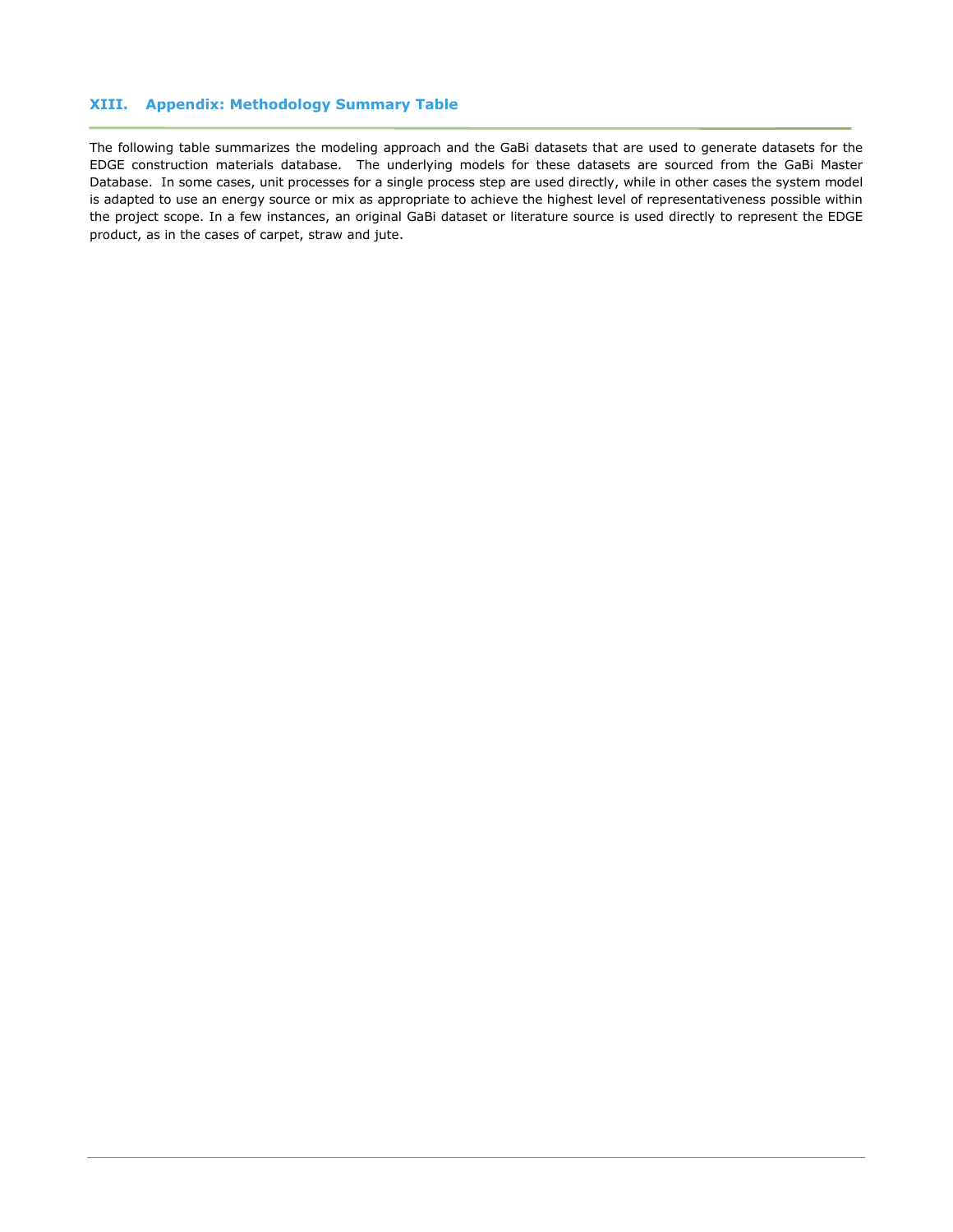| <b>Material</b>        | <b>Primary energy</b><br>demand<br>(MJ/kg) | <b>Modelling Approach and assumptions</b>                                                                                                  |
|------------------------|--------------------------------------------|--------------------------------------------------------------------------------------------------------------------------------------------|
| <b>EDGE</b> fuels      | Intermediate                               | Geographic mix for each fuel/energy type:                                                                                                  |
|                        | product                                    | China 54%, Russia 13%, India 12%, Brazil 6.3%, Indonesia 3.6%, Thailand<br>2.9%, Mexico 2.4%, Ukraine 2.1%, South Africa 1.7%, Turkey 1.5% |
| EDGE electricity grid  | Intermediate                               | IEA primary energy input:                                                                                                                  |
| mix                    | product                                    | coal 55%, natural gas 23%, hydro 7%, oil products 7%, nuclear 5%,<br>biomass 2%, geothermal 1.0%                                           |
| EDGE heat mix          | Intermediate                               | Geographic mix for each fuel thermal energy type:                                                                                          |
|                        | product                                    | China 54%, Russia 13%, India 12%, Brazil 6.3%, Indonesia 3.6%, Thailand<br>2.9%, Mexico 2.4%, Ukraine 2.1%, South Africa 1.7%, Turkey 1.5% |
| High efficiency        | Intermediate                               | Base dataset: IN: BF Steel billet / slab/ bloom                                                                                            |
| BF/BOF steel           | product                                    | http://gabi-documentation-2014.gabi-software.com/xml-                                                                                      |
|                        |                                            | data/processes/d6cbbc25-5c86-4a93-8b5e-bb97955f3414.xml                                                                                    |
|                        |                                            | Electricity modelled as EDGE grid mix                                                                                                      |
|                        |                                            | Coke from EDGE coal used as the BF fuel                                                                                                    |
|                        |                                            | Recycled content 15.5%                                                                                                                     |
| Lower efficiency       | Intermediate                               | Base dataset: IN: BF Steel billet / slab/ bloom                                                                                            |
| BF/BOF steel           | product                                    | http://gabi-documentation-2014.gabi-software.com/xml-                                                                                      |
|                        |                                            | data/processes/d6cbbc25-5c86-4a93-8b5e-bb97955f3414.xml                                                                                    |
|                        |                                            | Electricity modelled as EDGE grid mix                                                                                                      |
|                        |                                            | Coke from EDGE coal used as the BF fuel                                                                                                    |
|                        |                                            | Recycled content 15.5%                                                                                                                     |
|                        |                                            | 170% increase in energy consumption for coking and sintering                                                                               |
|                        |                                            | 130% increase in energy consumption for BF                                                                                                 |
|                        |                                            | 250% increase in energy consumption for BOF                                                                                                |
| Scrap EAF              | Intermediate                               | Base dataset: confidential                                                                                                                 |
|                        | product                                    | Electricity modelled as EDGE grid mix                                                                                                      |
|                        |                                            | 100% recycled content                                                                                                                      |
| DRI/EAF                | Intermediate                               | Base dataset: confidential                                                                                                                 |
|                        | product                                    | Electricity modelled as EDGE grid mix                                                                                                      |
|                        |                                            | Recycled content 0% recycled content                                                                                                       |
| Steel section          | 29.5 MJ/kg                                 | Base dataset: DE: Steel section http://gabi-documentation-2014.gabi-                                                                       |
| 7850 kg/m <sup>3</sup> |                                            | software.com/xml-data/processes/8a8ca733-29ab-4141-85da-                                                                                   |
|                        |                                            | 51a2d10baefe.xml                                                                                                                           |
|                        |                                            | Production mix: 35% high efficiency BF/BOF, 35% low efficiency BF/BOF,<br>25% scrap EAF and 5% DRI/EAF                                     |
|                        |                                            | Electricity modelled as EDGE grid mix                                                                                                      |
|                        |                                            | Fuel is modelled as EDGE fuel mix                                                                                                          |
| Steel sheet            | 19.2 MJ/kg                                 | Base dataset: DE: Steel sheet parts (galvanized)                                                                                           |
| Electrogalvanized      |                                            | http://gabi-documentation-2014.gabi-software.com/xml-                                                                                      |
| (hot rolled)           |                                            | data/processes/8bacf381-345b-487f-a970-eb6f406171f9.xml                                                                                    |
| "corrugated zinc"      |                                            | Production mix: 47.5% high efficiency BF/BOF, 47.5% low efficiency                                                                         |
| 7850 kg/m <sup>3</sup> |                                            | BF/BOF, 5% scrap EAF                                                                                                                       |
|                        |                                            | Electricity modelled as EDGE grid mix                                                                                                      |
|                        |                                            | Fuel is modelled as EDGE fuel mix                                                                                                          |
| Steel - organic        | 34.2 MJ/kg                                 | Base dataset: CN: BF Steel billet / slab / bloom, and DE: EAF Steel billet /                                                               |
| coated profiled steel  |                                            | slab / bloom                                                                                                                               |
| Steel window frame     |                                            | Production mix: 0,475% high efficiency BF/BOF, 0,475% low efficiency                                                                       |
| 7850 kg/m <sup>3</sup> |                                            | BF/BOF, 0.05% scrap EAF                                                                                                                    |
|                        |                                            | Electricity modelled as EDGE grid mix                                                                                                      |
|                        |                                            | Fuel is modelled as EDGE fuel mix                                                                                                          |
| Steel reinforcement    | 12.7 MJ/kg                                 | Base dataset: DE: Steel wire                                                                                                               |
| 7850 kg/m <sup>3</sup> |                                            | http://gabi-documentation-2014.gabi-software.com/xml-                                                                                      |
|                        |                                            | data/processes/c7049ac3-9e4a-47a1-a8b7-0f5b93e2d7af.xml Production                                                                         |
|                        |                                            | mix: 5% high efficiency BF/BOF, 5% low efficiency BF/BOF and 90% scrap                                                                     |
|                        |                                            | EAF                                                                                                                                        |
|                        |                                            | Electricity modelled as EDGE grid mix                                                                                                      |
|                        |                                            | Fuel is modelled as EDGE fuel mix                                                                                                          |
| <b>EDGE Aluminum</b>   | Intermediate                               | Base dataset: DE: Aluminium ingot mix (consumption mix) EAA update                                                                         |
| primary ingot mix      | product                                    | 2010                                                                                                                                       |
|                        |                                            | http://gabi-documentation-2014.gabi-software.com/xml-                                                                                      |
|                        |                                            | data/processes/05f94d68-6435-4312-9ae2-091abadc5b24.xml                                                                                    |
|                        |                                            | Electricity modelled as EDGE grid mix                                                                                                      |
|                        |                                            | Fuel is modelled as EDGE fuel mix                                                                                                          |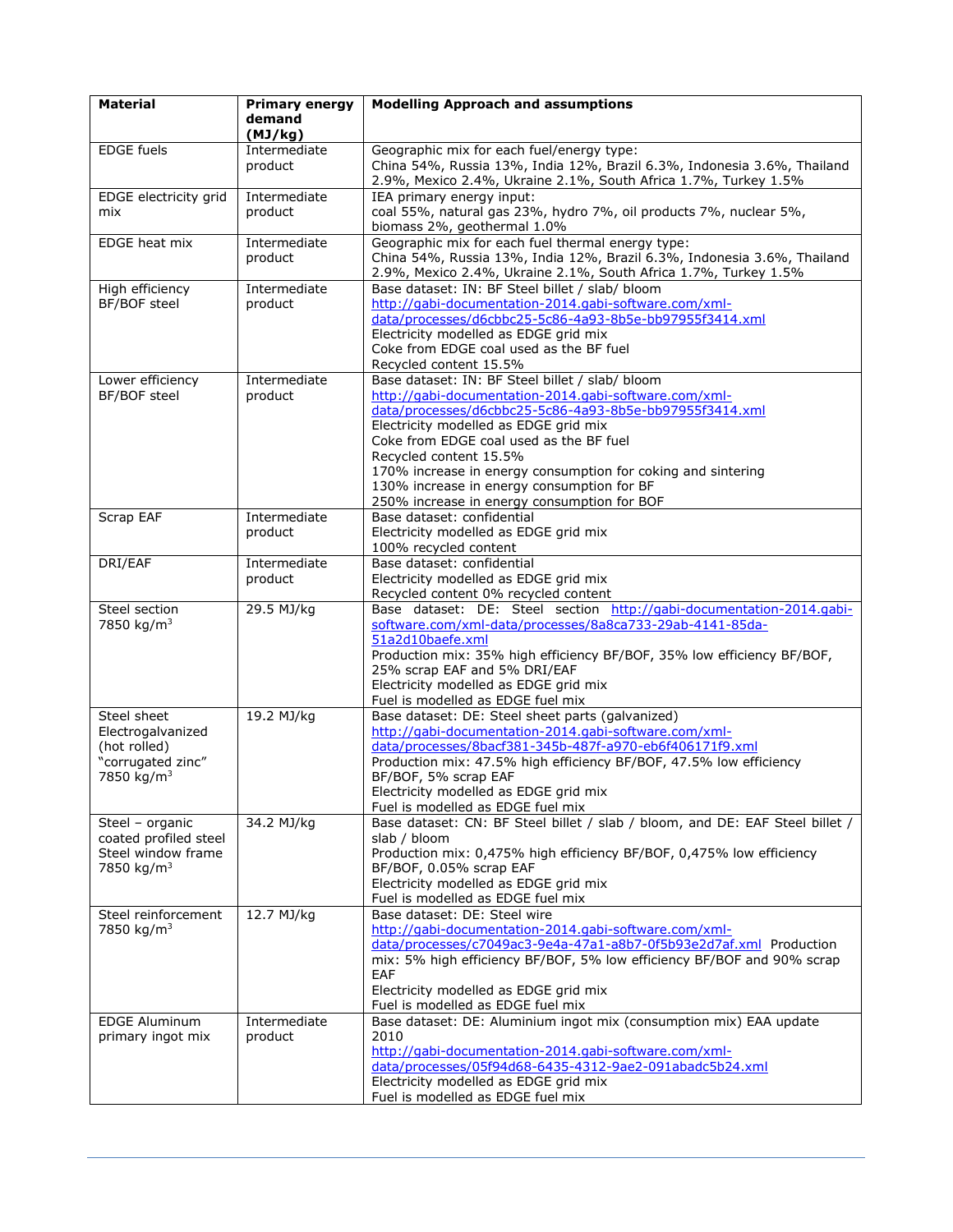| <b>EDGE Aluminum</b><br>secondary ingot mix                               | Intermediate<br>product | Base dataset: EU-27: Aluminium recycling including scrap preparation EAA<br>2009<br>http://gabi-documentation-2014.gabi-software.com/xml-                                                                                                                                                                                                             |
|---------------------------------------------------------------------------|-------------------------|-------------------------------------------------------------------------------------------------------------------------------------------------------------------------------------------------------------------------------------------------------------------------------------------------------------------------------------------------------|
|                                                                           |                         | data/processes/ee5c6b93-b51f-4257-80b5-e51da2b226f3.xml<br>Electricity modelled as EDGE grid mix<br>Fuel is modelled as EDGE fuel mix                                                                                                                                                                                                                 |
| <b>EDGE Aluminum</b><br>ingot production mix                              | Intermediate<br>product | 84% EDGE primary ingot<br>16% EDGE secondary ingot                                                                                                                                                                                                                                                                                                    |
| Aluminum profiled<br>cladding<br>2712 $kg/m3$                             | 137 MJ/kg               | Base dataset EU27: Aluminium sheet<br>http://gabi-documentation-2014.gabi-software.com/xml-<br>data/processes/963676c0-a8da-42f3-8a88-779cdf6c5c2c.xml<br>Electricity modelled as EDGE grid mix<br>Fuel is modelled as EDGE fuel mix                                                                                                                  |
| Aluminum extrusion<br>profile (window<br>frame)<br>2712 kg/m <sup>3</sup> | 188 MJ/kg               | Base dataset: DE: Aluminium casement frame section, powder coated<br>http://gabi-documentation-2014.gabi-software.com/xml-<br>data/processes/e9915c3a-d77b-4a7b-884b-fc171fd1ef76.xml<br>Input: EDGE aluminum ingot production mix<br>Electricity modelled as EDGE grid mix<br>Fuel is modelled as EDGE fuel mix                                      |
| Float glass<br>2500 kg/m <sup>3</sup>                                     | 17.9 MJ/kg              | Base dataset: EU-27: Float flat glass<br>http://gabi-documentation-2014.gabi-software.com/xml-<br>data/processes/641ca70f-fca3-4f27-bac0-b8ad236efaff.xml<br>No post-consumer recycled content<br>15% increase over Europe for all energy consumption<br>Electricity modelled as EDGE grid mix<br>Fuels: 81% EDGE natural gas fuel, 19% EDGE oil fuel |
| Carpet<br>2.11 kg/m <sup>2</sup>                                          | 83.5 MJ/kg              | Base dataset:<br>EU-27: Carpet (GK 31 32, LC 2-3)<br>http://gabi-documentation-2014.gabi-software.com/xml-<br>data/processes/6d1a21e3-edfc-4b92-800a-3c91cd540abf.xml<br>No further adaptation                                                                                                                                                        |
| <b>Linoleum</b><br>2.9 $kg/m2$                                            | 43.0 MJ/kg              | Base dataset:<br>EU-27 Resilient flooring, Linoleum, EN ISO 24011, 1m <sup>2</sup><br>http://gabi-documentation-2014.gabi-software.com/xml-<br>data/processes/5dab6612-6b15-4d2e-b1e2-dd9a5422e8d0.xml<br>No further adaptation                                                                                                                       |
| <b>EDGE Plastic</b><br>polymers<br>(PVC, PS, PU, etc.)                    | Intermediate<br>product | European production for each polymer plus<br>Electricity modelled as EDGE grid mix<br>Fuel is modelled as EDGE fuel mix                                                                                                                                                                                                                               |
| Vinyl (PVC) flooring<br>3.2 $kg/m2$                                       | 51.8 MJ/kg              | Base dataset:<br>EU-27 Resilient flooring, homogenous PVC, EN 649/ISO 10581, 1m2<br>http://gabi-documentation-2014.gabi-software.com/xml-<br>data/processes/d503dc0d-4fab-441b-b29d-924097222a47.xml                                                                                                                                                  |
| PVC-u window frame<br>$1.3 - 1.7$ kg/linear<br>meter                      | 49.2 MJ/kg              | Base dataset:<br>DE: Window frame PVC-U (EN15804 A1-A3)<br>http://gabi-documentation-2014.gabi-software.com/xml-<br>data/processes/698961dd-bab1-4c06-847c-4218e8fc2c82.xml<br>EDGE Plastic polymer input (PVC)<br>Electricity modelled as EDGE grid mix<br>Fuel is modelled as EDGE fuel mix                                                         |
| Expanded<br>polystyrene<br>insulation (EPS)<br>20 $kg/m3$                 | 82.6 MJ/kg              | Base dataset:<br>EU-27: EPS-Foam (expanded polystyrene foam (PS 20)) no flame retardant<br>http://gabi-documentation-2014.gabi-software.com/xml-<br>data/processes/9f091455-46c3-4a6f-9e76-cd92cb7d865a.xml<br>EDGE Plastic polymer input<br>Electricity modelled as EDGE grid mix<br>Fuel is modelled as EDGE fuel mix                               |
| Polyurethane rigid<br>insulation foam<br>32 kg/ $m3$                      | 123 MJ/kg               | Base dataset:<br>DE: Polyurethane (PUR high-density foam)<br>http://gabi-documentation-2014.gabi-software.com/xml-<br>data/processes/8c8047b4-de6f-496e-86a4-224defb1b5ec.xml<br>EDGE Plastic polymer input<br>Electricity modelled as EDGE grid mix<br>Fuel is modelled as EDGE fuel mix                                                             |
| Wood plastic<br>composite<br>990 kg/m <sup>3</sup>                        | 79.9 MJ/kg              | New model. Only components considered<br>Composition: 30% wood chips, 70% thermoplastic polyurethane<br>Electricity modelled as EDGE grid mix<br>Fuel is modelled as EDGE fuel mix                                                                                                                                                                    |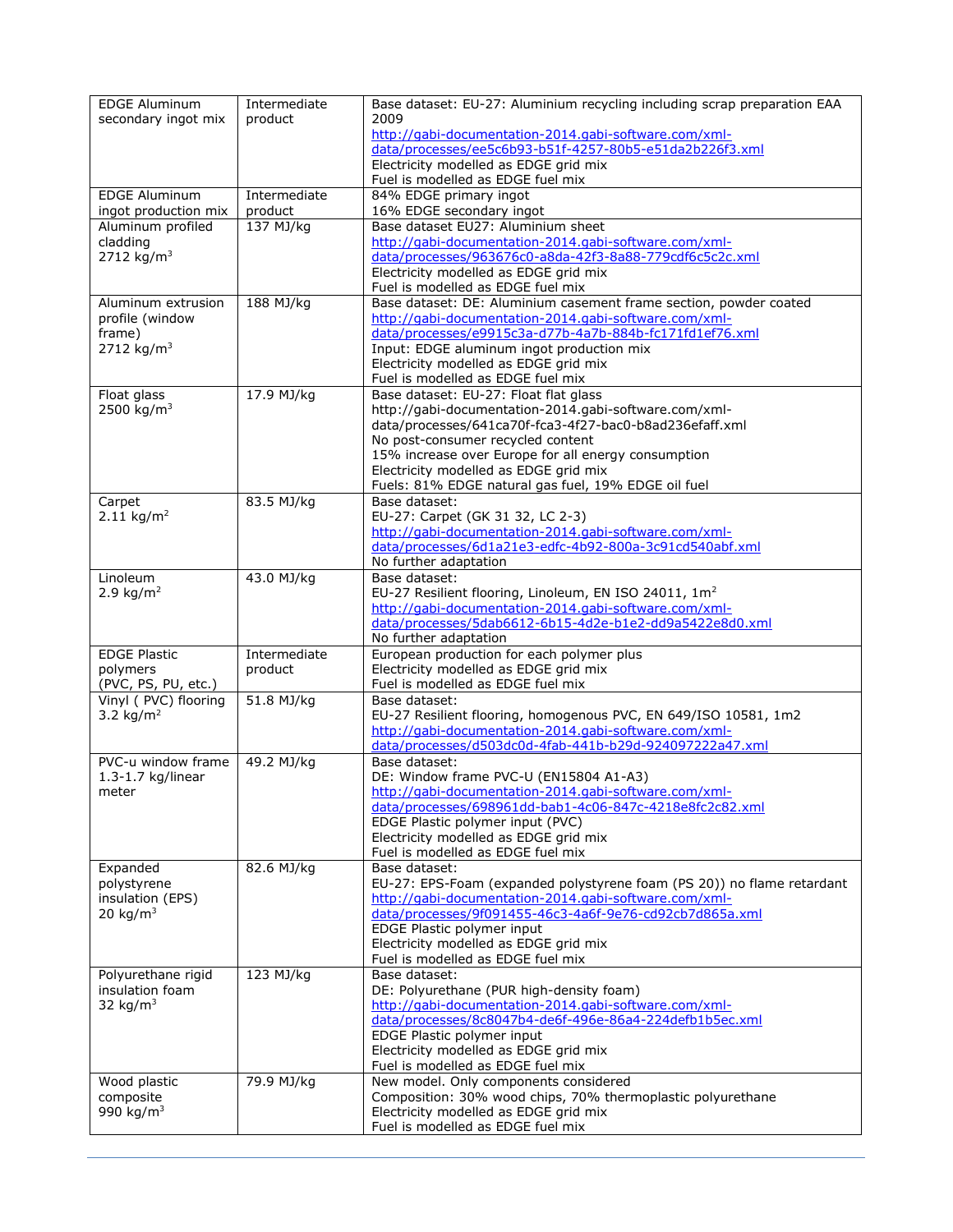| Common brick and<br>facing brick<br>1800 kg/m <sup>3</sup> | 4.95 MJ/kg | Base dataset: CN: Brick; technology mix; production mix<br>http://gabi-documentation-2014.gabi-software.com/xml-<br>data/processes/266c5da8-55bc-4d58-a4af-cbf7724f7939.xml<br>Kiln types and fuel consumption:<br>Hoffman and hybrid Hoffman<br>67.6%<br>Bull's Trench, Fixed Chimney Bulls<br>Trench Kiln (FCBTK)<br>19.4%<br>Clamp kiln, intermediate clamp<br>kiln, Scotch kiln<br>7.49%<br>Modern continuous<br>4.5%<br>High-draught zigzag, natural zigzag<br>and down draught<br>0.84%<br>Vertical or Vertical Shaft Brick Kiln<br>0.16%<br>(VSBK)<br>Resulting fuel consumption: 3707.9 MJ/ton<br>Electricity modelled as EDGE grid mix<br>Fuel is modelled as EDGE fuel mix |
|------------------------------------------------------------|------------|--------------------------------------------------------------------------------------------------------------------------------------------------------------------------------------------------------------------------------------------------------------------------------------------------------------------------------------------------------------------------------------------------------------------------------------------------------------------------------------------------------------------------------------------------------------------------------------------------------------------------------------------------------------------------------------|
| Honeycomb brick<br>815 kg/m <sup>3</sup>                   | 2.02 MJ/kg | Base dataset: DE: Bricks vertically perforated; technology mix; production<br>mix<br>http://gabi-documentation-2014.gabi-software.com/xml-<br>data/processes/23a8f311-c760-418c-af95-2cc4ec730895.xml<br>Electricity modelled as EDGE grid mix<br>Fuel is modelled as EDGE fuel mix                                                                                                                                                                                                                                                                                                                                                                                                  |
| Terracotta tiles<br>2000 kg/m <sup>3</sup>                 | 5.26 MJ/kg | Base dataset: BR: 1.3.07 Stoneware tiles unglazed 1kg<br>http://gabi-documentation-2014.gabi-software.com/xml-<br>data/processes/67639b48-b669-43f2-91d1-9492dee027c9.xml<br>EDGE clay production<br>Electricity modelled as EDGE grid mix<br>Fuel is modelled as EDGE fuel mix                                                                                                                                                                                                                                                                                                                                                                                                      |
| Ceramic tiles<br>2000 kg/m <sup>3</sup>                    | 7.96 MJ/kg | Base dataset: BR: 1.3.07 Stoneware tiles glazed 1kg<br>http://gabi-documentation-2014.gabi-software.com/xml-<br>data/processes/3ea2d263-5aa8-4bbc-b35b-008794487cd3.xml<br>Firing process doubled to represent second firing.<br>EDGE clay production<br>Electricity modelled as EDGE grid mix<br>Fuel is modelled as EDGE fuel mix                                                                                                                                                                                                                                                                                                                                                  |
| Clay roof tiles<br>1800 kg/m <sup>3</sup>                  | 6.94 MJ/kg | Base dataset: BR: 1.3.10 Roof tile 1kg<br>http://gabi-documentation-2014.gabi-software.com/xml-<br>data/processes/0a8ee061-3155-4e25-ab4b-fb4d8d20e01f.xml<br>Electricity modelled as EDGE grid mix<br>Fuel is modelled as EDGE fuel mix                                                                                                                                                                                                                                                                                                                                                                                                                                             |
| Kiln-dried sawn<br>timber<br>580 kg/m <sup>3</sup>         | 7.1 MJ/kg  | Base dataset:<br>Forest: BR: CULTIVATION TEAK LOG (estimated with Pacific Northwest)<br>(low intensity)<br>http://gabi-documentation-2014.gabi-software.com/xml-<br>data/processes/46d8534b-32da-468f-acf6-28d25edd145f.xml<br>Sawmill: new model<br>The thermal energy to dry the Wood was calculated.<br>Electricity modelled as EDGE grid mix<br>Fuel is modelled as EDGE fuel mix                                                                                                                                                                                                                                                                                                |
| Plywood<br>491 kg/m <sup>3</sup>                           | 14.2 MJ/kg | Base dataset: DE: plywood board (5% moisture)<br>http://gabi-documentation-2014.gabi-software.com/xml-<br>data/processes/afd3614e-3233-4185-bf09-6d78314e4ec4.xml<br>Electricity modelled as EDGE grid mix<br>Fuel is modelled as EDGE fuel mix                                                                                                                                                                                                                                                                                                                                                                                                                                      |
| Laminated wooden<br>flooring<br>6.5 $kg/m2$                | 36.4 MJ/kg | Base dataset: DE: 3.3.2 Multi-layer parquet 1sqm<br>http://gabi-documentation-2014.gabi-software.com/xml-<br>data/processes/587e7b6f-5f77-4d80-9aa8-bb6232b26468.xml<br>Electricity modelled as EDGE grid mix<br>Fuel is modelled as EDGE fuel mix                                                                                                                                                                                                                                                                                                                                                                                                                                   |
| Timber window<br>frame<br>3.18 kg/linear meter             | 49.5 MJ/kg | Base dataset: DE: Window (IV 68 spruce) frame [p-agg] (wooden frame)<br>http://gabi-documentation-2014.gabi-software.com/xml-<br>data/processes/b18f4d5d-a488-4f4c-8630-32f7fbccf480.xml<br>Electricity modelled as EDGE grid mix<br>Fuel is modelled as EDGE fuel mix<br>Typical frame size: 5.093 m length of frame for a 1.23 m x 1.48 m window                                                                                                                                                                                                                                                                                                                                   |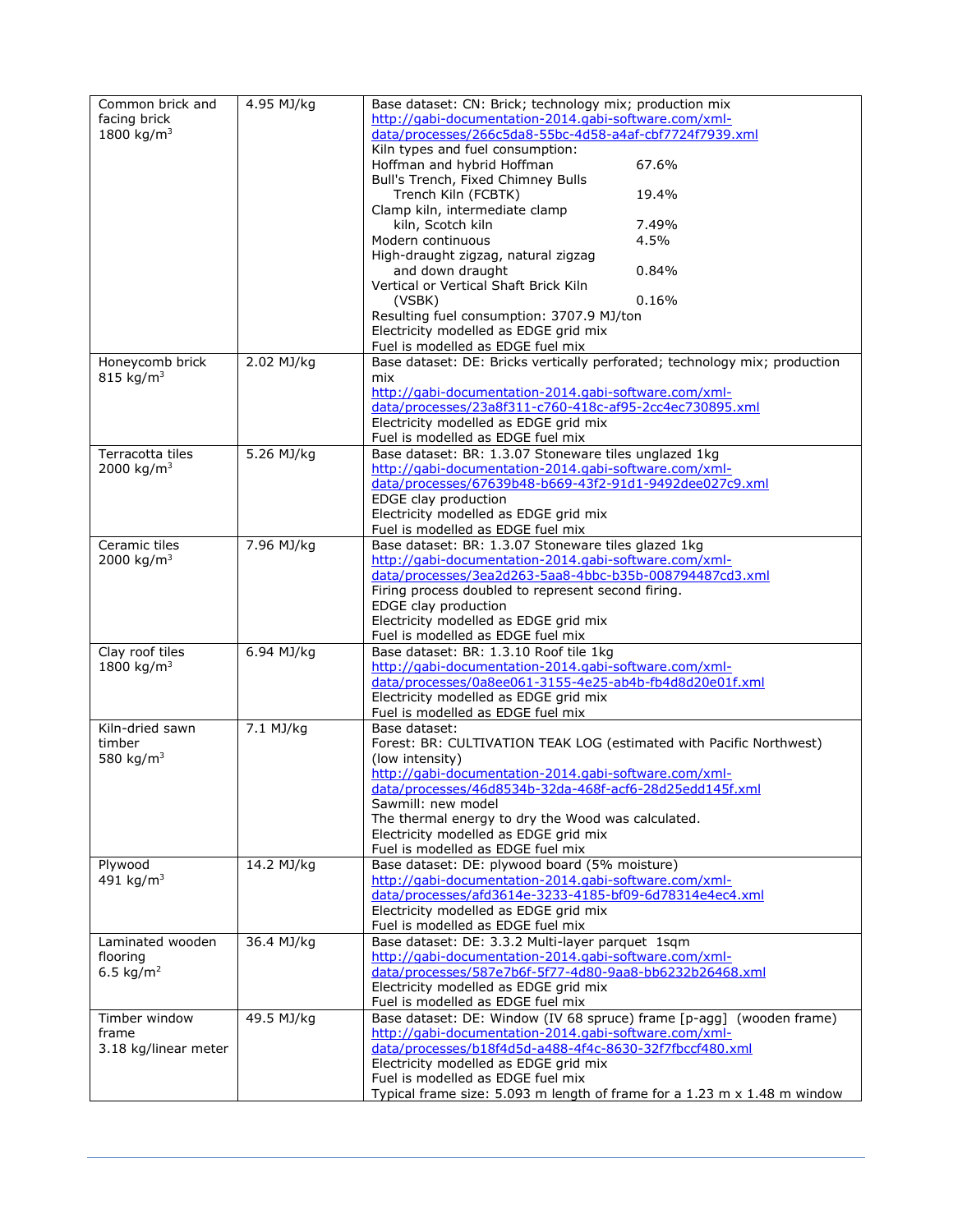| <b>EDGE Ordinary</b><br>Portland Cement<br>(EDGE OPC)              | Intermediate<br>product | Base dataset: CN: 1.1.01 Cement (average)<br>http://gabi-documentation-2014.gabi-software.com/xml-<br>data/processes/d57bd7db-cf9b-4327-ac67-392a885161f6.xml<br>95% clinker, 5% natural gypsum<br>Electricity modelled as EDGE grid mix<br>EDGE fuel consumption per ton clinker: 3709 MJ/kg<br>EDGE clinker fuel modelled as: EDGE natural gas mix 3%, EDGE heavy fuel<br>oil mix 1%, EDGE hard coal mix 90%, EDGE coke mix 5% |
|--------------------------------------------------------------------|-------------------------|----------------------------------------------------------------------------------------------------------------------------------------------------------------------------------------------------------------------------------------------------------------------------------------------------------------------------------------------------------------------------------------------------------------------------------|
| <b>EDGE</b> sand                                                   | Intermediate<br>product | Base dataset: DE: Crushed sand grain<br>http://gabi-documentation-2014.gabi-software.com/xml-<br>data/processes/71d9b834-5be8-4ca4-8f1d-4b7e68e16810.xml<br>Electricity modelled as EDGE grid mix<br>Fuel modelled as EDGE OPC cement fuel mix                                                                                                                                                                                   |
| Aircrete (Autoclaved<br>Aerated Concrete)<br>471 kg/m <sup>3</sup> | 3.54 MJ/kg              | Base dataset: DE: 1.3.03 aerated concrete P4 05 not reinforced<br>http://gabi-documentation-2014.gabi-software.com/xml-<br>data/processes/6b3968d1-ca77-4940-91af-9ba89a0d1cd1.xml<br>EDGE OPC and EDGE sand used<br>Electricity modelled as EDGE grid mix<br>Fuel is modelled as EDGE fuel mix                                                                                                                                  |
| Lightweight block<br>800 kg/m <sup>3</sup>                         | 1.30 MJ/kg              | Base dataset:<br>DE: 1.3.04 Pumice LB precision building block inner wall $1m^3$ http://gabi-<br>documentation-2014.gabi-software.com/xml-data/processes/3f44f682-<br>c5d1-4d11-bc44-60496b739a7e.xml<br><b>EDGE OPC</b><br>Pumice as lightweight aggregate<br>Electricity modelled as EDGE grid mix<br>Fuel is modelled as EDGE fuel mix                                                                                        |
| Medium density<br>block<br>1606 kg/m <sup>3</sup>                  | 0.66 MJ/kg              | Base dataset:<br>DE: 1.3.04 Pumice LB hollow block partition wall 1m3<br>http://gabi-documentation-2014.gabi-software.com/xml-<br>data/processes/d309dee5-a08e-42d3-aab3-7eb82d6b4012.xml<br><b>EDGE OPC</b><br>Pumice as lightweight aggregate<br>Electricity modelled as EDGE grid mix<br>Fuel is modelled as EDGE fuel mix                                                                                                    |
| Dense concrete<br>block<br>2000 kg/m <sup>3</sup>                  | 1.02 MJ/kg              | Base dataset:<br>DE: 1.3.05 Concrete masonry bricks, 1kg<br>http://gabi-documentation-2014.gabi-software.com/xml-<br>data/processes/d4b01bd8-6c45-466f-a64c-a093ec81643a.xml<br>EDGE ready mix concrete<br>Electricity modelled as EDGE grid mix<br>Fuel is modelled as EDGE fuel mix                                                                                                                                            |
| Cement floor screed<br>1590 kg/m <sup>3</sup>                      | 1.26 MJ/kg              | Base dataset: DE: 1.4.3 Cement screed 1kg<br>http://gabi-documentation-2014.gabi-software.com/xml-<br>data/processes/e909f5ab-91db-424f-9a39-a187679923c1.xml<br>Electricity modelled as EDGE grid mix<br>Fuel is modelled as EDGE fuel mix                                                                                                                                                                                      |
| Lime: cement<br>plaster<br>1174 kg/m <sup>3</sup>                  | 2.43 MJ/kg              | Base dataset: DE: 1.4.4 Light plaster 1kg<br>http://gabi-documentation-2014.gabi-software.com/xml-<br>data/processes/0aefe389-3eb5-41c8-9b68-40ea674a46a4.xml<br>Electricity modelled as EDGE grid mix<br>Fuel is modelled as EDGE fuel mix                                                                                                                                                                                      |
| OPC Ready mix<br>concrete C30/C37<br>mix<br>2365 kg/m <sup>3</sup> | 0.82 MJ/kg              | Base dataset: DE: Concrete C30/37 (Ready-mix concrete)<br>http://gabi-documentation-2014.gabi-software.com/xml-<br>data/processes/94cd68ce-24da-4bea-87ca-5c751094de8b.xml<br>EDGE OPC, EDGE gravel, EDGE sand<br>Electricity modelled as EDGE grid mix<br>Fuel is modelled as EDGE fuel mix                                                                                                                                     |
| 25% GGBS Ready<br>mix concrete<br>2365 kg/m <sup>3</sup>           | 0.72 MJ/kg              | As OPC Ready mix concrete C30/C37 mix with 25% replacement with GGBS                                                                                                                                                                                                                                                                                                                                                             |
| 30%% PFA Ready<br>mix concrete<br>2365 kg/m <sup>3</sup>           | 0.69 MJ/kg              | As OPC Ready mix concrete C30/C37 mix with 30% OPC replacement with<br><b>PFA</b>                                                                                                                                                                                                                                                                                                                                                |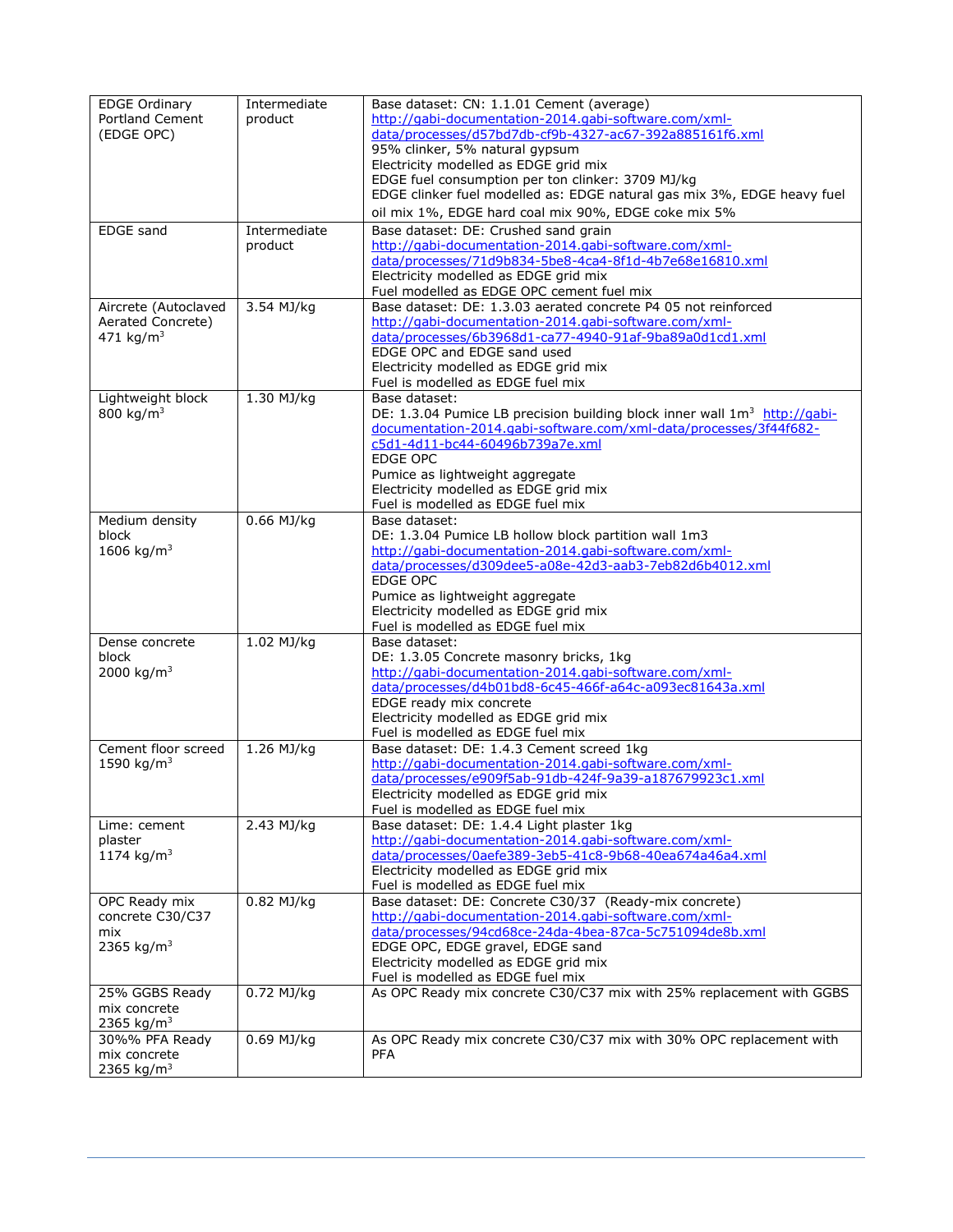| Precast concrete<br>panels/flooring<br>2365 kg/m <sup>3</sup>    | 1.45 MJ/kg              | Base dataset: DE: 1.3.05 Prefabricated concrete part slab, 20cm, 1m3<br>http://gabi-documentation-2014.gabi-software.com/xml-<br>data/processes/7fdbb15f-ac34-48e6-b91c-bd8ff88aae4f.xml<br>95.2% EDGE: ready mix C30/37 concrete, 4.8% EDGE steel reinforcement.<br>Electricity modelled as EDGE grid mix<br>Fuel is modelled as EDGE fuel mix                       |
|------------------------------------------------------------------|-------------------------|-----------------------------------------------------------------------------------------------------------------------------------------------------------------------------------------------------------------------------------------------------------------------------------------------------------------------------------------------------------------------|
| Microconcrete roof<br>tile<br>1534 kg/m <sup>3</sup>             | 2.41 MJ/kg              | Base dataset: DE: 1.3.11 Concrete roof tile<br>http://gabi-documentation-2014.gabi-software.com/xml-<br>data/processes/d0678044-e370-4357-aa01-167b1fc91a0c.xml<br>EDGE OPC, EDGE sand<br>Electricity modelled as EDGE grid mix<br>Fuel is modelled as EDGE fuel mix                                                                                                  |
| Cement-based<br>terrazzo<br>1580 kg/m <sup>3</sup>               | 1.88 MJ/kg              | MIX DESIGN: 1: 2.5 cement sand by mass<br>EDGE OPC, EDGE sand<br>Electricity modelled as EDGE grid mix<br>Fuel is modelled as EDGE fuel mix                                                                                                                                                                                                                           |
| Ferrocement panel<br>50 kg/m <sup>2</sup>                        | 3.23 MJ/kg              | Constituent ratio by mass: Sand (23%), EDGE OPC (45%) and water (32%)<br>formed into 1m2 25mm thick panels with 16m x 3mm steel rebar and 1m2<br>chicken wire giving panel 50 kg/m2<br>EDGE sand, EDGE OPC, EDGE steel sheet parts                                                                                                                                    |
| <b>EDGE Calcined</b><br>gypsum                                   | Intermediate<br>product | Base dataset: DE: 1.1.3 Gypsum (CaSO4-Beta-hemihydrate) 1kg<br>http://gabi-documentation-2014.gabi-software.com/xml-<br>data/processes/2abe6224-3a58-4804-b6de-c1f249d0621a.xml<br>10% FGD gypsum<br>90% Natural gypsum stone<br>15% increase over Europe for energy consumption<br>Electricity modelled as EDGE grid mix<br>Fuel is modelled as EDGE cement fuel mix |
| Gypsum plaster<br>1000 kg/m <sup>3</sup>                         | 1.99 MJ/kg              | Base dataset: DE: 1.4.4 Gypsum interior plaster (gypsum) 1kg<br>http://gabi-documentation-2014.gabi-software.com/xml-<br>data/processes/b17878d7-c065-4a64-9a99-c33ef0772568.xml<br>EDGE gypsum<br>Electricity modelled as EDGE grid mix<br>Fuel is modelled as EDGE fuel mix                                                                                         |
| Plasterboard<br>800 kg/m <sup>3</sup>                            | 3.36 MJ/kg              | Base Dataset: EU27 1.3.13 Gypsum plaster board (fire protection) 1sqm<br>http://gabi-documentation-2014.gabi-software.com/xml-<br>data/processes/cc39e70e-4a40-42b6-89e3-7305f0b95dc4.xml<br>EDGE Calcined Gypsum as input<br>Electricity modelled as EDGE grid mix<br>Fuel is modelled as EDGE fuel mix                                                              |
| Gypsum panel<br>840 kg/m <sup>3</sup>                            | 4.10 MJ/kg              | Base dataset: DE: 1.3.13 Gypsum wallboard 1sqm<br>http://gabi-documentation-2014.gabi-software.com/xml-<br>data/processes/03d1c759-d8fd-4744-b2aa-2b94f148db3a.xml<br>EDGE Calcined gypsum as input<br>Electricity modelled as EDGE grid mix<br>Fuel is modelled as EDGE fuel mix                                                                                     |
| <b>EDGE</b><br>Phosphogypsum                                     | Intermediate<br>product | Base dataset:<br>DE: Phosphoric acid (100%) (wet process)<br>http://gabi-documentation-2014.gabi-software.com/xml-<br>data/processes/573e8ce0-499d-4c53-bd2f-aeb02ea534ae.xml<br>Modelled as by-product from European Phosphoric Acid production using<br>economic allocation                                                                                         |
| Phosphogypsum<br>panel<br>840 kg/m <sup>3</sup>                  | 6.80 MJ/kg              | Base dataset: DE: 1.3.13 Gypsum wallboard 1sqm<br>http://gabi-documentation-2014.gabi-software.com/xml-<br>data/processes/03d1c759-d8fd-4744-b2aa-2b94f148db3a.xml<br>EDGE Phosphogypsum as input<br>Electricity modelled as EDGE grid mix<br>Fuel is modelled as EDGE fuel mix                                                                                       |
| FaLG (fly<br>ash/lime/gypsum)<br>block<br>1760 kg/m <sup>3</sup> | 1.35 MJ/kg              | Constituent ratio by mass: PFA (23%), EDGE lime (18%), EDGE gypsum<br>(5%), dust (45%), water (9%). These products are modelled as hand mixed<br>and molded.                                                                                                                                                                                                          |
| Cut stone for walls<br>2600 kg/m <sup>3</sup>                    | 4.62 MJ/kg              | Base dataset: CN: 1.3.08 Natural stone slab, flexible, facade, 1m2<br>http://gabi-documentation-2014.gabi-software.com/xml-<br>data/processes/71fd8f14-d4d4-4cb1-9230-40295d3db2c1.xml<br>Electricity modelled as EDGE grid mix                                                                                                                                       |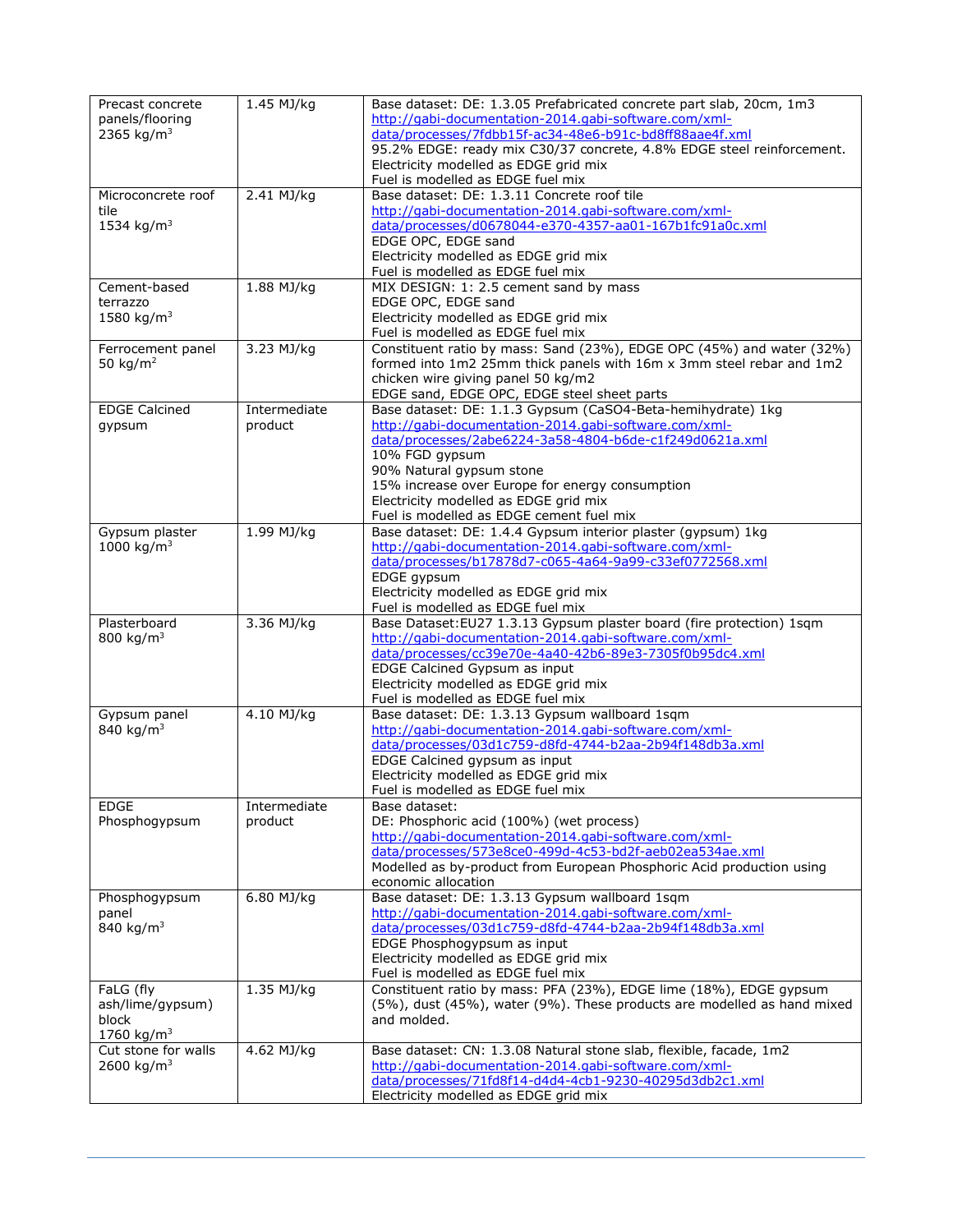| Stone floor tiles<br>2600 kg/m <sup>3</sup>           | 8.60 MJ/kg   | Base dataset: CN: 1.3.08 Natural stone slab, rigid, facade, 1m2<br>http://gabi-documentation-2014.gabi-software.com/xml-                                                                                                                                                                                                                                                                                                                                                                                                                       |
|-------------------------------------------------------|--------------|------------------------------------------------------------------------------------------------------------------------------------------------------------------------------------------------------------------------------------------------------------------------------------------------------------------------------------------------------------------------------------------------------------------------------------------------------------------------------------------------------------------------------------------------|
|                                                       |              | data/processes/9e877fa1-0bc2-44cf-8a08-769260e22463.xml                                                                                                                                                                                                                                                                                                                                                                                                                                                                                        |
|                                                       |              | Electricity modelled as EDGE grid mix                                                                                                                                                                                                                                                                                                                                                                                                                                                                                                          |
| Mineral wool<br>31 kg/ $m3$                           | 19.1 MJ/kg   | Base dataset:<br>DE: 2.01 Mineral wool (partition walls insulation) 1m3<br>http://gabi-documentation-2014.gabi-software.com/xml-<br>data/processes/ed241209-07c7-4169-b45c-765bbbe62c8b.xml<br>29% glass wool at 15 kg/m3, 71% stone wool at 37 kg/m3<br>Electricity modelled as EDGE grid mix<br>Fuel is modelled as EDGE fuel mix                                                                                                                                                                                                            |
| Excavated earth                                       | Intermediate | Base dataset: DE: Excavated soil with digger                                                                                                                                                                                                                                                                                                                                                                                                                                                                                                   |
|                                                       | dataset      | http://gabi-documentation-2014.gabi-software.com/xml-<br>data/processes/322f857e-b6d0-4266-9df6-4312b14a63b9.xml<br>Based on German excavated earth. No further adaptation.                                                                                                                                                                                                                                                                                                                                                                    |
| Rammed earth                                          | 0.05 MJ/kg   | Base dataset: DE: 1.3.17 Rammed earth wall 1 m3                                                                                                                                                                                                                                                                                                                                                                                                                                                                                                |
| 2000 kg/m <sup>3</sup>                                |              | http://gabi-documentation-2014.gabi-software.com/xml-                                                                                                                                                                                                                                                                                                                                                                                                                                                                                          |
|                                                       |              | data/processes/75a6e37d-a6a1-459d-af78-cc97d6709527.xml                                                                                                                                                                                                                                                                                                                                                                                                                                                                                        |
|                                                       |              | Electricity modelled as EDGE grid mix<br>Fuel is modelled as EDGE fuel mix                                                                                                                                                                                                                                                                                                                                                                                                                                                                     |
| <b>OPC Stabilized soil</b><br>2000 kg/m <sup>3</sup>  | 0.51 MJ/kg   | EDGE Rammed Earth with 8% OPC                                                                                                                                                                                                                                                                                                                                                                                                                                                                                                                  |
| <b>GGBS Stabilized soil</b><br>2000 kg/m <sup>3</sup> | $0.20$ MJ/kg | EDGE Rammed Earth 8% GGBS                                                                                                                                                                                                                                                                                                                                                                                                                                                                                                                      |
| PFA Stabilized soil<br>2000 kg/m <sup>3</sup>         | $0.24$ MJ/kg | EDGE Rammed Earth with 10% PFA                                                                                                                                                                                                                                                                                                                                                                                                                                                                                                                 |
| Mud plaster                                           | 1.00 MJ/kg   | Base dataset: DE: 1.4.4 Clay plaster 1kg                                                                                                                                                                                                                                                                                                                                                                                                                                                                                                       |
| 1600 kg/m <sup>3</sup>                                |              | http://gabi-documentation-2014.gabi-software.com/xml-                                                                                                                                                                                                                                                                                                                                                                                                                                                                                          |
|                                                       |              | data/processes/de3c3314-6e6f-44ac-b9a3-5fe34f990c02.xml                                                                                                                                                                                                                                                                                                                                                                                                                                                                                        |
|                                                       |              | Based on German clay plaster<br>Electricity modelled as EDGE grid mix                                                                                                                                                                                                                                                                                                                                                                                                                                                                          |
|                                                       |              | Fuel is modelled as EDGE fuel mix                                                                                                                                                                                                                                                                                                                                                                                                                                                                                                              |
| Jute                                                  | $0.5$ MJ/kg  | Based on literature data from:                                                                                                                                                                                                                                                                                                                                                                                                                                                                                                                 |
| 120 $kg/m3$                                           |              | Life Cycle analysis study of Synthetic, Jute and Paper Woven Sacks, Indian<br>Centre for Plastics in the Environment (ICPE), New Delhi, 2002<br>Jan E.G. van Dam and Harriëtte L. Bos, The Environmental Impact of Fibre<br>Crops in Industrial Applications, Agrotechnology and Food Innovations,<br>(A&F) Wageningen, Netherlands<br>Density from: Final progress report: Development of sound proofing<br>composite materials using jute products, Indian Institute of Technology,<br>Kharagpur & National Jute Board, Kolkata, India, 2013 |
| Air-dried sawn                                        | 3.6 MJ/kg    | Base dataset: modified from EDGE kiln-dried timber, with removal of kiln                                                                                                                                                                                                                                                                                                                                                                                                                                                                       |
| timber<br>580 kg/m <sup>3</sup>                       |              | drying                                                                                                                                                                                                                                                                                                                                                                                                                                                                                                                                         |
| Straw bale                                            | $1.3$ MJ/kg  | Base dataset: DE Winter wheat straw (price)                                                                                                                                                                                                                                                                                                                                                                                                                                                                                                    |
| 120 kg/m <sup>3</sup>                                 |              | http://gabi-6-lci-documentation.gabi-software.com/xml-                                                                                                                                                                                                                                                                                                                                                                                                                                                                                         |
|                                                       |              | data/processes/5e3002da-5e82-4538-88ac-2588b4957dcf.xml                                                                                                                                                                                                                                                                                                                                                                                                                                                                                        |
|                                                       |              | Based on German wheat straw (by-product from wheat production). No<br>further adaptation.                                                                                                                                                                                                                                                                                                                                                                                                                                                      |